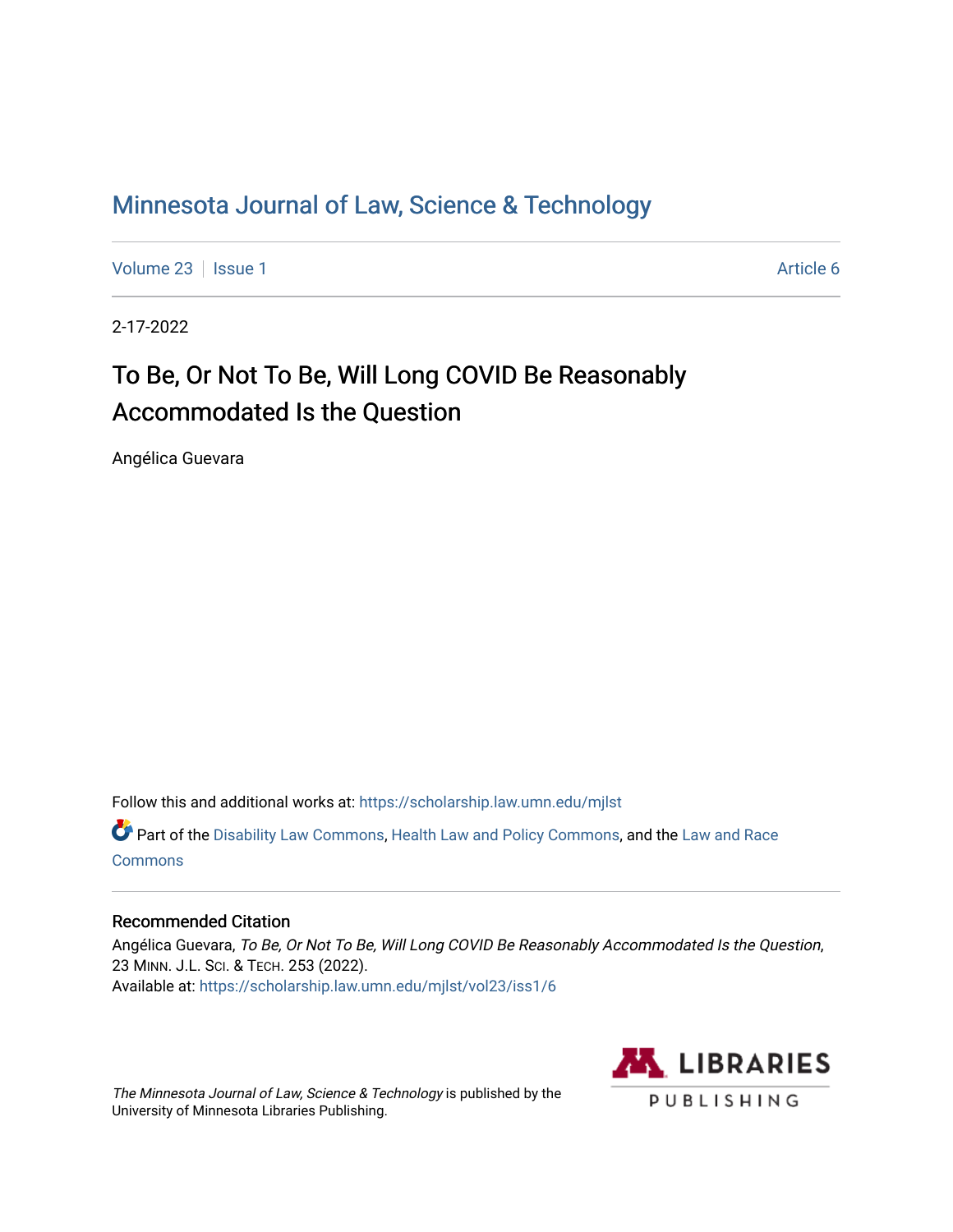# **TO BE, OR NOT TO BE, WILL LONG COVID BE REASONABLY ACCOMMODATED IS THE QUESTION**

# **By Dr. Angélica Guevara\***

### ABSTRACT

*To be, or not to be, that is the reasonable accommodation question: whether Long COVID will be reasonably accommodated now that it is covered under disability antidiscrimination law. Some manifestations of Long COVID will certainly be considered disabilities under the Americans with Disabilities Act (ADA). However, even if it is considered a disability, that does not mean the employer will provide reasonable accommodations because Long COVID, like any other* 

<sup>\*</sup> Dr. Angélica Guevara is a neurodivergent Latina who works on disability rights law, business law, and ethics as an Assistant Professor at Indiana University, Kelley School of Business. She is a former United States Department of Labor Business Development Specialist for the Office of Disability Employment Policy and an ABA Commission on Disability Rights member. She received her B.A. from UCLA, her J.D. from UC Berkeley Law, and her Ph.D. from UC Berkeley's Graduate School of Education. She is a former Law and Society Graduate Fellow and a former William H. Hastie Fellow at the University of Wisconsin Law School. I would like to thank Abbey Stemler, Josh Perry, Jamie Prenkert, and Todd Haugh for their support in the advancement of my scholarship and professional growth. Thank you to all at the United States Department of Labor in the Office of Disability Employment Policy (ODEP) for enriching my journey and personal development. Thank you to Ruth Colker, Ashley Cordero, Angela Zito, Allison Strong and Caysey Farmer for their comments, collection of articles, edits, and invaluable feedback in the writing of this Article. Thank you to Bertrall Ross, Angela Harris, Amy Albright, Patricia Plunkett Hurley, Lisa García Bedolla, Kris Gutiérrez, Gwendolyn Leachman, Tania N. Valdez, Solomon Harris, Leo Trujillo-Cox, Katherine Pérez, Kim-Ellen Monson, Eric Mulker, and Jesus Guevara for their unwavering support. Thank you to Erwin Chemerinsky, Goodwin Liu, Arlene S. Kanter, Cary Shelby, Rabea Benhalim, Jamelia Morgan, for believing in me. Thank you to the Latino & Latina Critical Legal Theory (LatCrit) and Society of American Law Teachers (SALT) for investing in me. Last and definitely not least, thank you to Emily Moss and the Minnesota Journal of Law, Science & Technology for their dedication to the piece.



<sup>© 2021</sup> Dr. Angélica Guevara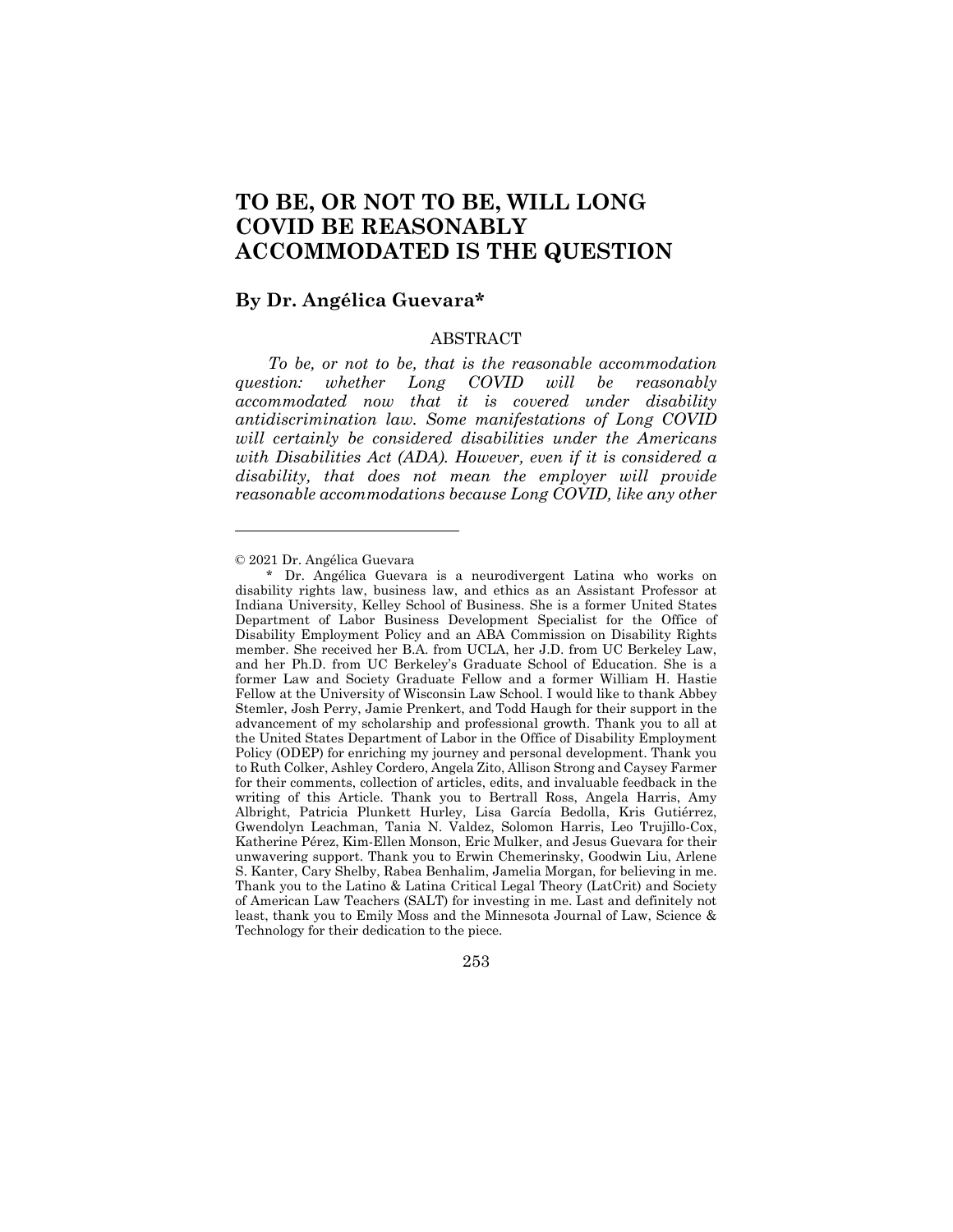*disability, is susceptible to what an employer deems as reasonable.*

*Comparatively, Lyme Disease and Chronic Fatigue Syndrome are like Long COVID because they tend to have fatigue as a primary symptom. Therefore, given the historical lack of accommodations provided for Lyme Disease and Chronic Fatigue Syndrome, the question of reasonable accommodation under disability antidiscrimination law remains an ongoing concern. An additional factor embroiling the reasonable accommodation question is the reality that People of Color are not only at a higher risk of contracting, experiencing complications, and dying from COVID-19; they are also more susceptible to developing Long COVID and losing their jobs. Therefore, this Article encourages using a Disability Studies and Critical Race Theory (commonly referred to as "DisCrit") lens to consider structural issues continually perpetuating disparities while exploring to what extent disability antidiscrimination laws assist those dealing with Long COVID.*

| $\mathbf{I}$ . | Long COVID, Lyme Disease, and Chronic Fatigue |                                                  |  |
|----------------|-----------------------------------------------|--------------------------------------------------|--|
|                |                                               |                                                  |  |
|                |                                               |                                                  |  |
|                |                                               |                                                  |  |
|                |                                               |                                                  |  |
| H.             | What is a Disability and a Reasonable         |                                                  |  |
|                |                                               |                                                  |  |
|                |                                               |                                                  |  |
|                |                                               | B. What is a Reasonable Accommodation? 269       |  |
|                |                                               | C. Lack of Reasonable Accommodations for Lyme    |  |
|                |                                               |                                                  |  |
| TH.            |                                               | What is a Reasonable Accommodation               |  |
|                |                                               |                                                  |  |
|                |                                               | A. Equal Employment Opportunity Commission 280   |  |
|                |                                               | B. COVID-19 as a Direct Threat Not Covered       |  |
|                |                                               | Under Disability Antidiscrimination Law 283      |  |
|                | $C_{\cdot}$                                   | Toxic Stress Viewed Through a Disability Studies |  |
|                |                                               | and Critical Race Theory (DisCrit) Lens 288      |  |
|                |                                               |                                                  |  |
|                |                                               |                                                  |  |
|                |                                               |                                                  |  |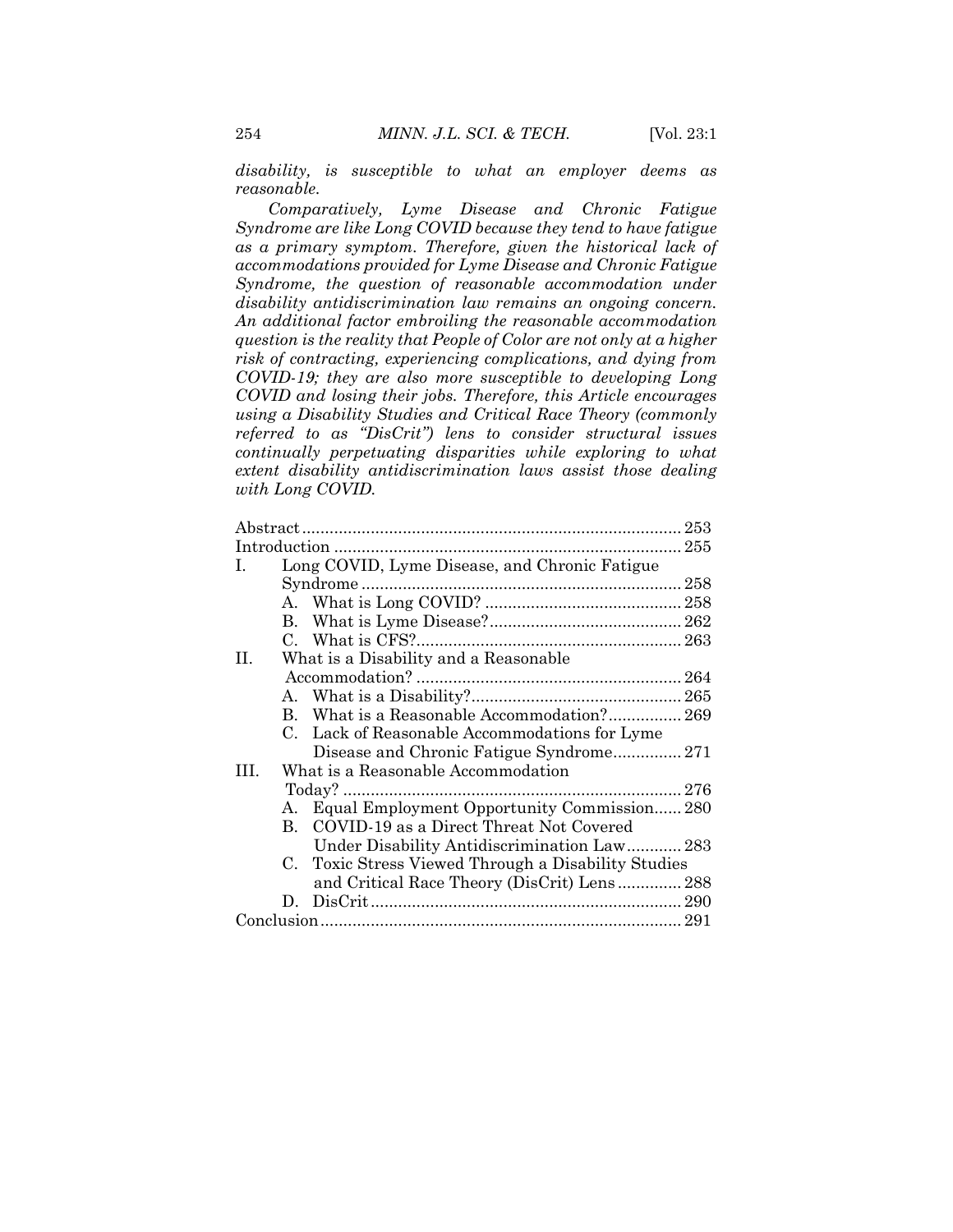#### INTRODUCTION

To be, or not to be, that is the reasonable accommodation question: whether Long COVID will be reasonably accommodated now that it is covered under disability antidiscrimination law. Today, this question becomes relevant to all Americans since anyone is susceptible to contracting the COVID-19 virus and developing Long COVID. According to the Centers for Disease Control and Prevention (CDC), COVID-19 is a respiratory disease caused by SARS-CoV-2, a new coronavirus discovered in 2019.<sup>1</sup> Symptoms may appear two to fourteen days after exposure to the virus and can include fever, chills, and cough.<sup>2</sup> Some infected people may not have symptoms, but those who do may have a mild to severe case of the illness.<sup>3</sup> Those over the age of 65 and people with underlying conditions are at higher risk of severe illness.<sup>4</sup> Whereas, Long COVID<sup>5</sup> is a disease that can manifest in a variety of ways among people who have recovered from COVID-19.<sup>6</sup> Some individuals develop shortness of breath, fatigue, or brain fog impairing their ability to work continuously. Therefore, even if Long COVID is considered a bona fide disability, that does not mean employers will provide reasonable accommodations for several reasons. Depending on the accommodation, the small business employer may have the best intentions to want to provide accommodations but may not

<sup>1</sup>*. Coronavirus Disease 2019 (COVID-19)*, CDC, https://www.cdc.gov/dotw /covid-19/index.html (last visited Nov. 23, 2021).

<sup>2</sup>*. Id.*

<sup>3</sup>*. Id.*

<sup>4</sup>*. Id.*

<sup>5.</sup> For this article, Long COVID is the preferred term, and "long haulers" are defined as those Post-COVID-19 survivors or those suffering from Long COVID (Long COVID is also known as Post-Acute COVID-19 Syndrome (PACS) and Post-Acute Sequelae SARS-CoV-2 infection (PASC)).

<sup>6</sup>*. See* A. V. Raveendran et al., *Long COVID: An Overview*, 15 DIABETES & METABOLIC SYNDROME 869, 870 (2021); Francis S. Collins, *NIH Launches New Initiative to Study "Long COVID"*, NAT'L INST. OF HEALTH (Feb. 23, 2021), https://www.nih.gov/about-nih/who-we-are/nih-director/statements/nih-

launches-new-initiative-study-long-covid ("[S]ymptoms, which can include fatigue, shortness of breath, 'brain fog', sleep disorders, fevers, gastrointestinal symptoms, anxiety, and depression, can persist for months and can range from mild to incapacitating."); Elisabeth Mahase, *Covid-19: What Do We Know About "Long Covid"?*, BMJ (Jul. 14, 2020), https://www.bmj.com/content/370/bmj.m28 15.long.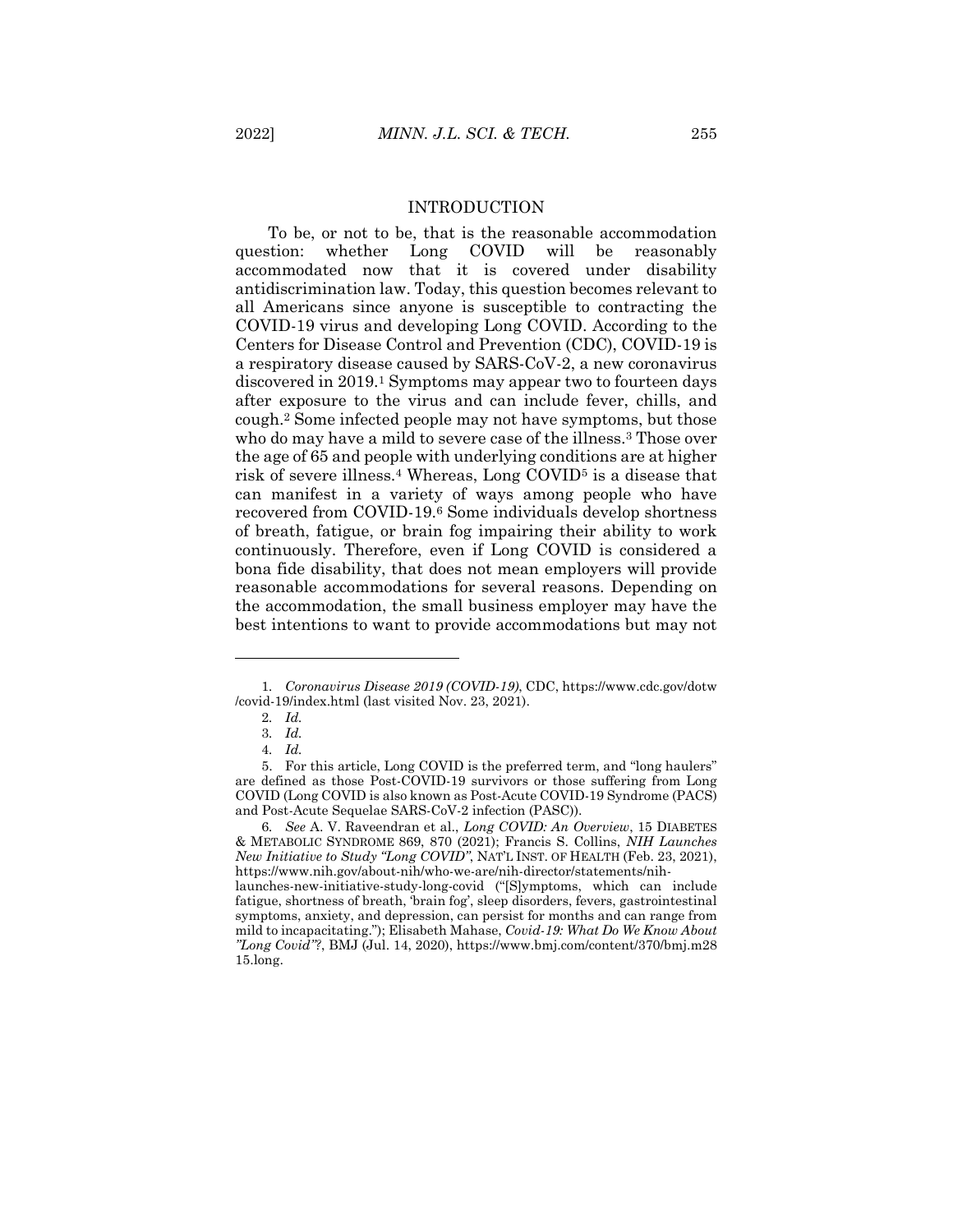survive with a smaller labor force that must significantly diversify their use of able-bodies.<sup>7</sup> The employer may be more concerned with his profit for survival and see any cost towards accommodations, no matter how small, as a burden. Perhaps some jobs require essential workers and need an individual to perform the job's essential functions. Or the employer has an erroneous ideology in looking at people with disabilities as defective, and thus the disability is a personal tragedy that need not concern the business.<sup>8</sup>

If one survives COVID-19, some have to worry about both the aftermath of the illness and the social treatment (disability).<sup>9</sup> Disability antidiscrimination law is limited in assisting those with Long COVID while operating under what is reasonable to accommodate given the challenging economic times amidst the COVID-19 pandemic compounded by the vast range of needs of the historically marginalized. For the reader to understand the previous challenges individuals have faced in receiving reasonable accommodations, Part I will compare Long COVID to Lyme disease and Chronic Fatigue Syndrome (CFS), two diseases that employers have struggled to accommodate. Part II will define disability and reasonable accommodations under the law. Unable to eradicate the social belief that created

<sup>7.</sup> Throughout the Article, the terms "able body," "able-bodied," or "ablebodies" includes both the physical and mental attributes of the body.

<sup>8.</sup> Arlene S. Kanter, *The Law: What's Disability Studies Got to Do with It or an Introduction to Disability Legal Studies*, 42 COLUM. HUM. RTS. L. REV. 403, 420 (2011) ("[T]he 'personal tragedy theory of disability' . . . suggests that a disability is some terrible chance event that occurs at random to unfortunate individuals."); *see also* Angelica Guevara, *Ableness as Property*, 98 DENV. L. REV. F. 1, 10 (2020), https://static1.squarespace.com/static/5cb79f7efd6793296c 0eb738/t/5ee2821c4697a938378535fa/159190275312/Ableness+as+Property\_G uevara\_Final.pdf (explaining that the medical model treats disabilities as a personal tragedy or defects in need of treatment, and that in doing so, it reinforces the able body as the norm and perpetuates stigma and discrimination against people with disabilities).

<sup>9.</sup> Current disability law has been ineffective in overcoming the misleading understanding of human variation. These problems have sparked a discussion of disability rights law within the paradigm known as the medical model of disability. Dr. Angelica Guevara published an article that foregrounds the need to use the social model of disability. Angelica Guevara, *The Need to Reimagine Disability Rights Law Because the Medical Model of Disability Fails Us All*, 21 WISC. L. REV. 269 (2021) [hereinafter *The Need to Reimagine*]. The article first explains the medical model's failings as a framework for disability antidiscrimination law. *Id.* at 277–79. The root of the problem is that the medical model perpetuates "othering," affecting us all but further impacting People of Color. *Id.* at 270. An illness is separate from the disability. *Id.* at 276.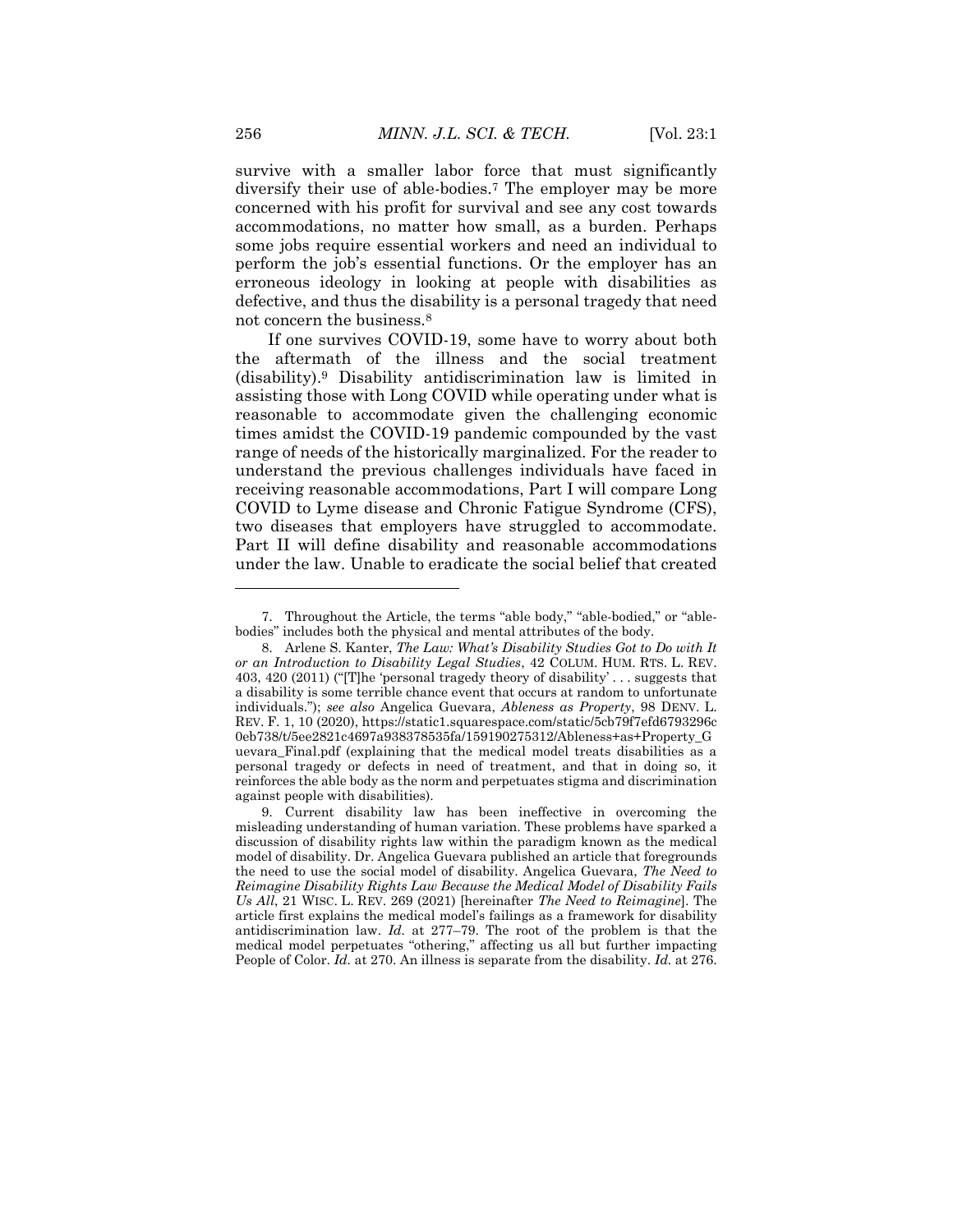the current laws that affect people with disabilities and perpetuate a disability binary, this Article has no choice but to engage with current law. Thus, Part III will discuss what is considered a reasonable accommodation for employers today and why the pandemic's racial and ethnic disparities are all the more reason for our laws to consider intersectionality<sup>10</sup> and begin addressing the law using the tenets found in Disability Studies and Critical Race Theory (DisCrit).<sup>11</sup> Because even if an individual with Long COVID manages to be believed and obtain reasonable accommodations against all odds, one cannot ignore the disproportionate impact towards the essential workers of color on the frontlines. Lastly, as in previous Articles, this Article embraces poetic legal writing, meant to leave the reader to speculate about the use and location of some concepts and meaning. It has somewhat of an atypical, scattered flow—but still retains enough formal structure.

<sup>10</sup>*. See* Kimberlé W. Crenshaw, *Mapping the Margins: Intersectionality, Identity Politics, and Violence Against Women of Color*, 43 STAN. L. REV. 1241, 1245–51 (1991). Kimberlé Crenshaw originally coined "structural intersectionality" to explain how non-white women experience domestic violence and rape differently than white women, taking into account other social structures such as race, class, and citizenship. *See id.*

<sup>11</sup>*. See* Subini Ancy Annamma, David J. Connor & Beth A. Ferri, Dis/ability Critical Race Studies (DisCrit): Theorizing at the Intersections of *Race and Dis/ability, in* DISCRIT: DISABILITY STUDIES AND CRITICAL RACE THEORY IN EDUCATION 9, 19 (David J. Connor, Beth A. Ferri & Subini A. Annamma eds., 2016) [hereinafter *DisCrit*] ("DisCrit focuses on ways that the forces of racism and ableism circulate interdependently, often in neutralized and invisible ways, to uphold notions of normalcy . . . values multidimensional identities and troubles singular notions of identity such as race or dis/ability or class or gender or sexuality, and so on . . . emphasizes the social constructions of race and ability and yet recognizes the material and psychological impacts of being labeled as raced or dis/abled, which sets one outside of the western cultural norms . . . privileges voices of marginalized populations, traditionally not acknowledged within research . . . considers legal and historical aspects of dis/ability and race and how both have been used separately and together to deny the rights of some citizens . . . recognizes Whiteness and Ability as Property and that gains for people labeled with dis/abilities have largely been made as the result of interest convergence of White, middle-class citizens . . . . [and] requires activism and supports all forms of resistance."). *See generally* CRITICAL RACE THEORY: THE KEY WRITINGS THAT FORMED THE MOVEMENT (Kimberlé Crenshaw, Neil Gotanda, Gary Peller & Kendall Thomas eds., 1995) [hereinafter CRITICAL RACE THEORY].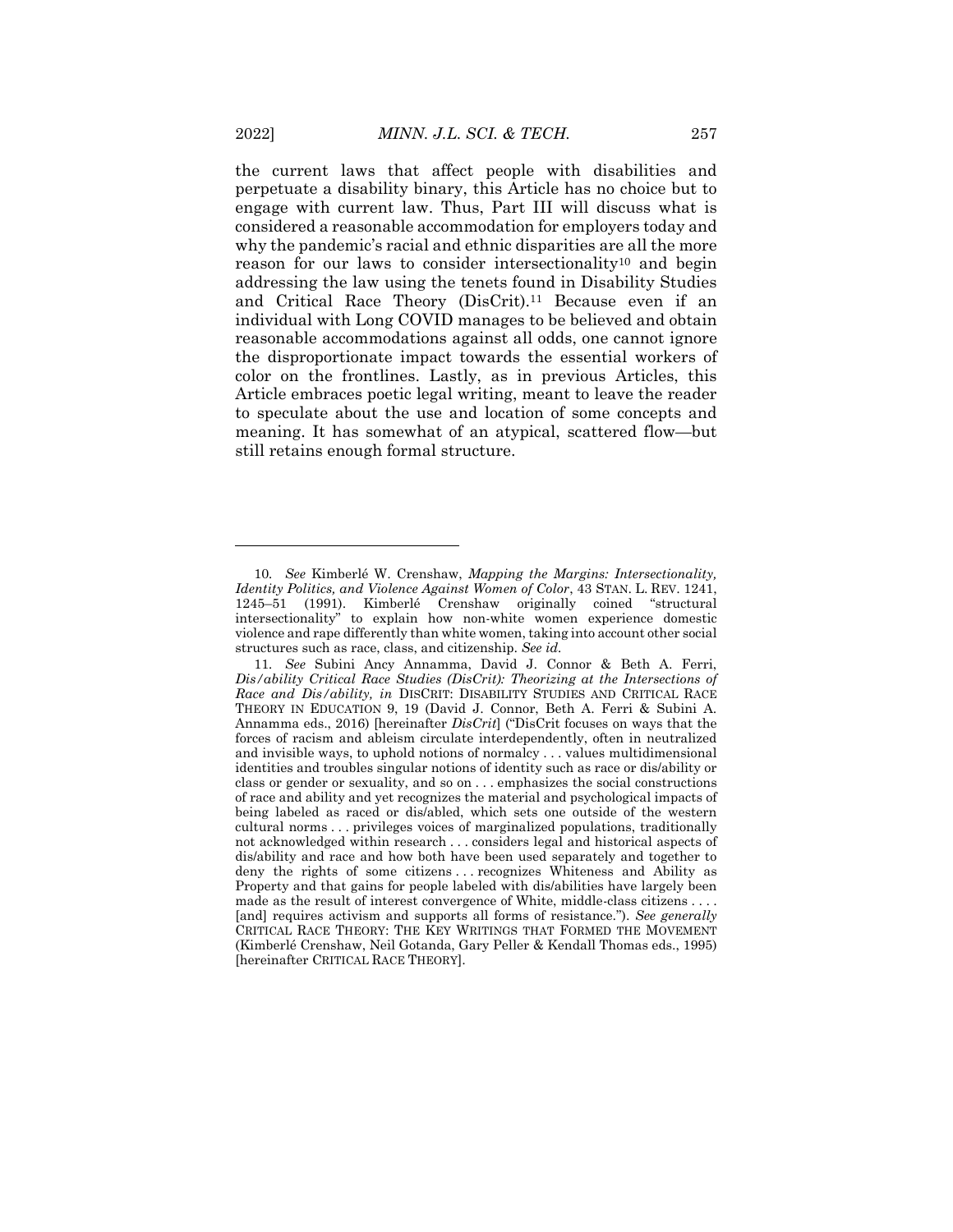#### I. LONG COVID, LYME DISEASE, AND CHRONIC FATIGUE SYNDROME

In this Article, Long COVID is discussed alongside Lyme disease and CFS because much of the physical symptoms and psychological results found in COVID long haulers are similar to those found in Lyme disease and CFS. Thus, it helps to define what is Long COVID, Lyme disease, and CFS as well as list their prevailing symptoms.

#### A. WHAT IS LONG COVID?

While it is a recent disease, Long COVID is yet another health crisis created by the pandemic.<sup>12</sup> About 10% of people with COVID-19 have lingering symptoms for weeks or months after the initial recovery, now recognized as Long COVID.<sup>13</sup> The percentage varies depending on what some studies are defining as Long COVID. The consensus among United States medical doctors is that those with Long COVID have survived the most debilitating effects of the COVID-19 disease and have tested negative for COVID-19.<sup>14</sup> However, those debilitating symptoms are also relative depending on the original severity. Studies have found over 200 symptoms<sup>15</sup> associated with Long COVID, creating an even broader range of people who may develop and qualify for disability protection under the law. While a case can be made for the severity of those who were hospitalized, it is important to note the debilitating symptoms of non-hospitalized COVID survivors which include but are not limited to brain fog,

<sup>12</sup>*. See* Fiona Lowenstein & Hannah Davis, *Long Covid Is Not Rare. It's a Health Crisis.*, N.Y. TIMES (Mar. 17, 2021), https://www.nytimes.com/2021/03/1 7/opinion/long-covid.html (discussing the misconceptions of Long COVID).

<sup>13</sup>*. Long Haulers: Why Some People Experience Long-term Coronavirus Symptoms*, UC DAVIS HEALTH (updated Feb. 8, 2021), https://health.ucdavis.ed u/coronavirus/covid-19-information/covid-19-long-haulers.html [hereinafter *Long Haulers*].

<sup>14</sup>*. See id.*

<sup>15.</sup> Linda Geddes, *Long Covid Has More than 200 Symptoms, Study Finds*, GUARDIAN (Jul. 15, 2021, 7:00 PM), https://www.theguardian.com/society/2021/ jul/15/long-covid-has-more-than-200-symptoms-study-finds.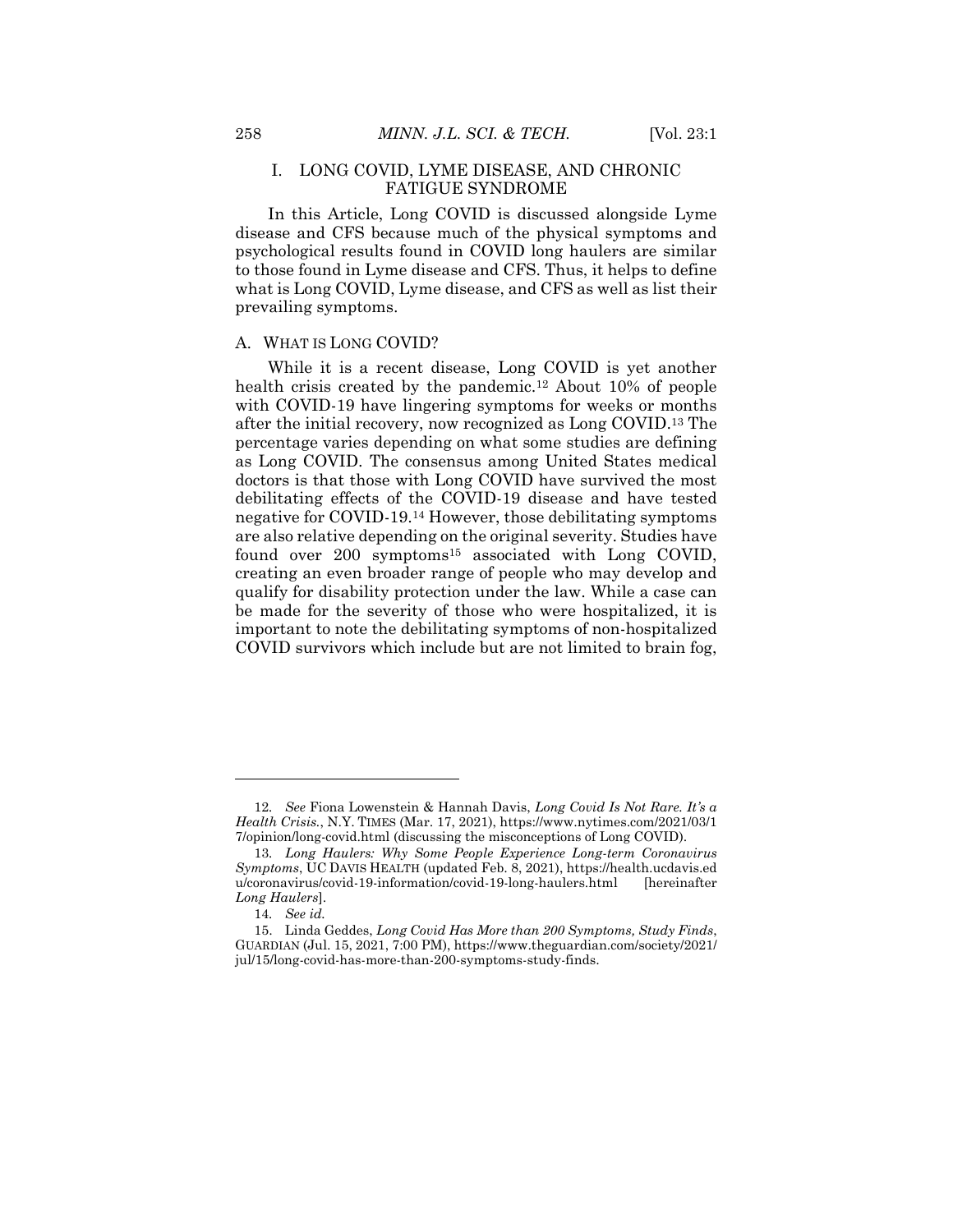headache, numbness, dysgeusia,<sup>16</sup> anosmia,<sup>17</sup> myalgias,<sup>18</sup> and fatigue.<sup>19</sup> At times these lead to impairing a person's quality of life "in cognitive and fatigue domains."<sup>20</sup> Survivors often declined in their attention and working memory, $21$  brain fog being frequent.<sup>22</sup> Some survivors had such prominent fatigue and cognitive issues that they closely resembled those with mild traumatic brain injury and CFS.<sup>23</sup> Take the case of pediatric nurse Jennifer Minhas, who expressed feeling like "a zombie for months, unable to do much of anything," describing what it felt like to have the flattening fatigue also known as "post-exertional malaise."<sup>24</sup> On the other hand, those still suffering from CFS, like Alison Sbrana from Fort Collins, Colorado, who contracted

<sup>16</sup>*. See* T. Maheswaran et al., *Gustatory Dysfunction*, 6 J. PHARMACY & BIOALLIED SCI. S30, S31 (2014) (explaining that dysgeusia is an unpleasant perception of a water-soluble chemical that produces a taste sensation, a form of taste disfunction); *see also* Jeyasakthy Saniasiaya, *Prevalence and Characteristics of Taste Disorders in Cases of COVID-19: A Meta-analysis of 29,349 Patients*, 165 OTALARYNGOLOGY-HEAD & NECK SURGERY 33, 38 (2021) (observing that dysgeusia has the highest prevalence among taste disorders for patients with COVID-19).

<sup>17</sup>*. See* Xiangming Meng et al., *COVID-19 and Anosmia: A Review Based on Up-to-Date Knowledge*, 41 AM. J. OTOLARYNGOLOGY 1, 1 (2020) (explaining that anosmia is an olfactory dysfunction causing a loss of the sense of smell); *see also* Sanne Boesveldt et al., *Anosmia–A Clinical Review*, 42 CHEM. SENSES 513, 513 (2017).

<sup>18.</sup> Adem Kucuk et al., *Can COVID-19 Cause Myalgia with a Completely Different Mechanism? A Hypothesis*, 39 CLINICAL RHEUMATOLOGY 2103, 2103 (2020) (explaining that myalgia is muscle inflammation and pain).

<sup>19</sup>*. See* Edith L. Graham et al., *Persistent Neurologic Symptoms and Cognitive Dysfunction in Non-Hospitalized Covid-19 "Long Haulers"*, 8 ANNALS CLINICAL & TRANSLATIONAL NEUROLOGY 1073, 1073 (2021) (observing that 85% of COVID-19 long haulers experienced fatigue).

<sup>20</sup>*. Id.*

<sup>21</sup>*. Id.* at 1081.

<sup>22.</sup> Kathleen Doheny, *Neurologic Symptoms Frequent in COVID Long-Haulers*, WebMD, https://www.webmd.com/lung/news/20210323/neurologic-sy mptoms-frequent-covid-long-haul-partients (last visited Nov. 23, 2021).

<sup>23</sup>*. Id*.; *see* Leonard A. Jason et al., *Myalgic Encephalomyelitis: Symptoms and Biomarkers*, 13 CURRENT NEUROPHARMACOLOGY 701, 701 (2015) (synthesizing key discussion in the literature of Myalgic Encephalomyelitis); *Myalgic Encephalomyelitis/Chronic Fatigue Syndrome*, CDC, https://www.cd c.gov/me-cfs/index.html (last updated May 3, 2021) (describing the symptoms of Myalgic Encephalomyelitis and Chronic Fatigue Syndrome).

<sup>24.</sup> Kevin Cool, *Long-Haul Covid Cases Cast New Light on Chronic Fatigue Sufferers* (Feb. 1, 2021), https://californiahealthline.org/news/article/long-haulcovid-cases-cast-new-light-on-chronic-fatigue-sufferers/.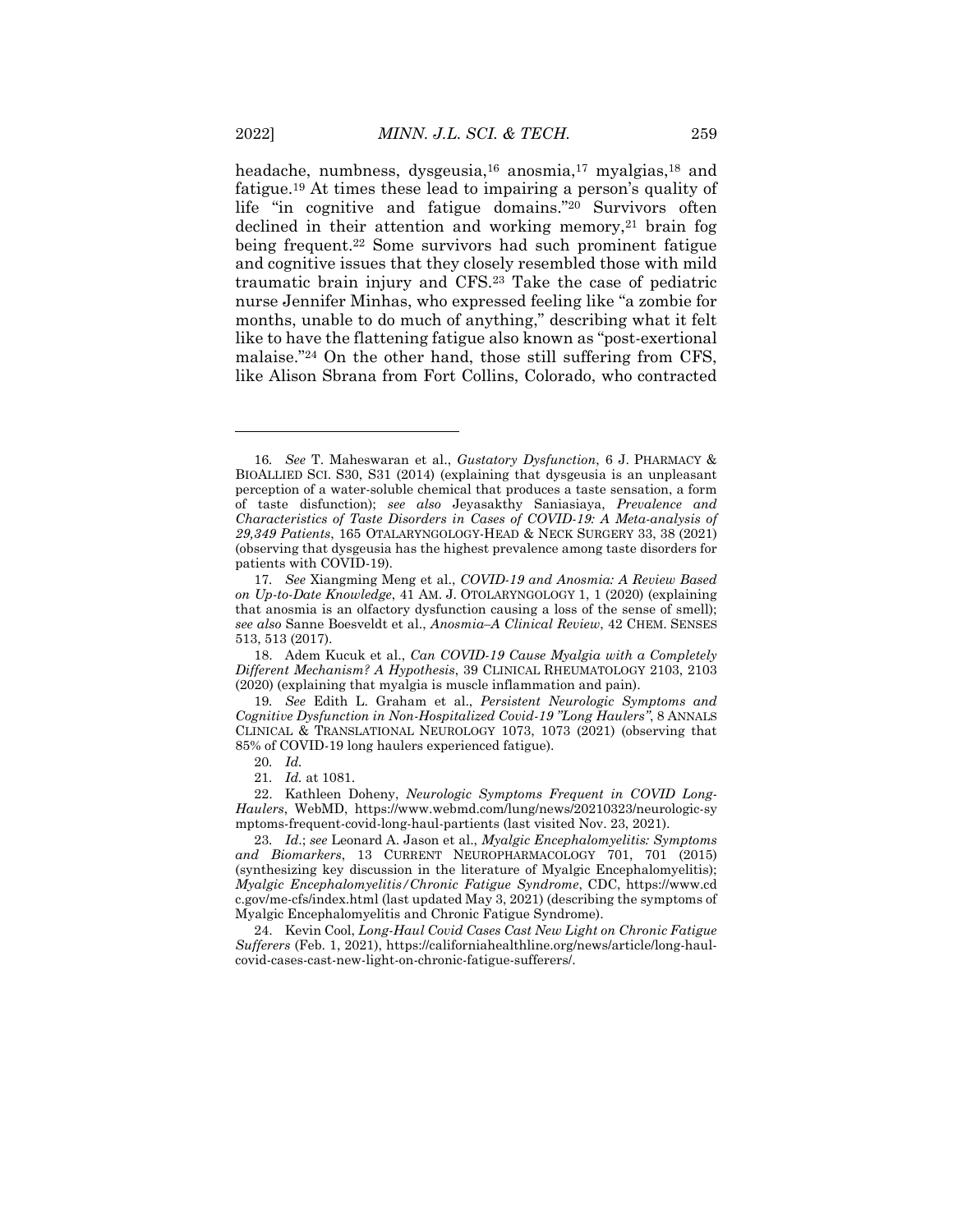mono years ago, are hopeful that Long COVID will help unlock clues to poorly understood conditions like CFS.<sup>25</sup>

In the most recent findings, the most affected by COVID were younger adults (74.9%), members of the Hispanic ethnicity (52.1%), essential workers (54.0%), and unpaid caregivers for adults (66.6%).<sup>26</sup> There were also higher levels of psychiatric symptoms amongst healthcare workers,<sup>27</sup> not to mention the decrease in the psychological well-being of the general public.<sup>28</sup> These percentages are important to understand why the most common psychiatric symptoms found in long haulers<sup>29</sup> were post-traumatic stress disorder, depression, anxiety, and insomnia.<sup>30</sup> One in four COVID-19 cases become long haulers regardless of severity, which means this number will increase as more Americans continue to become infected.<sup>31</sup> The CDC reports

 $\overline{a}$ 

<sup>25.</sup> Frances Stead Sellers, *Could Long Covid Unlock Clues to Chronic Fatigue and Other Poorly Understood Conditions?*, WASH. POST (Nov. 7, 2021, 7:00 AM), https://www.washingtonpost.com/health/2021/11/07/long-covid-fatig ue-research/.

<sup>26.</sup> Mark E. Czeisler et al., *Mental Health, Substance Use, and Suicidal Ideation During the COVID-19 Pandemic—United States, June 24–30, 2020*, 69 MORBIDITY AND MORTALITY WKLY. REP. 1049, 1051 (2020).

<sup>27</sup>*. See* Nina Vindegaard & Michael Eriksen Benros, *COVID-19 Pandemic and Mental Health Consequences: Systematic Review of the Current Evidence*, 89 BRAIN, BEHAV. & IMMUNITY 531, 531 (2020) ("Studies investigating healthcare workers found increased depression/depressive symptoms, anxiety, psychological distress and poor sleep quality.").

<sup>28.</sup> *Id.*; *see How COVID-19 Impacts People with Disabilities*, AM. PSYCHOL. ASS'N. (May 6, 2020), https://www.apa.org/topics/covid-19/research-disabilities ("Emerging research on COVID-19 shows that the coronavirus pandemic has increased psychological distress both in the general population and among highrisk groups."); *see also* Michael S. Saag, Gitendra Uswatte & Kristine Lokken, *Post COVID – The Long Haul Webinar*, DISABILITY:IN (June 29, 2021, 10:00 AM), https://disabilityin.org/event/in-al-post-covid-19the-long-haul-webinar-no -cost/ (discussing "the medical and psychological impacts of having had COVID-19" and how we can "assist workers with new limitations in being able to perform the essential functions of their jobs in a post-COVID world.").

<sup>29.</sup> Tae Chung et al., *COVID 'Long Haulers': Long-Term Effects of COVID-19*, JOHNS HOPKINS MED. (Apr. 1, 2021), https://www.hopkinsmedicine.org/heal th/conditions-and-diseases/coronavirus/covid-long-haulers-long-term-effects-ofcovid19 ("People living with post-COVID syndrome are sometimes known as 'long haulers.'").

<sup>30</sup>*. See* Mario Gennaro Mazza et al., *Anxiety and Depression in COVID-19 Survivors: Role of Inflammatory and Clinical Predictors*, 89 BRAIN, BEHAV. & IMMUNITY 594, 594 (2020).

 <sup>31.</sup> *Studies Show Long-Haul COVID-19 Afflicts 1 in 4 COVID-19 Patients, Regardless of Severity*, UC DAVIS HEALTH (Mar. 30, 2021), https://health.uc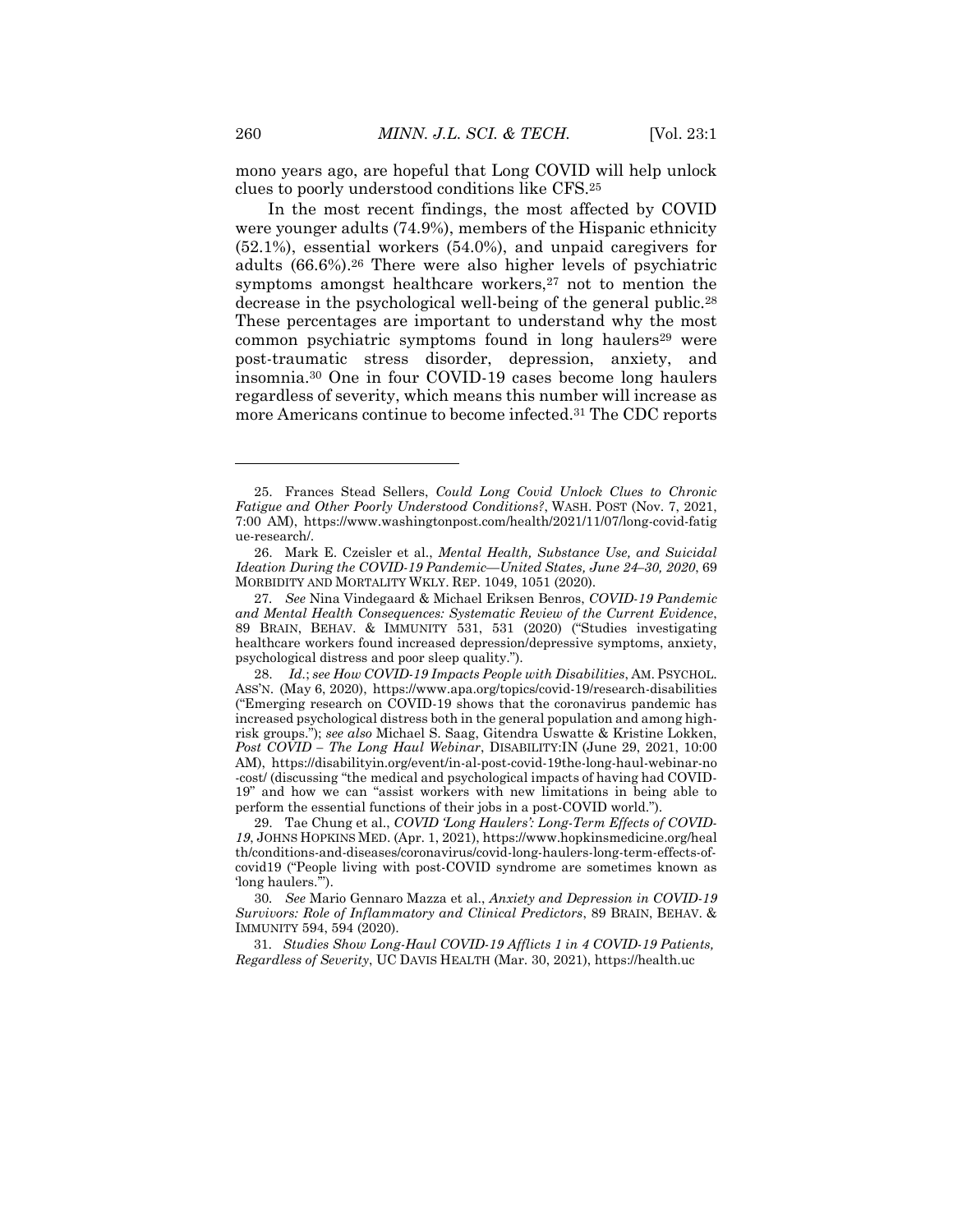that 68,671,563 cases have been reported as of January 19, 2022 with a seven-day moving average of about 744, 616 daily new cases.<sup>32</sup>

A study using electronic health records found that one in three long haulers have Neurological Psychiatric Problems.<sup>33</sup> A study done in Norway found that chronic insomnia was a risk factor for developing anxiety and depression.<sup>34</sup> Thus, given these results, it is understandable that a vicious cycle prevalent in long haulers showed the depression caused anxiety, the anxiety caused the cognitive disturbance, which led to fatigue, which then led to insomnia, thus perpetuating the depression.<sup>35</sup>

Furthermore, there were neuropsychiatric complications of COVID-19 infections, not knowing its full effects. About 60% of hospitalized patients developed some form of neurologic symptom.<sup>36</sup> About 94% of patients had some neurologic complaints such as headaches, loss of smell, loss of taste, muscle pain, dizziness, and nerve pain to name a few.<sup>37</sup> Although rare, some had strokes, seizures, delirium/encephalopathy, memory

davis.edu/newsroom/news/headlines/studies-show-long-haul-covid-19-afflicts-1-in-4-covid-19-patients-regardless-of-severity/2021/03.

 <sup>32.</sup> *Covid Data Tracker Weekly Review*, CDC, https://www.cdc.gov/coronav irus/2019-ncov/covid-data/covidview/index.html (last updated Jan. 28, 2022).

<sup>33.</sup> Maxime Taquet et al., *6-Month Neurological and Psychiatric Outcomes in 236,379 Survivors of COVID-19: A Retrospective Cohort Study Using Electronic Health Records*, 8 LANCET PSYCHIATRY 416, 416 (2021); Kate Kelland, *A Third of COVID Survivors Suffer Neurological or Mental Disorders: Study*, REUTERS (Apr. 6, 2021, 5:37 PM), https://www.reuters.com/article/ushealth-coronavirus-brain/a-third-of-covid-survivors-suffer-neurological-or-

mental-disorders-study-idUSKBN2BT2ZI; Ernie Mundell & Robert Preidt, *1 in 3 Have Neurological, Psychiatric Problems Post-COVID*, WEBMD (Apr. 7, 2021), https://www.webmd.com/lung/news/20210407/1-in-3-covid-survivors-have-ongo ing-mental-health-issues#1.

<sup>34.</sup> Dag Neckelmann et al., *Chronic Insomnia as a Risk Factor for Developing Anxiety and Depression*, 30 SLEEP 873, 873 (2007).

<sup>35.</sup> *See A Vicious Cycle: Insomnia, Anxiety, and Depression*, DUKE HEALTH (Aug. 27, 2013), https://www.dukehealth.org/blog/vicious-cycle-insomnia-anxiet y-and-depression (evaluating how insomnia, anxiety, and depression are linked).

<sup>36.</sup> Carlos Manuel Romero-Sanchez et al., *Neurologic Manifestations in Hospitalized Patients with COVID-19: The ALBACOVID Registry*, 95 NEUROLOGY e1060, e1060 (2020).

<sup>37.</sup> Anna R. Yousaf et al., *A Prospective Cohort Study in Non-Hospitalized Household Contacts with Severe Acute Respiratory Syndrome Coronavirus 2 Infection: Symptom Profiles and Symptom Change Over Time*, 73 CLINICAL INFECTIOUS DISEASES e1841, e1843 (2021), https://pubmed.ncbi.nlm.nih.gov/32 719874/; Romero-Sanchez et al., *supra* note 36, at e1060.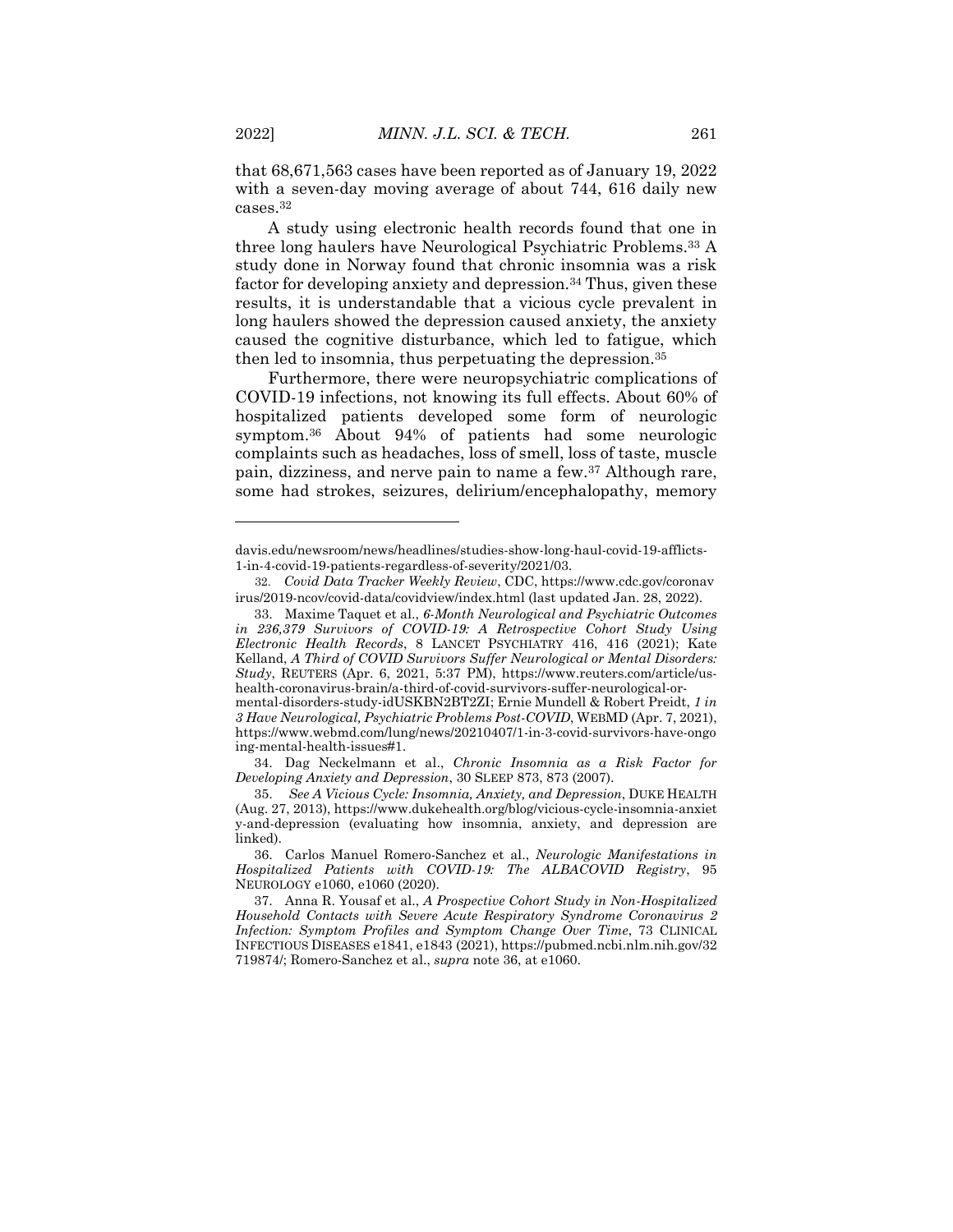loss, or Ataxia.<sup>38</sup> Many of these symptoms closely resemble symptoms found in Lyme disease. For those unfamiliar with Lyme disease, it is beneficial to describe and define the illness as follows.

#### B. WHAT IS LYME DISEASE?

Many do not realize that before the COVID-19 pandemic, there was the Lyme disease pandemic<sup>39</sup> which was well hidden and often ignored.<sup>40</sup> Lyme disease is the most common vectorborne disease in the United States,<sup>41</sup> also known as borreliosis. It has also been known as "the great imitator" because it can resemble Chronic Fatigue Syndrome, Fibromyalgia, Multiple Sclerosis, Depression, or Rheumatoid Arthritis, to name a few.<sup>42</sup> Lyme disease comes from a bacterial infection spread by deer ticks<sup>43</sup> which first became widespread and described in 1975 in

<sup>38</sup>*. See* Sana Somani et al., *De Novo Status Epilepticus in Patients with COVID-19*, 7 ANNALS CLINICAL & TRANSLATIONAL NEUROLOGY 1240, 1240 (2020) (observing two cases of de novo status epilepticus (SE) in two patients with laboratory-confirmed SARS-CoV-2 virus); Ross W. Paterson et al., *The Emerging Spectrum of COVID-19 Neurology: Clinical, Radiological and Laboratory Findings*, 143 BRAIN 3104, 3104–05 (2020).

<sup>39</sup>*. See* Marcus Davidsson, *The Financial Implications of a Well-Hidden and Ignored Chronic Lyme Disease Pandemic*, 6 HEALTHCARE 16, 16 (2018) ("The objectives of this article are to investigate the incidence rate of Lyme disease in the USA and Europe, to investigate the financial cost of chronic Lyme disease and to find the most cost-efficient way for the governments to solve the current chronic Lyme disease pandemic."); Dale R. Hamilton, *Lyme Disease: The Hidden Pandemic*, 85 POSTGRADUATE MED. 303 (2016).

<sup>40</sup>*.* Davidsson, *supra* note 39, at 43.

<sup>41.</sup> Thomas S. Murray & Eugene D. Shapiro, *Lyme Disease*, 30 CLINICS LAB'Y MED. 311, 311 (2010); *Lyme Disease*, CDC, https://www.cdc.gov/lyme/ind ex.html (last updated May 28, 2021).

<sup>42</sup>*. About Lyme Disease*, LYMEDISEASE.ORG, https://www.lymedisease.org/l yme-basics/lyme-disease/about-lyme/ (last visited Oct. 28, 2021) [hereinafter *About Lyme Disease*]; *see* Andrew R. Pachner, *Neurologic Manifestations of Lyme Disease, the New "Great Imitator"*, 6 REVS. OF INFECTIOUS DISEASES S1482, S1483–85 (1989) (discussing diagnosis problems related to Lyme disease); B. W. Stechenberg, *Lyme Disease: The Latest Great Imitator*, 7 PEDIATRIC INFECTIOUS DISEASE J. 402, 405 (1988) (discussing cases of Lyme disease manifesting as arthritis).

<sup>43</sup>*. Lyme Disease: Transmission*, CDC, https://www.cdc.gov/lyme/transmis sion/index.html (last updated Jan. 29, 2020).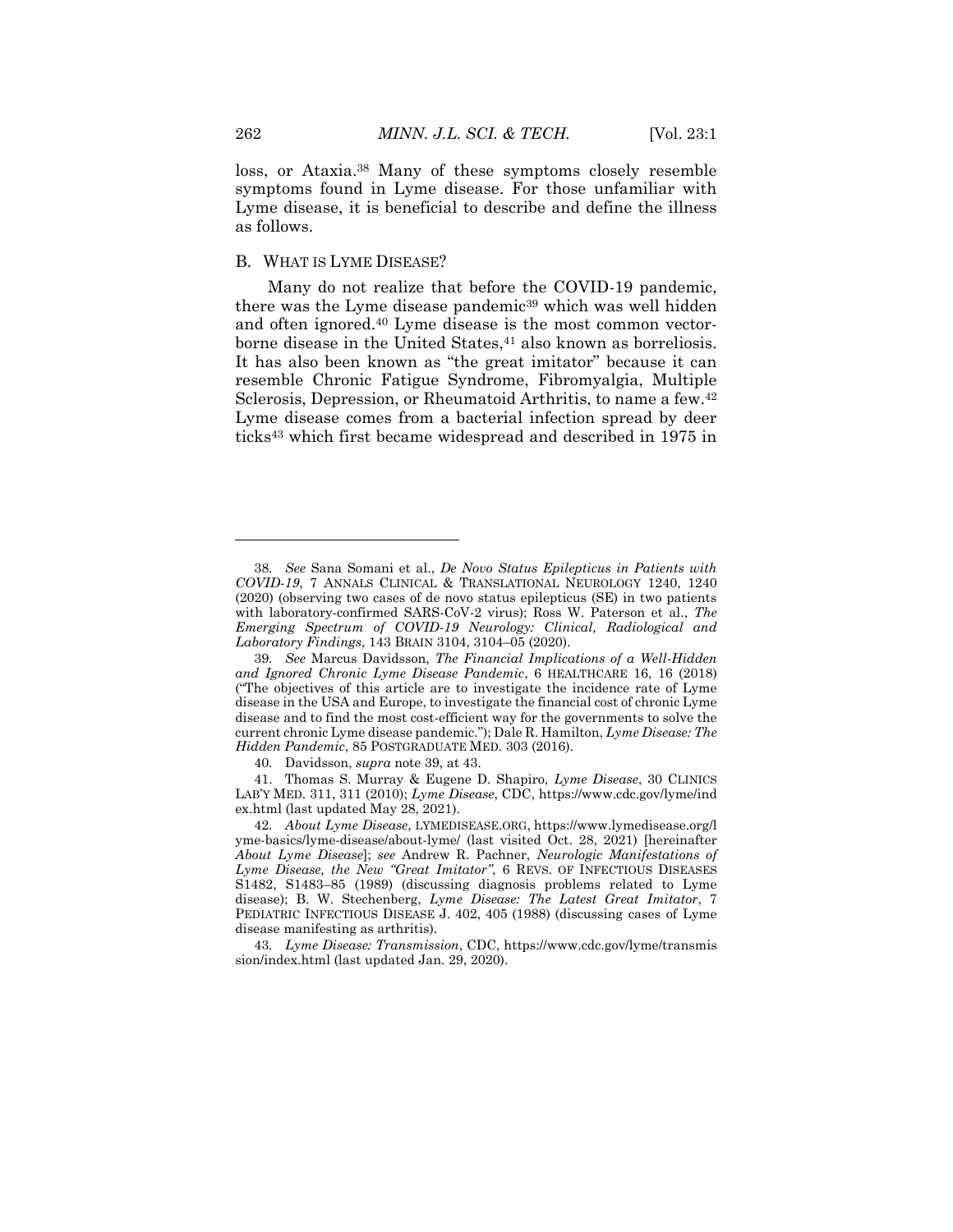Lyme, Connecticut.<sup>44</sup> Today, approximately 476,000 people are diagnosed with Lyme disease per year.<sup>45</sup>

Similar to COVID, some of the symptoms are not readily apparent, including fatigue, chills, fever, headache, joint pain, muscle pain and/or stiff neck.<sup>46</sup> A rash may or may not occur in some people who contract Lyme disease, making it all the more challenging to diagnose.<sup>47</sup> Untreated Lyme disease can therefore resemble Long COVID with chest pain, shortness of breath, arthritis, heart problems, numbness, or pain, again a disability with symptoms that are not readily apparent. A prevalent symptom—fatigue—found in both Long COVID and Lyme disease is highlighted in the analysis of reasonable accommodations later in the Article.

#### C. WHAT IS CFS?

CFS, also known as myalgic encephalomyelitis, assuming no other underlying factors are causing the fatigue, is a disorder that causes extreme fatigue, which worsens with mental or physical activity and does not improve with rest.<sup>48</sup> The Institute of Medicine reports that about 836,000 to 2.5 million Americans are living with this debilitating condition.<sup>49</sup> The disease does not discriminate as it affects all ages, races, and socioeconomic status.<sup>50</sup> The fatigue, of which there is still no cure, can last up to six months or years.<sup>51</sup> Often an individual with CFS has

 $\overline{a}$ 

<sup>44</sup>*. Lyme Disease—Connecticut*, 37 MORBIDITY AND MORTALITY WKLY. REP. 1, 1 (1988).

<sup>45</sup>*. How Many People Get Lyme Disease?*, CDC, https://www.cdc.gov/lyme/s tats/humancases.html (last updated Jan. 13, 2021).

<sup>46.</sup> Murray & Shapiro, *supra* note 41, at 313; *see About Lyme Disease*, *supra* note 42.

<sup>47.</sup> Murray & Shapiro, *supra* note 41, at 315.

<sup>48.</sup> Mateo Cortes Rivera et al., *Myalgic Encephalomyelitis/Chronic Fatigue Syndrome: A Comprehensive Review*, 9 DIAGNOSTICS 91, 93–96 (2019); *Chronic Fatigue Syndrome*, MAYO CLINIC (Sep. 24, 2020), https://www.mayoclinic.org/d iseases-conditions/chronic-fatigue-syndrome/symptoms-causes/syc-20360490 [hereinafter *Chronic Fatigue Syndrome*].

<sup>49</sup>*.* Rivera et al., *supra* note 48.

<sup>50.</sup> *Id.* at 92.

<sup>51</sup>*. See* Molly M. Brown et al., *Understanding Long-Term Outcomes of Chronic Fatigue Syndrome*, 68 J. CLINICAL PSYCHOL. 1028, 1028 (2012) ("[A]lthough many patients do have some improvement in functioning over time . . . the vast majority of individuals who develop [Chronic Fatigue Syndrome] do not attain a premorbid level of functioning.").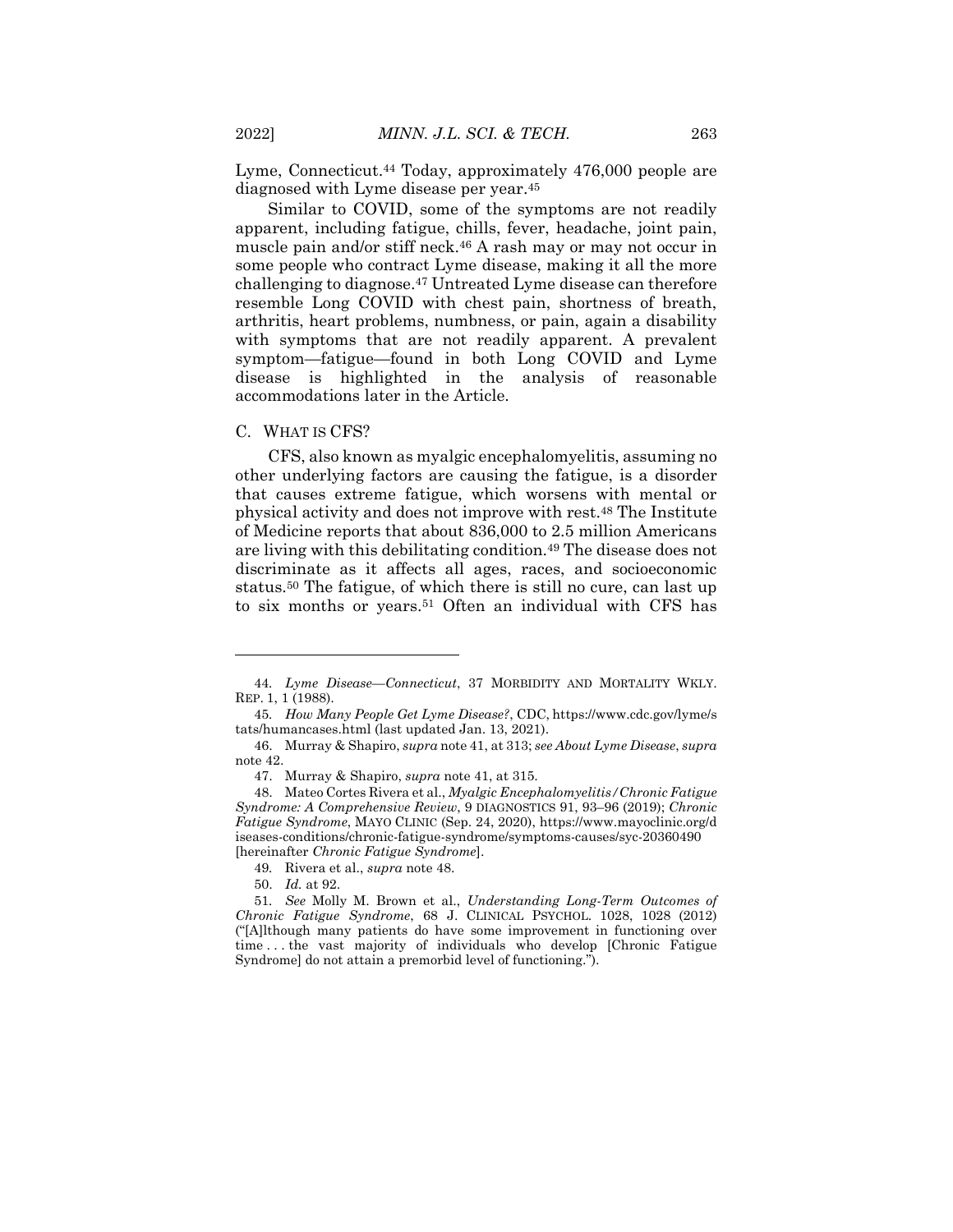difficulties with memory, focus, or concentration,<sup>52</sup> as is the case for the long haulers who develop cognitive disturbance and fatigue. As is the case with many non-apparent disabilities, these disabilities evoke a level of skepticism as to whether the disability exists or whether the alleged disability is a real disability.<sup>53</sup>

As many Americans learn to adjust to their new normal, especially those diagnosed with Long COVID, Lyme disease, and CFS, many Americans consider the protection and implications of accessing disability antidiscrimination laws. The Rehabilitation Act of 1973 Section 504 and the Americans with Disabilities Act (ADA), and its 2008 amendment define what is considered a disability and a reasonable accommodation. The following legal definitions are important to understand disability antidiscrimination law.

# II. WHAT IS A DISABILITY AND A REASONABLE ACCOMMODATION?

Before COVID-19 and the 2008 ADA Amendment, a disability and a reasonable accommodation were significantly different than what they are thought of today. The ADA Amendment of 2008 made it easier to be covered under the law because it broadened what could be considered a disability. However, the amendment did not eradicate the hurdles some people with disabilities encounter when having to deal with fighting for what they consider a "reasonable accommodation" under the law, or an "undue hardship" to the employer, in order to obtain the necessary tools and opportunities that would allow them to become successful in the workforce.<sup>54</sup> To that end, this section will explain what a disability is and what a reasonable accommodation is.

<sup>52</sup>*. Chronic Fatigue Syndrome*, *supra* note 48.

<sup>53.</sup> Shanna K. Kattari et al., *"You Look Fine!": Ableist Experiences by People With Invisible Disabilities*, AFFILIA (May 22, 2018), https://journals.sage pub.com/doi/10.1177/0886109918778073.

<sup>54.</sup> 42 U.S.C. § 12112(b)(5)(A) (2018) (defining discrimination under the ADA as "not making reasonable accommodations to the known physical or mental limitations of an otherwise qualified individual with a disability who is an applicant or employee, unless such covered entity can demonstrate that the accommodation would impose an undue hardship on the operation of the business of such covered entity").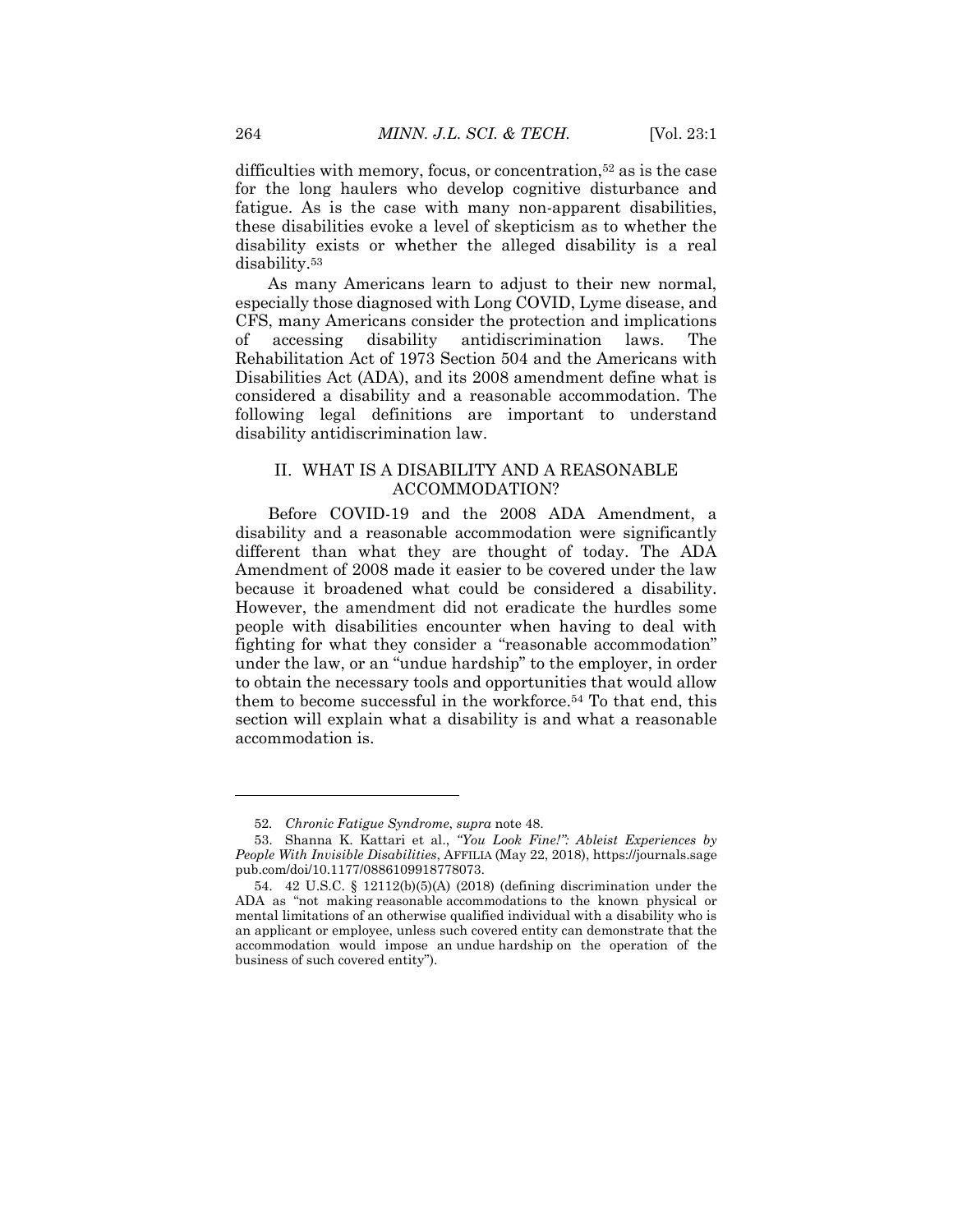### A. WHAT IS A DISABILITY?

The increase in the number of COVID-19 cases leave many to wonder if disabilities are resulting and if they are being reasonably accommodated as the law prescribes. The passing of Section 504 of the Rehabilitation Act of 1973 gave the courts, educational institutions, and employers increased discretion as to which individuals and what disabilities to accommodate.<sup>55</sup> The Rehabilitation Act of 1973 only protected people in federally funded spaces, thus Congress passed the Americans with Disabilities Act (ADA) in 1990.<sup>56</sup> The ADA is intended to protect individuals in all public spaces, the scope was no longer limited to federally funded institutions.<sup>57</sup> Significantly, the ADA banned disability-based discrimination in employment, education, transportation, and places that are open to the public.<sup>58</sup>

The ADA does not contain a list of disabilities covered under the law, instead what constitutes a disability is left up to interpretation.<sup>59</sup> However, more people are covered under the

 $\overline{a}$ 

<sup>55.</sup> Rehabilitation Act of 1973, Pub. L. No. 93-112, § 504, 87 Stat. 394 (codified as amended at 29 U.S.C. § 794 (2018)); *see* 42 U.S.C. § 12112(a) (2018) ("No [gatekeeper] shall discriminate against a qualified individual on the basis of disability in regard to job application procedures, the hiring, advancement, or discharge of employees, employee compensation, job training, and other terms, conditions, and privileges of employment."); 42 U.S.C. § 12111(8) (2018) ("The term 'qualified individual' means an individual who, with or without reasonable accommodation, can perform the essential functions of the employment position . . . ."); 42 U.S.C. § 12112(b)(5)(A) (2018) ("[N]ot making reasonable accommodations to the known physical or mental limitations of an otherwise qualified individual with a disability" constitutes discrimination "unless [the gatekeeper] can demonstrate that the accommodation would impose an undue hardship . . . ."); *see The Need to Reimagine*, *supra* note 9.

<sup>56.</sup> Americans with Disabilities Act of 1990, Pub. L. No. 101-336, 104 Stat. 327 (1990) (codified as amended at 42 U.S.C. §§ 12101–213 (2018)); *see* Mark C. Weber, *Disability Discrimination by State and Local Government: The Relationship Between Section 504 of the Rehabilitation Act and Title II of the Americans with Disabilities Act*, 36 WM. & MARY L. REV. 1089, 1089 (1995) (describing how Title II of the Act "specifically prohibited disability discrimination by state and local government").

<sup>57</sup>*. See* Weber, *supra* note 56, at 1089.

<sup>58</sup>*. See* 42 U.S.C. § 12112(a); 42 U.S.C. § 12132 (2018) ("[N]o qualified individual with a disability shall, by reason of such disability, be excluded from participation in or be denied the benefits of the services, programs, or activities of a public entity, or be subjected to discrimination by any such entity.").

<sup>59.</sup> Americans with Disabilities Act Amendments Act of 2008, Pub. L. No. 110-325, 122 Stat. 3553 (2009) (codified as amended at 42 U.S.C. §§ 12101–213 (2018)).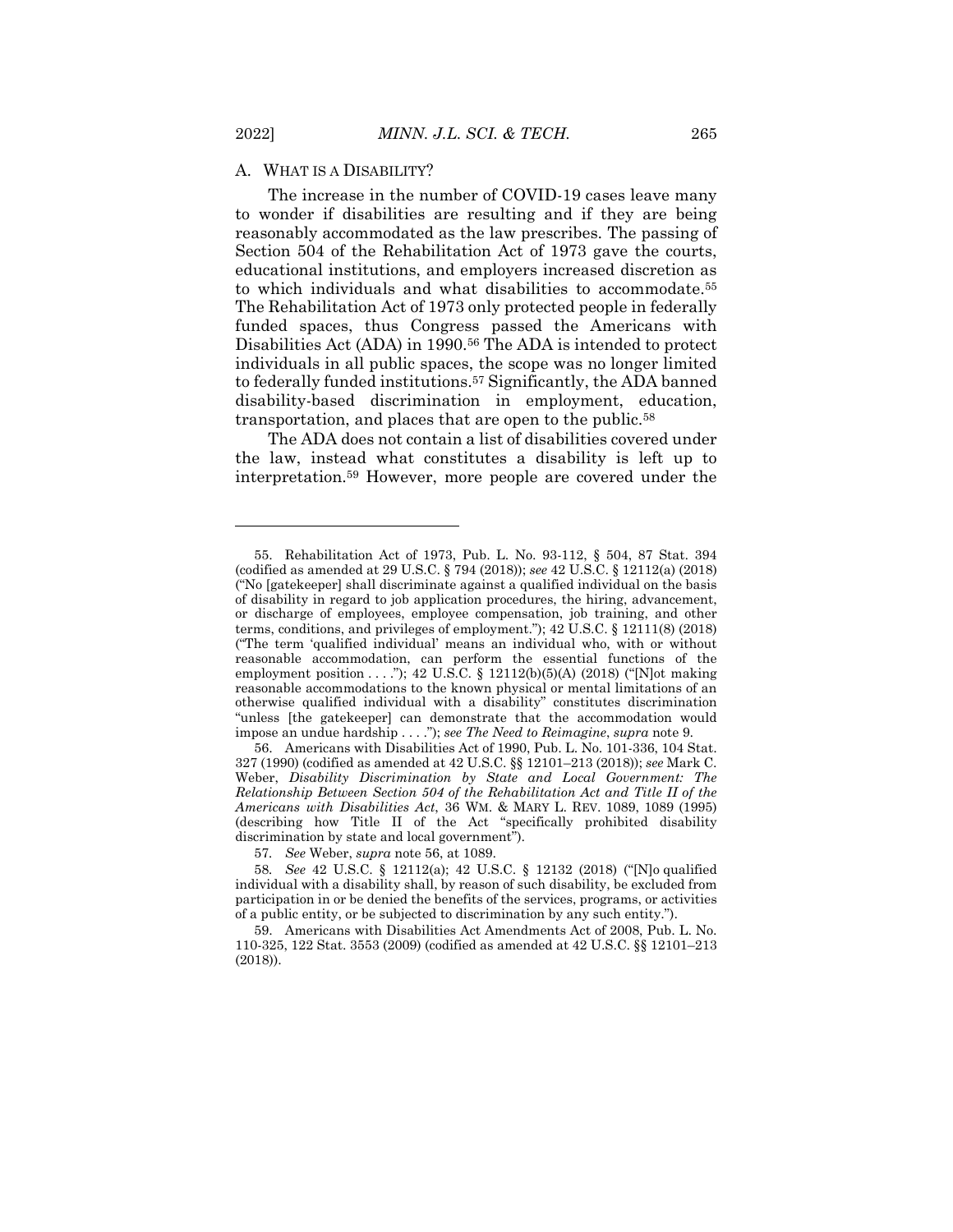law after the 2008 ADA Amendment.<sup>60</sup> Even though more people are covered, that does not mean people would surpass the hurdles of loopholes embedded in the law that allow employers not to provide "reasonable accommodations" if they present an "undue burden."<sup>61</sup>

Under the ADA, "a physical or mental impairment that substantially limits one or more major life activities of such individual" is considered a disability.<sup>62</sup> For those unfamiliar with disability studies, the term "disability" with a lower case "d" embodies the social treatment that disables individuals.<sup>63</sup> The disability is separate from the illness or impairment, and the social treatment is the source of the differences that preserve the social oppression of people with disabilities.<sup>64</sup> Acknowledging the social construction of disability does not negate the pain or suffering of an impairment or illness that may need treatment. Therefore, under these standards, Long COVID is considered a disability because a long hauler has to deal with the social treatment as well as the symptoms that tend to interfere with one or more major life activities like thinking, breathing, and walking.<sup>65</sup> According to the United States Department of Labor, a person is entitled to reasonable accommodations if they meet the prescribed requirements of a disability under the law as stated above.<sup>66</sup> Given all the symptoms aforementioned, Long COVID, Lyme disease, and

 $\overline{a}$ 

 64. *See* Harlan Hahn, *The Politics of Physical Differences: Disability and Discrimination*, 44 J. SOC. ISSUES 39, 41 (1988) ("Minority groups have been subjected to various forms of exploitation and oppression, and the sources of their treatment may be traced to pervasive social values of the dominant majority.").

65*. Long Haulers*, *supra* note 13, at 2*.*

 66. Linda Carter Batiste, *Workers With Long COVID-19: You May Be Entitled to Workplace Accommodations*, U.S. DEP'T. OF LABOR BLOG (July 6, 2021), https://blog.dol.gov/2021/07/06/workers-with-long-covid-19-may-be-entit led-to-accommodations.

<sup>60</sup>*. See id.*

<sup>61.</sup> 42 U.S.C. § 12112(b)(5)(A) (2018).

<sup>62.</sup> 42 U.S.C. § 12102(1)(A) (2018).

<sup>63.</sup> The concept of uppercase "D" and lowercase "d" arose from the distinction made in the deaf community where uppercase "D" is meant to signify an identity, and lowercase "d" signifies an impairment. Mairian Corker, *Disability Discourse in a Postmodern World*, *in* THE DISABILITY READER: SOCIAL SCIENCE PERSPECTIVES, 221, 225–31 (Tom Shakespeare ed., 1998); Harlan Lane, *Ethnicity, Ethics, and the Deaf-World*, 10 J. DEAF STUD. & DEAF EDUC. 291, 291 (2005); Deborah Marks, *Models of Disability*, 19 DISABILITY & REHAB. 85, 88–89 (1997).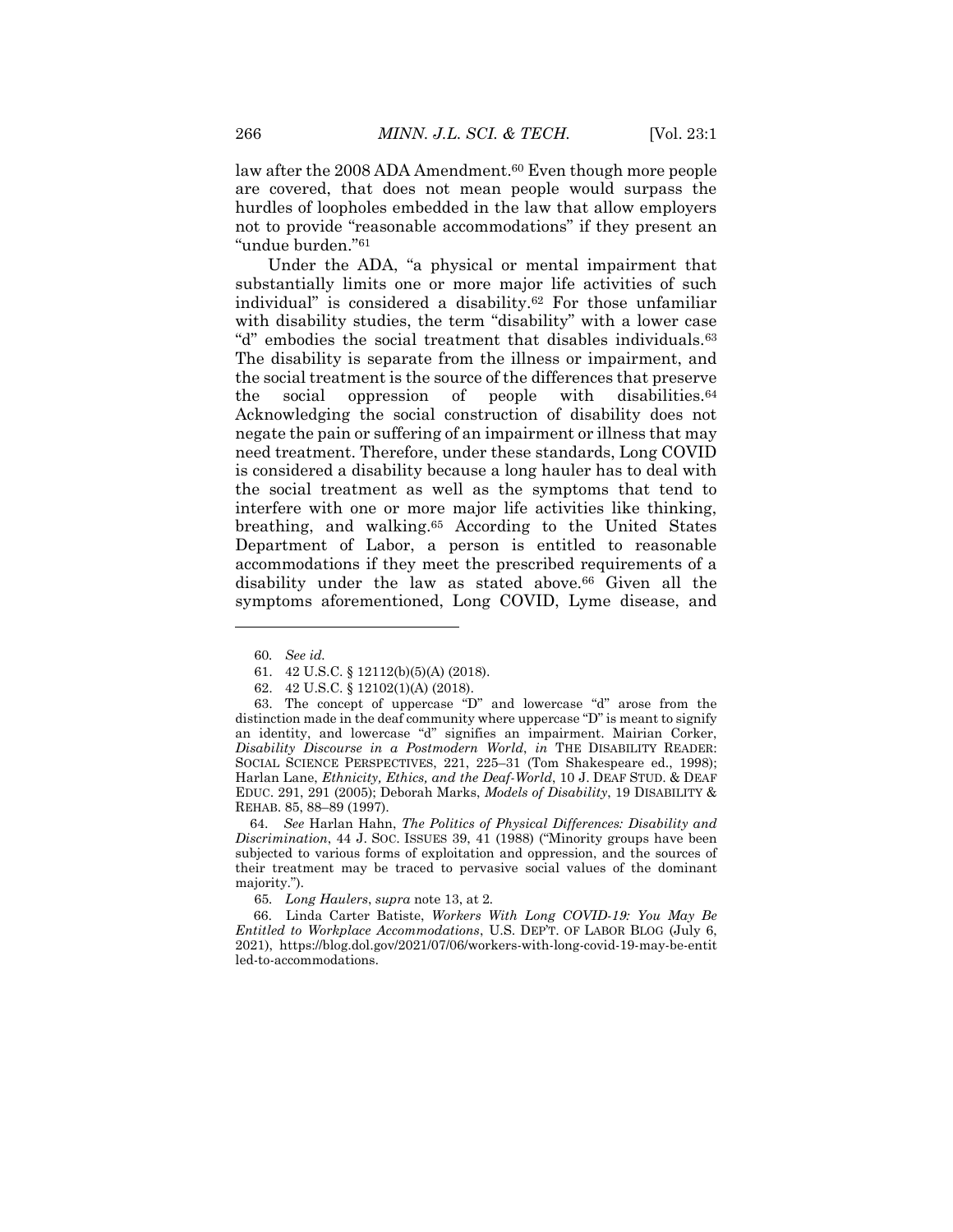CFS are considered disabilities because they each impact one or more major life activities largely affected by the fatigue symptom and are thus entitled to reasonable accommodations.<sup>67</sup>

Since the 2008 ADA Amendment broadened the definition of "disability," it now protects those who mitigate their disability by, for example, taking medication or using prosthetics, and regards them as having a bona fide disability under the law.<sup>68</sup> This Amendment abrogated the Court's earlier decisions in *Toyota Motor Manufacturing, Kentucky, Inc. v. Williams*<sup>69</sup> and

<sup>67</sup>*. See id.*

<sup>68</sup>*. See* 42 U.S.C. § 12102(4)(E)(i) (2018) ("The determination of whether an impairment substantially limits a major life activity shall be made without regard to the ameliorative effects of mitigating measures . . . ."); *see also* Batiste, *supra* note 66 (describing how an individual may qualify for workplace accommodations if they have "a physical or mental impairment that substantially limits major life activities, ha[ve] a record of such an impairment, or is regarded as having such an impairment.").

<sup>69.</sup> 534 U.S. 184 (2002), *superseded by statute*, Americans with Disabilities Act Amendments Act of 2008, Pub. L. No. 110-325, 122 Stat. 3553 (2009) (codified as amended at 42 U.S.C. §§ 12101-12213 (2018)). In this case, Ella Williams was terminated due to her poor attendance record, as she was suffering from carpal tunnel syndrome due to performing her assembly line duties for Toyota. *Id.* at 187–90. She filed suit under the ADA, alleging she was not given reasonable accommodations for her carpal tunnel. *Id.* at 190. Toyota then filed a motion for summary judgment, declaring no genuine issue to be tried since her carpal tunnel syndrome was not considered a disability under the ADA. *Id.* at 190–91*.* William's carpal tunnel syndrome did not substantially limit any of William's major life activities, for she continued to perform manual tasks (e.g., eating, bathing, etc.). *Id.* The Sixth Circuit Court of Appeals ruled in favor of Williams, finding that the carpal tunnel syndrome was a disability because it was substantially limiting her ability to perform her work. *Id.* at 191–92. The Supreme Court determined that the Court of Appeals did not use the proper standard in determining what is a disability under the ADA. *Id.* at 192–93*.* Thus, the Court of Appeals was wrong in only examining whether Williams could perform her work, limiting the class of manual tasks to those she would perform at work instead of determining whether her daily life activities outside of work were impacted. *Id.* at 199–203. The Court went on to say that, under the ADA, a disability had to be permanent or long-term. *Id.* at 196, 198. As such, *Toyota* established a narrow standard for determining whom the ADA covered, leaving people with mental or physical disabilities that "substantially limited a major life activity" mainly covered by Section 504. *See*  42 U.S.C. § 12102(1)(A) (2018). As a result, disabilities such as cancer, diabetes, HIV/AIDS, intellectual disabilities, amputations, epilepsy, and multiple sclerosis were not readily protected. *See also* Kevin M. Barry, *Exactly What Congress Intended?*, 17 EMP. RTS. & EMP. POL'Y J. 5, 11 (2013) (noting subsequent cases at the lower courts where "the better you manage your medical condition, the less likely you are to be protected from discrimination based on that condition"). After the 2008 ADA amendment, the condition no longer had to meet such a demanding standard requiring the disability to be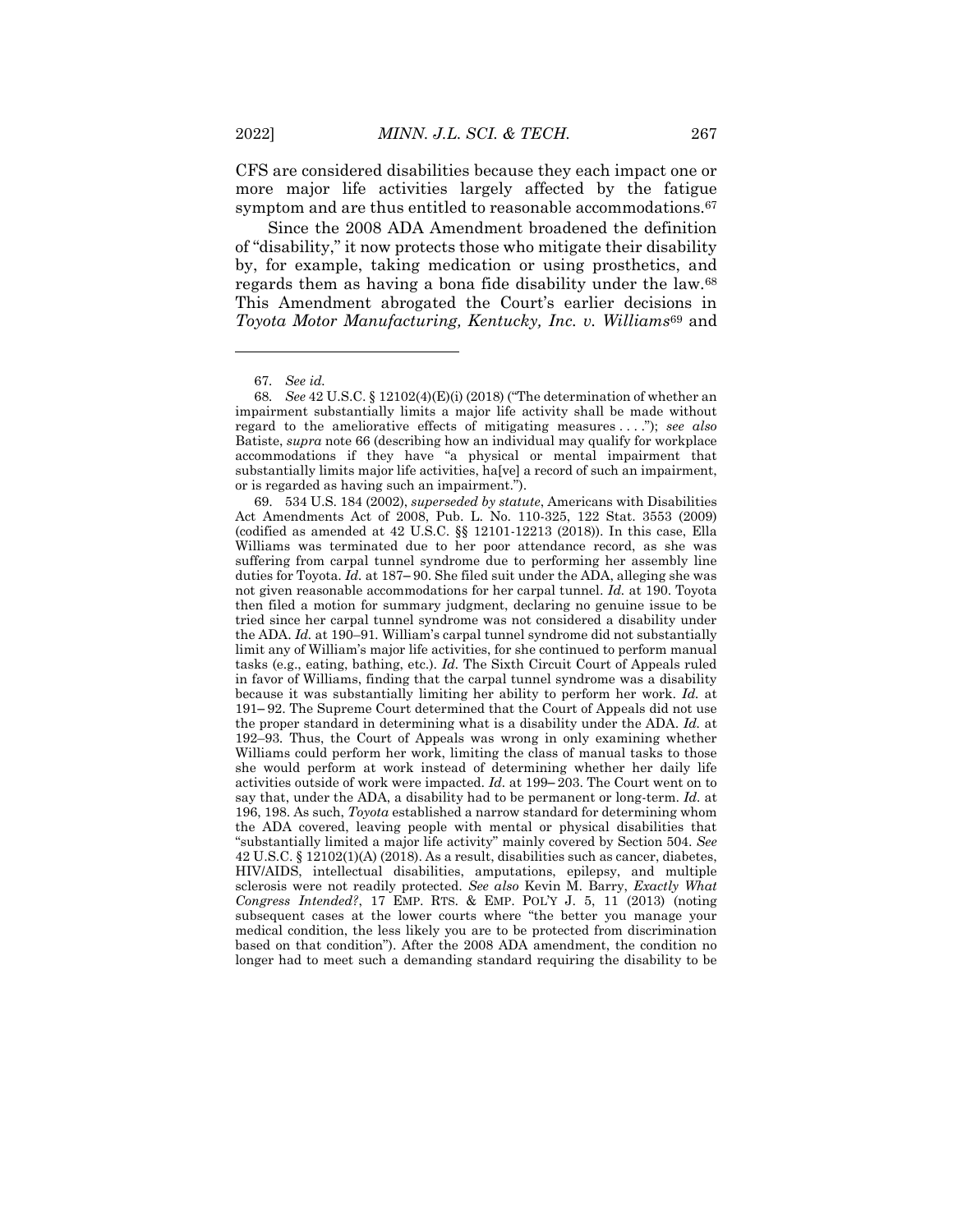*Sutton v. United Air Lines, Inc.*<sup>70</sup> The Amendment had a significant impact in broadening the definition of disability, covering more people with disabilities and giving people with disabilities more legal recourse and protection—or so one thought. Although it covered more people, there is no getting around the inadequate subjective language such as "reasonable accommodations" and "undue hardship" that is largely dependent on the awareness of those in positions of power making these determinations.<sup>71</sup>

Even with this Amendment, the law still falls short of providing equity for people with disabilities because the loopholes created by the unreasonable accommodation and undue hardship standards, explained in the following section, allow institutions to avoid providing accommodations.<sup>72</sup> The effects are otherwise limited because the base of disability antidiscrimination law originally intended to provide people with disabilities opportunities in social spaces like the

71. *See* 42 U.S.C. § 12111(9)-(10) (2018).

permanent or long-term. *See* 42 U.S.C. § 12102(4)(D) (2018) ("An impairment that is episodic or in remission is a disability if it would substantially limit a major life activity when active.").

<sup>70.</sup> 527 U.S. 471 (1999), *superseded by statute*, Americans with Disabilities Act Amendments Act of 2008, Pub. L. No. 110-325, 122 Stat. 3553 (2009) (codified as amended at 42 U.S.C. §§ 12101-12213 (2018)). In this case, identical twins with myopia brought a lawsuit against United Airlines under the ADA when the airline did not hire them as commercial pilots. *Id.* at 475–76. Their uncorrected vision did not meet the airline's minimum requirements to have visual acuity of twenty/one hundred or better. *Id.* The Court held the twins were not *disabled* under the ADA because they could correct their eyesight with eyeglasses or contact lenses. *Id.* at 475. They were not *regarded as disabled*, arguing that the airline's allegation that they were unable to satisfy a job's requirements was not enough to qualify the twins as being regarded as persons with a disability. *Id.* at 481–94 (citing 42 U.S.C. § 12102). In the end, the Court in *Sutton* held that people who could mitigate their impairments (such as wearing eyeglasses to correct poor vision) were not "disabled." *Id.* at 475. Therefore, under *Sutton* anyone mitigating their disability with medication or prosthetics was not considered disabled. *Id.*

<sup>72</sup>*. See id.* Discrimination against a "qualified individual" includes "not making reasonable accommodations . . . unless such covered entity can demonstrate that the accommodation would impose an undue hardship on the operation of the business . . . ." 42 U.S.C. § 12112(b)(5)(A); *see also* RUTH COLKER & PAUL D. GROSSMAN, THE LAW OF DISABILITY DISCRIMINATION FOR HIGHER EDUCATION PROFESSIONALS 81 (2014) (citing Judge Posner's discussion of § 12112(b)(5)(A) in Vande Zande v. Wis. Dep't of Admin, 44 F.3d 538 (7th Cir. 1995)). *See generally* ERVING GOFFMAN, STIGMA: NOTES ON THE MANAGEMENT OF SPOILED IDENTITY (1963) (discussing inequities that persist from the perspective of those living with disabilities).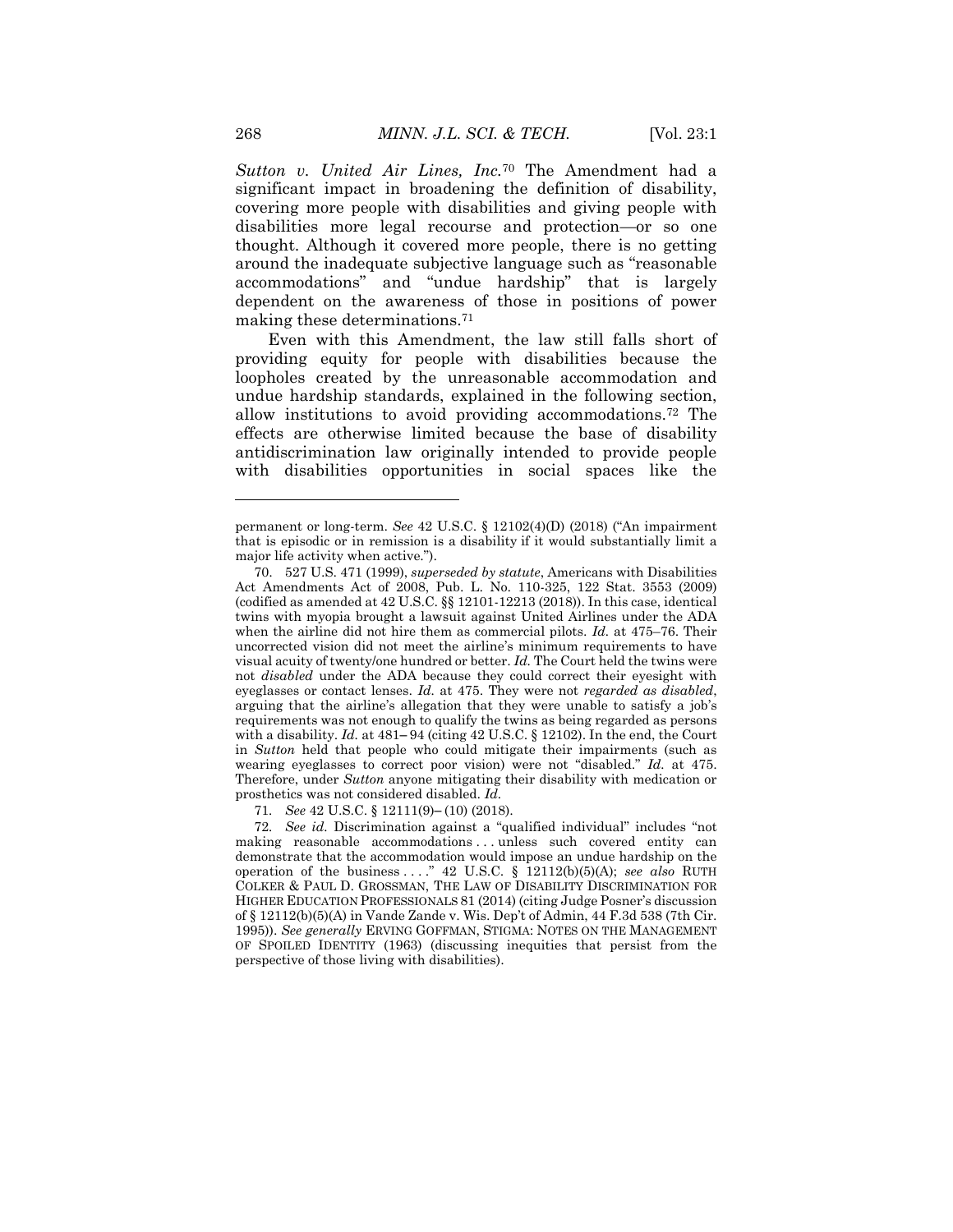workforce, rather than equity in our society.<sup>73</sup> Unfortunately, the root of the issue is distinguishing people with and without disabilities in the first place,<sup> $74$ </sup> perpetuating the disability binary.

#### B. WHAT IS A REASONABLE ACCOMMODATION?

A reasonable accommodation under Section 504 is any "change, adaptation or modification to a policy, program, service, . . . or workplace which will allow a qualified person with a disability to participate fully in a program, take advantage of a service, . . . or perform a job."<sup>75</sup> This law was supposed to prohibit discrimination against people with disabilities in institutions that received federal funding.<sup>76</sup> But, by applying subjective standards in the employment sector to determine who is considered a qualified individual<sup>77</sup> with a disability, what is considered a reasonable accommodation,<sup>78</sup>

76*. See* Donald Jay Olenick, Note, *Accommodating the Handicapped: Rehabilitating Section 504 After Southeastern*, 80 COLUM. L. REV. 171, 172–76 (1980) (describing how the law was based off civil rights legislation that insured compliance by ending support of institutions that segregated or excluded African American participants).

77. 42 U.S.C. § 12111(8) (2018) ("The term 'qualified individual' means an individual who, with or without reasonable accommodation, can perform the essential functions of the employment position that such individual holds or desires. For the purposes of this subchapter, consideration shall be given to the employer's judgement as to what functions of a job are essential, and if an employer has prepared a written description before advertising or interviewing applicants for the job, this description shall be considered evidence of the essential functions of the job.").

<sup>73</sup>*. See* 29 U.S.C. § 794(a) (2018) (explaining how the remedies, procedures, and rights of the Civil Rights Act of 1964 are available for disability discrimination claims in the workplace).

<sup>74</sup>*. See* SAMUEL R. BAGENSTOS, LAW AND THE CONTRADICTIONS OF THE DISABILITY RIGHTS MOVEMENT 34 (2009) (noting that "the ADA protects only those individuals who have a 'disability'").

 <sup>75.</sup> *Reasonable Accommodations and Modifications*, U.S. DEP'T OF HOUS. & URB. DEV., https://www.hud.gov/program\_offices/fair\_housing\_equal\_opp/reaso nable\_accommodations\_and\_modifications [https://perma.cc/DNK4-L72V] (last visited Mar. 2, 2021); *The Need to Reimagine*, *supra* note 9.

<sup>78.</sup> 42 U.S.C. § 12111(9) ("The term 'reasonable accommodation' may include—(A) making existing facilities used by employees readily accessible to and usable by individuals with disabilities; and (B) job restructuring, part-time or modified work schedules, reassignment to a vacant position, acquisition or modification of equipment or devices, appropriate adjustment or modifications of examinations, training materials or policies, the provision of qualified readers or interpreters, and other similar accommodations for individuals with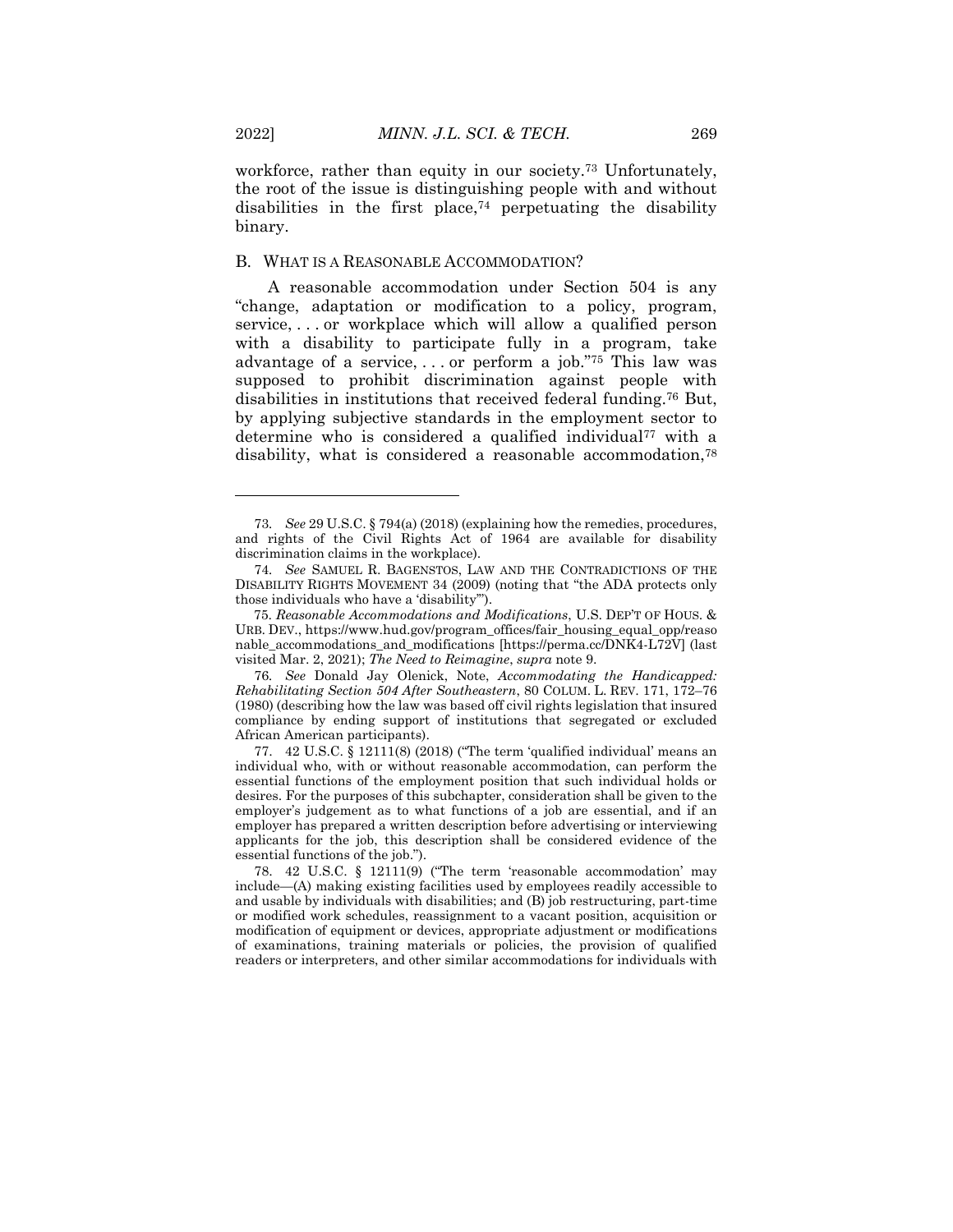and an undue hardship,<sup>79</sup> the law circumvents this protection by continually moving the mark, evidenced further with the COVID pandemic.<sup>80</sup>

The language in Section 504 inadvertently created numerous loopholes with words such as "reasonable accommodations" and "undue hardship," giving discretion to the entity providing the accommodations and defining undue burden. This vague language has been used time and time again in disability law, forcing individuals with disabilities to fit into existing systems rather than in fixing the systems that use an able body standard.<sup>81</sup> The goal behind Section 504 and the Americans with Disabilities Act that followed was, in part, to seek reasonable accommodations to help people enter the

80*. See* Katherine O. Beattie, *Return to Work Resistance: Navigating the ADA Interactive Process and COVID-19 Disability Accommodation Requests*, NAT'L L. REV. (May 17, 2021), https://www.natlawreview.com/article/return-towork-resistance-navigating-ada-interactive-process-and-covid-19-disability

 $\overline{a}$ 

disabilities."); *see* COLKER & GROSSMAN, *supra* note 72, at 77 (defining "reasonable accommodation").

<sup>79.</sup> 42 U.S.C. § 12111(10) ("The term 'undue hardship' means an action requiring significant difficulty or expense, when considered in light of . . . (i) the nature and cost of the accommodation needed under this chapter; (ii) the overall financial resources of the facility or facilities involved in the provision of the reasonable accommodation; the number of persons employed at such facility; the effect on expenses and resources, or the impact otherwise of such accommodation upon the operation of the facility; (iii) the overall financial resources of the covered entity; the overall size of the business of a covered entity with respect to the number of its employees; the number, type, and location of its facilities; and (iv) the type of operation or operations of the covered entity, including the composition, structure, and functions of the workforce of such entity; the geographic separateness, administrative, or fiscal relationship of the facility or facilities in question to the covered entity."); *see*  COLKER & GROSSMAN, *supra* note 72, at 78 (defining "undue hardship").

<sup>(</sup>describing best practices and considerations for employers to take into account as employees covered by the ADA increasingly return to in-person workspaces as a result of vaccination); Gary D. Finley, *COVID-19 and Reasonable Accommodations Under the ADA*, SCHWARTZ HANNUM PC (June 2020), http://w ww.shpclaw.com/covid19-and-reasonable-accommodations-under-the-

ada?p=11399 (describing how individuals considered high risk for severe health problems as a result of COVID-19 may not qualify for workplace accommodations under the ADA).

<sup>81</sup>*. See, e.g.*, Erin Grewe, *Justice May Be Blind, but There Is No Justice for the Visually Disabled: A Guide to the Administration of A Format-Neutral Bar Examination*, 21 TEMP. POL. & CIV. RTS. L. REV. 543, 545 (2012) ("[I]ndividuals who are denied reasonable accommodations for the bar examination face the miserable choice between taking the test in a disadvantaged format now—by using a human reader, for example—or postponing their legal careers indefinitely while the ADA litigation proceeds through the courts.").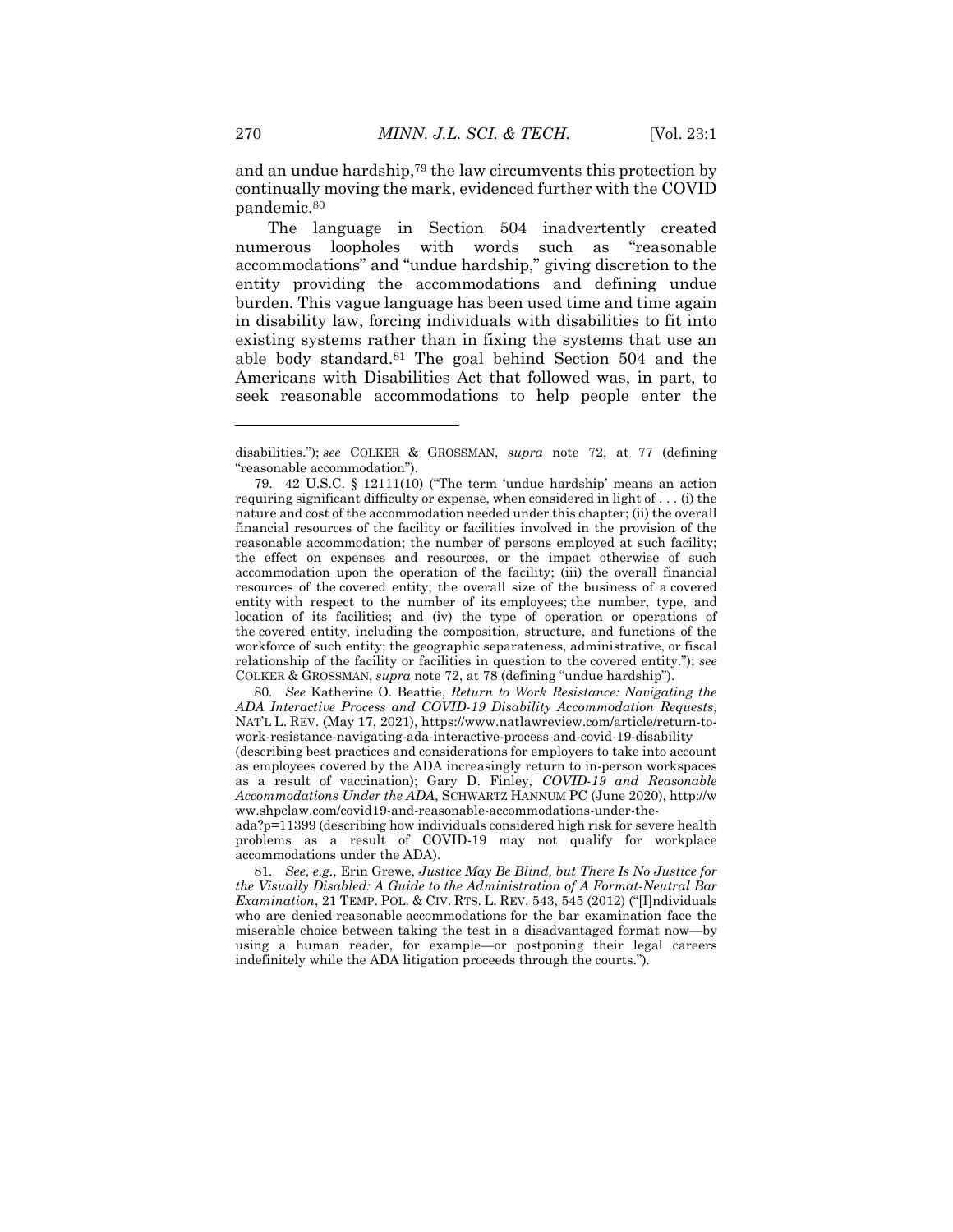employment sector and places of public accommodation.<sup>82</sup> In practice, however, the law has done little to improve access to places of public accommodation<sup>83</sup> or to improve the employment rate of people with disabilities.<sup>84</sup> This lack of improvement is due to the "inherent limitations of antidiscrimination laws in eliminating deep-rooted structural barriers to work," <sup>85</sup> as well as in eliminating barriers to having an independent livelihood and also seeing those deemed "severely disabled" as able to make the necessary adjustments to maximize their human potential.

C. LACK OF REASONABLE ACCOMMODATIONS FOR LYME DISEASE AND CHRONIC FATIGUE SYNDROME

Assuming an individual is able to maintain a job after being diagnosed with Lyme Disease or Chronic Fatigue Syndrome, it is challenging for employees to receive reasonable accommodations because when they request the accommodations there is a question as to whether they are a *qualified individual* able to perform the *essential functions* of the job, as in the case of *Davenport v. Del Toro* (2021)<sup>86</sup> and *Morin v. Hannaford Bros. CO., LLC*. <sup>87</sup> The job responsibilities and

<sup>82.</sup> John E. Rumel, *Federal Disability Discrimination Law and the Toxic Workplace: A Critique of ADA and Section 504 Case Law Addressing Impairments Caused or Exacerbated by the Work Environment*, 51 SANTA CLARA L. REV. 515, 519 (2011) ("[T]he 'basic purpose' of the ADA and Section 504 'is to ensure that [disabled] individuals are not denied jobs or other benefits because of the prejudic[ial] attitude[] or the ignorance of others.' Or, as stated by one district court, '[t]he ADA and Rehabilitation Act are interrelated Congressional mandates designed to remedy discrimination against disabled individuals.'" (alterations in original)); *The Need to Reimagine*, *supra* note 9.

<sup>83</sup>*. See, e.g.*, Anne Quito, *Poorly Designed Public Toilets Aren't Just Annoying, They're Dehumanizing*, QUARTZ (Aug. 13, 2017), https://qz.com/104 8117/bathroom-design-and-disability-rights-poorly-designed-public-toiletsarent-just-annoying-theyre-dehumanizing/ [https://perma.cc/H7S5-ETJL] (illustrating how ADA-compliant facilities can still fail to be accessible to certain individuals). *But see* U.S. DEP'T OF JUST., ACCESS FOR ALL: FIVE YEARS OF PROGRESS 22‒ 26 (2006) (illustrating how three American cities with diverse accommodation challenges have improved access to public parks).

<sup>84</sup>*. See* RUTH COLKER, THE DISABILITY PENDULUM: THE FIRST DECADE OF THE AMERICANS WITH DISABILITIES ACT 69–70 (2005) (noting that the ADA did not significantly increase the number of people with disabilities in the workforce); BAGENSTOS, *supra* note 74, at 1 ("[T]he employment rate for people with disabilities has remained stagnant at best.").

<sup>85.</sup> BAGENSTOS, *supra* note 74, at 35.

 <sup>86.</sup> No. 1:16-VD-0494, 2021 U.S. Dist. LEXIS 166956 (M.D. Pa. Sept. 2, 2021).

 <sup>87.</sup> No. 1:17-CV-50-GZS, 2018 LEXIS 95733 (D. Me. June 7, 2018).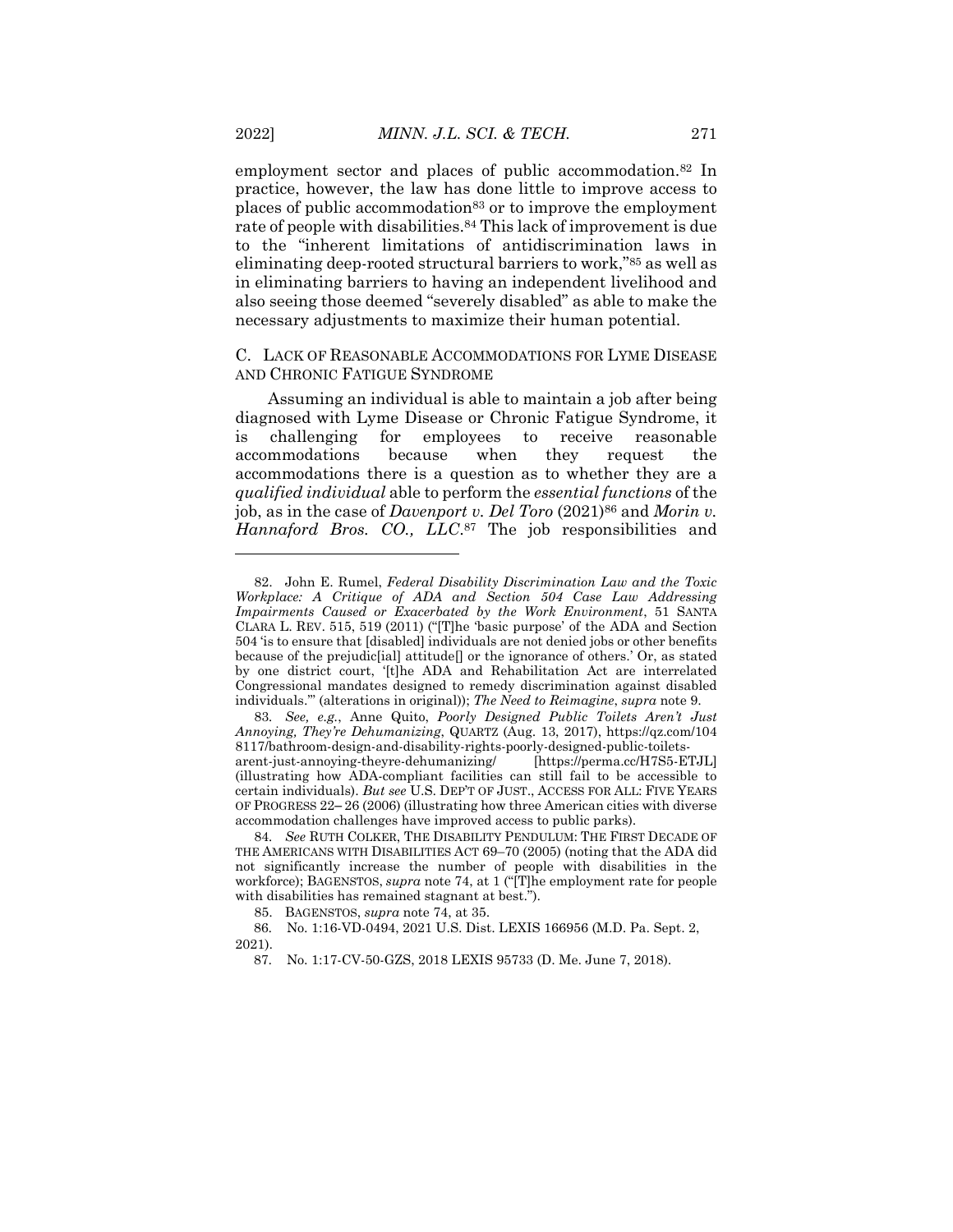necessities do not adjust to the illness. Society and the law has not yet adjusted to assist those in such health fluctuations.

In addition, since the language used in Section 504 was the foundation for the ADA, it renders the same effects of discrimination through "othering."<sup>88</sup> Thus, those with Lyme Disease and Chronic Fatigue Syndrome become othered. Both laws define individuals with disabilities once again using essentially the same definition: "a physical or mental impairment" that "substantially limits one or more major life activities" or "results in a substantial impediment to employment."<sup>89</sup> Unfortunately, by building upon the language used in Section 504, the ADA continued to view people with disabilities as defective; this is known as the medical model view.<sup>90</sup> The general public remains unaware of the difference between impairment and disability.<sup>91</sup> Sadly, today's social

91*. See* Hahn, *supra* note 64, at 39 ("Although a 'minority-group' model has emerged to challenge the traditional dominance of the 'functional-limitations' paradigm for the study of disability, research on attitudes toward disabled people has not produced a theoretical orientation that reflects these developments."); Guevara, *supra* note 8, at 10 ("Unlike the medical model and the individual model . . . under the social model there is nothing deficient or wrong with an individual with a disability because there are diverse ways of existing in the world."); Kanter, *supra* note 8, at 420 (describing how the medical model of disability treats disabilities as defects in need of treatment while the individual model lends itself to treating disabilities as a "personal tragedy . . . which suggests that a disability is some terrible chance event that occurs at random to unfortunate individuals"); MICHAEL OLIVER, THE POLITICS OF DISABLEMENT 4–6 (1990). Accordingly, the medical model fixates the "problem" within the individual while simultaneously absolving society from any further consideration. *Id.* It also ultimately perpetuates stereotypes, perceiving people with disabilities as incomplete or damaged and needing fixing to accomplish any task at hand. *Id. See also* LINTON, *supra* note 90, at 11-12 (describing the different definitions of disability); DEBORAH A. STONE, THE DISABLED STATE 107–17 (1984) (discussing the medical evaluation of impairment where the medical model views individuals as defective, and as having an impairment that must be eliminated, treated, or cured); DAN GOODLEY, DIS/ABILITY STUDIES: THEORISING DISABLISM AND ABLEISM 16 (2014) ("Disability is established in the *World Report* as a problematic dynamic

<sup>88</sup>*. See* GOFFMAN, *supra* note 72, at 5.

<sup>89.</sup> 42 U.S.C. § 12102(1)(A) (2018); Rehabilitation Act of 1973, Pub. L. No. 93-112, § 7(6), 87 Stat. 394 (1973) (codified as amended 29 U.S.C. § 705(9)(A) (2018)).

<sup>90</sup>*. See* SIMI LINTON, CLAIMING DISABILITY: KNOWLEDGE AND IDENTITY 11‒ 12 (1998) (describing the difference between definitions of disability: its medical definition, which has a negative connotation, and its definition as a social/political category, which relates to the identity of "a group bound by common social and political experience").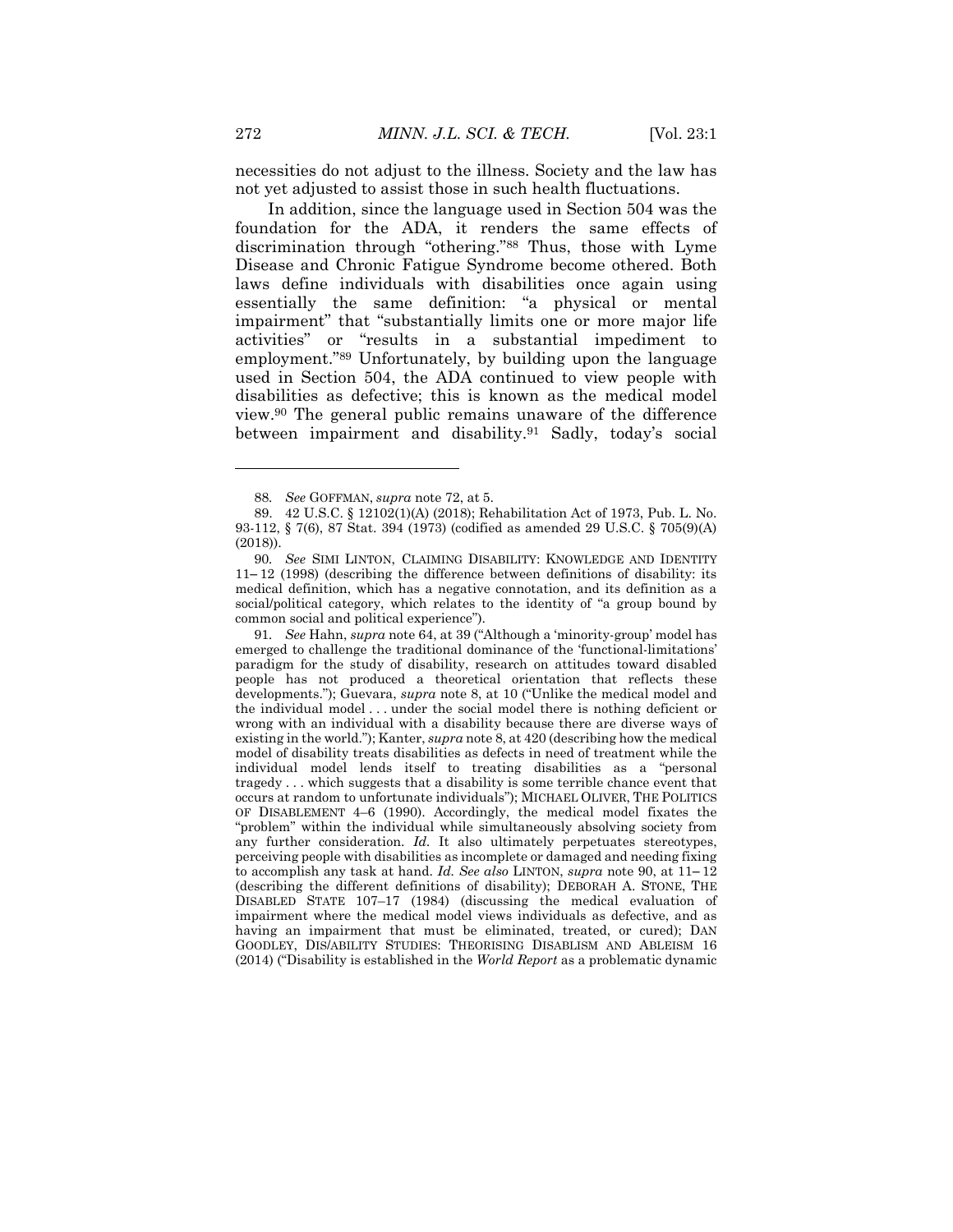treatment of an individual with an illness or an impairment is the general view of a disability.<sup>92</sup> This view reinforces the able body<sup>93</sup> as the norm, perpetuating stigma and discrimination against people with disabilities by "othering" and limiting an individual's value to "reasonable accommodations."

Furthermore, the law only protects those deemed disabled, trying to find ways to protect them rather than addressing how society is disabling them through its categorization.<sup>94</sup> The unintended consequence of highlighting a person's disability when having to determine who cannot qualify for services leads to "othering."<sup>95</sup> Martha Minow calls attention to "the dilemma of difference," describing how "[t]he stigma of difference may be recreated by both ignoring and by focusing on [the disability]."<sup>96</sup> To receive services or benefits and obtain the necessary accommodations to thrive and succeed, the disability is highlighted, while the claimant is simultaneously yearning for equal treatment and attempting to avoid feeling like the "other."<sup>97</sup> Eradicating the stigma and reimagining other alternatives to reduce discrimination start by shifting the paradigm away from an individual's abilities and focusing instead on how society disables<sup>98</sup> while also embracing

95*. See generally* GOFFMAN, *supra* note 72 ("By definition, of course, we believe the person with a stigma is not quite human.").

 $\overline{a}$ 

phenomenon requiring the immediate response of nations states, their governments and their citizens.").

<sup>92</sup>*. See* LINTON, *supra* note 90, at 12–13 ("While retaining the term *disability*, despite its medical origins, a premise of most of the literature in disability studies is that *disability* is best understood as a marker of identity. As such, it has been used to build a coalition of people . . . that make them targets of discrimination." (emphasis in original)).

<sup>93</sup>*. See supra* note 7 and accompanying text.

<sup>94</sup>*. See* 29 U.S.C. § 701(b) (2018) ("The purposes of this chapter are — (1) to empower individuals with disabilities to maximize employment, economic self-sufficiency, independence, and inclusion and integration into society, through  $-$  (A) statewide workforce development systems . . . that include, as integral components, comprehensive and coordinated state-of-the-art programs of vocational rehabilitation . . . .").

<sup>96.</sup> MARTHA MINOW, MAKING ALL THE DIFFERENCE: INCLUSION, EXCLUSION, AND AMERICAN LAW 20 (1990).

<sup>97</sup>*. See generally* GOFFMAN, *supra* note 72 (discussing how individuals might respond to being stigmatized).

<sup>98</sup>*. See* Tania Burchardt, *Capabilities and Disability: The Capabilities Framework and the Social Model of Disability*, 19 DISABILITY & SOC'Y 735, 736 (2010) ("The emphasis on society as the cause of disability leads to a rejection of the idea of disability as a personal tragedy.").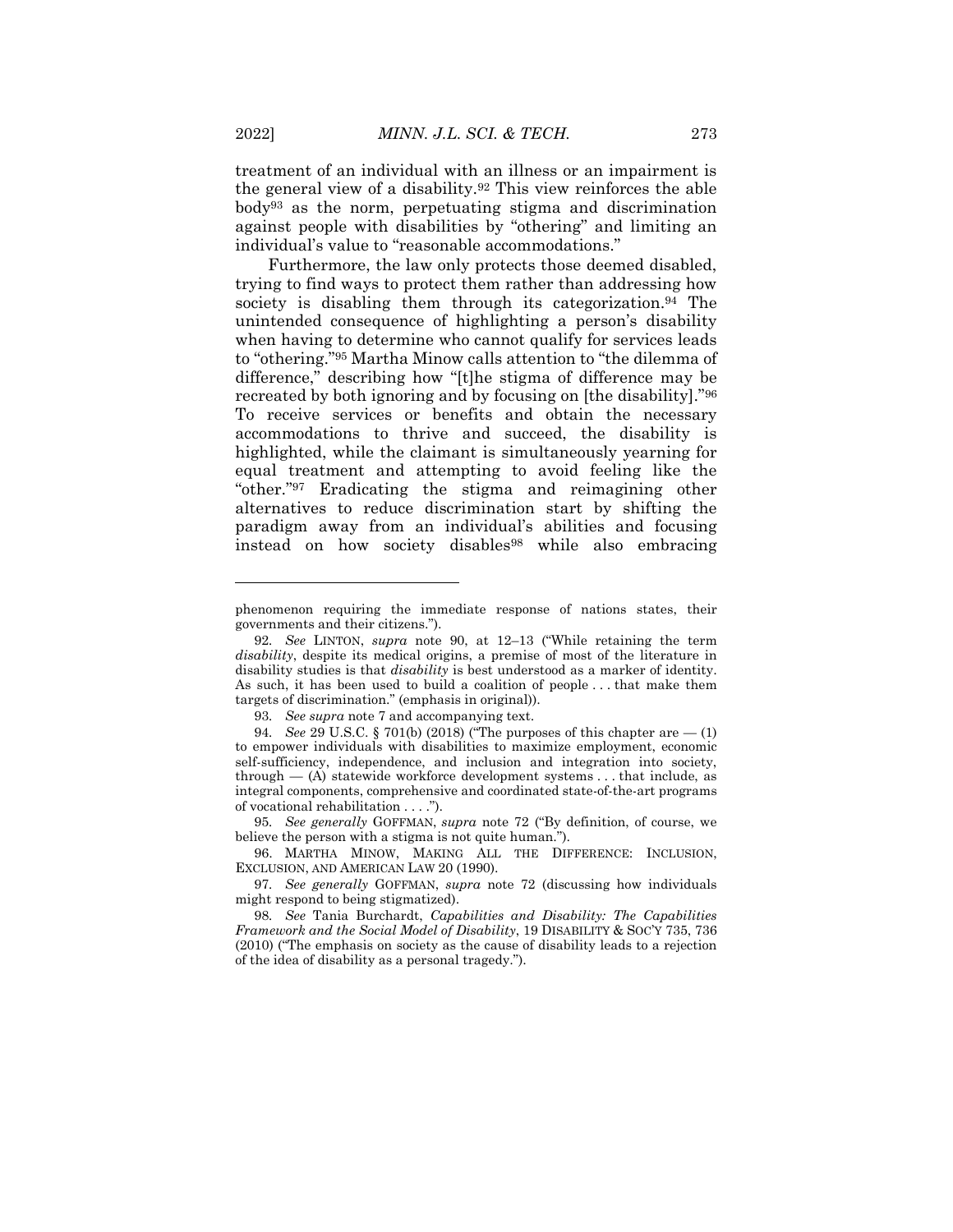temporary disabilities and human variation. Shifting this intent begins to address stigma and discrimination against people with disabilities in a more holistic way, something the current law fails to do.<sup>99</sup>

Moreover, the ableness' property interest is essential to this shift, as accounting for possible resistance toward any future change may alter society's approach and tactics.<sup>100</sup> The focus should shift to maximizing everyone's human potential without room for exclusion to determine whether a person has a disability, <sup>101</sup> whether an accommodation is reasonable or not, or

101*. See* Gordon Good, Comment, *The Americans with Disabilities Act: Short-Term Disabilities, Exceptions, and the Meaning of Minor*, 37 U. DAYTON L. REV. 99, 104 (2011) (noting the "actual" and "regarded as" prongs account for the clear majority of disability cases, so a large portion of litigation involving disability deals with determining whether a plaintiff has a disability).

<sup>99</sup>*. See* S. REP. NO. 93-1297, at 37 (1974), *as reprinted in* 1974 U.S.C.C.A.N. 6373, 6388 ("It was clearly the intent of the Congress in adopting section 503 (affirmative action) and section 504 (nondiscrimination) that the term 'handicapped individual' in those sections was not to be narrowly limited to employment (in the case of section 504), nor to the individual's potential benefit from vocational rehabilitation services under Titles I and III (in the case of both section 503 and 504) of the Act."); *see also* Aldon D. Morris, *A Retrospective on the Civil Rights Movement: Political and Intellectual Landmarks*, 25 ANN. REV. SOCIO. 517, 517, 527 (1999) (explaining that the civil rights movement created a "paradigmatic shift" in antidiscrimination law necessary to dismantle groupbased subordination). *See generally* Michael Ashley Stein, *Same Struggle, Different Difference: ADA Accommodations as Antidiscrimination*, 153 U. PA. L. REV. 579 (2004) (discussing the ADA broadly in the context of antidiscrimination legislation).

<sup>100.</sup> Guevara, *supra* note 8, at 1 (describing for the first time the idea of property interest in ableness as an inherent social influence exercised by gatekeepers—who have limited exposure to disability—when they make decisions that tend to manufacture disability); *see* LINTON, *supra* note 90, at 39 (describing the power dynamics of the "dominant group" as "nondisabled people determin[ing] what resources, if any, will be made available to disabled people"); Kanter, *supra* note 8, at 409 (arguing that "disability is a social construct derived from a history of stigmatization and exclusion"); Mike Oliver, *The Politics of Disability*, 4 CRITICAL SOC. POL'Y 21, 22–23 (1984) (noting the social model of disability puts forth the idea that society disables and, thus, the structures of our society create disabilities); *see also* JANE CAMPBELL & MIKE OLIVER, DISABILITY POLITICS: UNDERSTANDING OUR PAST, CHANGING OUR FUTURE 19–20 (1996) (describing the shift to the social model and subsequent positive change in the political mobility of organizations founded by disabled individuals); Tom Shakespeare, *Disability, Identity, and Difference*, *in* EXPLORING THE DIVIDE: ILLNESS AND DISABILITY 94, 106 (Colin Barnes & Geoff Mercer eds., 1996) (proposing that the social model may cause disabled individuals to define themselves in comparison with non-disabled individuals); Marks, *supra* note 63, at 86–89 (discussing the difficulty of defining disability due to the constantly changing nature of qualifying factors).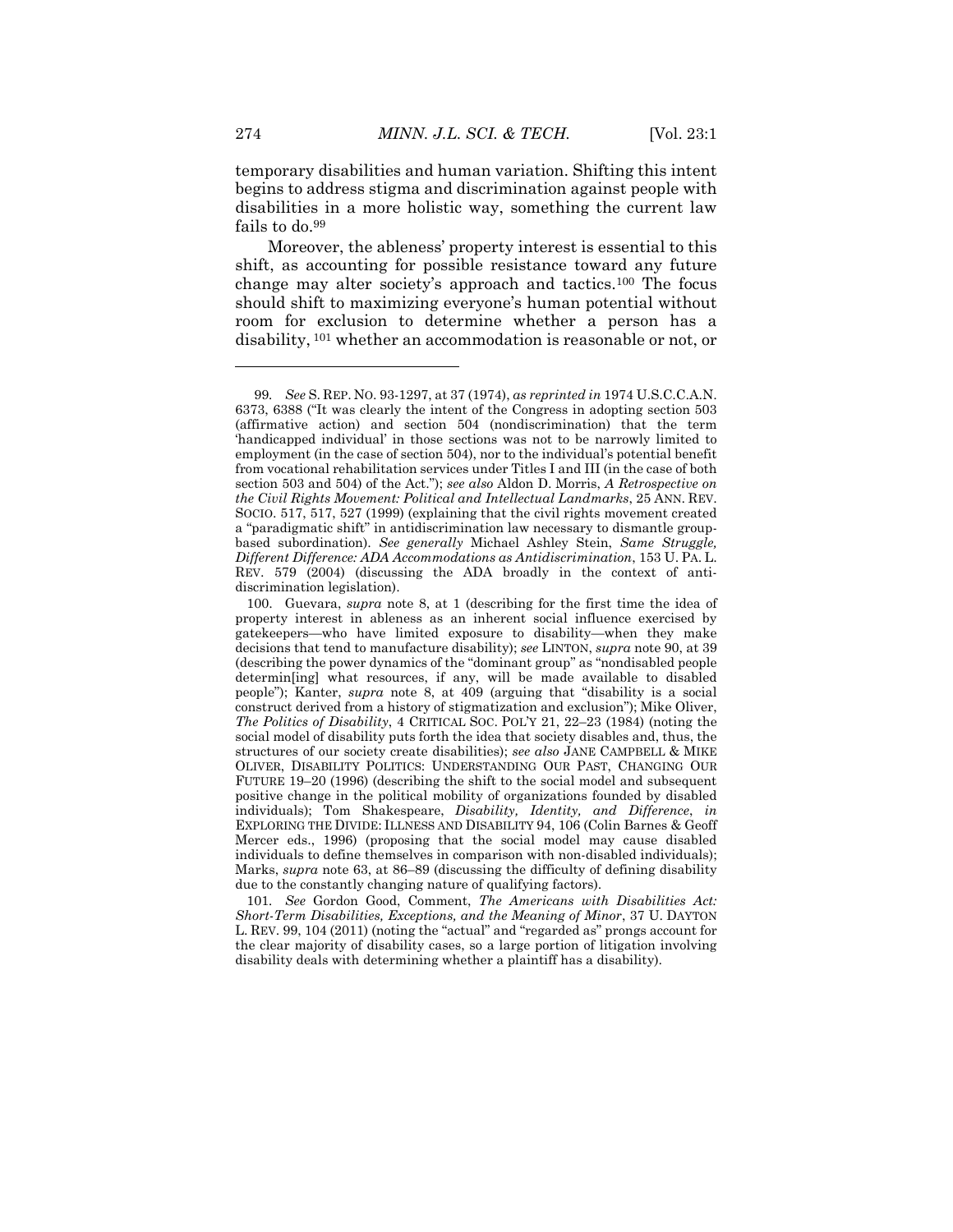whether such an accommodation is an undue hardship.<sup>102</sup> To provide an accommodation to one individual and not another signals to others that the individual receiving the accommodation is worth more and worthy of investment. The "reasonable accommodation" standard helps justify providing for one person with a disability but not another.<sup>103</sup> This "othering" loophole is also evident under the "undue hardship" defense<sup>104</sup> for entities that are unwilling to provide the accommodations. This categorization creates insiders and outsiders<sup>105</sup> in social spaces, leaving room for discrimination and making this dynamic all the more important to explore in the midst of a pandemic that is resulting in Long COVID diagnosis.

Perhaps what is happening with Long COVID—as rates increase and more people become disabled—is that it is creating a pathway to shift the paradigm and design adjusting to those in need of maximizing their potential amidst a pandemic by providing what is needed rather than distinguishing who needs what. Maximizing all human potential can shift the value placed on all human life in the public and private spheres, especially for those currently viewed as a social burden.<sup>106</sup> By focusing on

<sup>102.</sup> Undue hardship and undue burden are used interchangeably. Undue hardship is a defense to a reasonable accommodation claim used by an employer. 42 U.S.C. §§ 12111(10), 12112(b)(5)(A).

<sup>103</sup>*. See* 42 U.S.C. § 12111(9) (defining reasonable accommodation).

<sup>104</sup>*. See* 42 U.S.C. § 12111(10) (defining undue hardship).

<sup>105</sup>*. See generally* GOFFMAN, *supra* note 72 (explaining the social dynamics on in-groups and out-groups).

<sup>106</sup>*. See, e.g.*, Liz Essley Whyte, *State Policies May Send People with Disabilities to the Back of the Line for Ventilators*, CTR. FOR PUB. INTEGRITY (Apr. 8, 2020), https://publicintegrity.org/health/coronavirus-and-inequality/sta te-policies-may-send-people-with-disabilities-to-the-back-of-the-line-for-ventil ators/ [https://perma.cc/X2ZU-JXJX]. Whyte describes an Alabama policy, which was only ended after advocates complained, that stated that people living with intellectual disabilities "may be poor candidates' for a ventilator if hospitals run short during th[e COVID] pandemic." *Id.* The mother of Matthew Foster, a thirty-seven-year-old with Down Syndrome living in Alabama, said, "I was outraged and still am that any decision-maker or policy-maker in our state would think so little of people with intellectual disabilities that they would actually say an IQ score determines whether you live or die." *Id.* Alabama is not the only state with such policies. *See* Daniel Moran & Anita Chabria, *Coronavirus Frays the Safety Net for People with Severe Disabilities, Leaving Many at Risk*, L.A. TIMES (Apr. 5, 2020, 7:00 AM), https://www.latimes.c om/california/story/2020-04-05/coronavirus-services-disabled-families-californ ia (describing a similar situation in California). To settle related investigations, Alabama and Pennsylvania had to update their COVID-19 triage protocols for ventilator use. *See* Whyte, *supra*.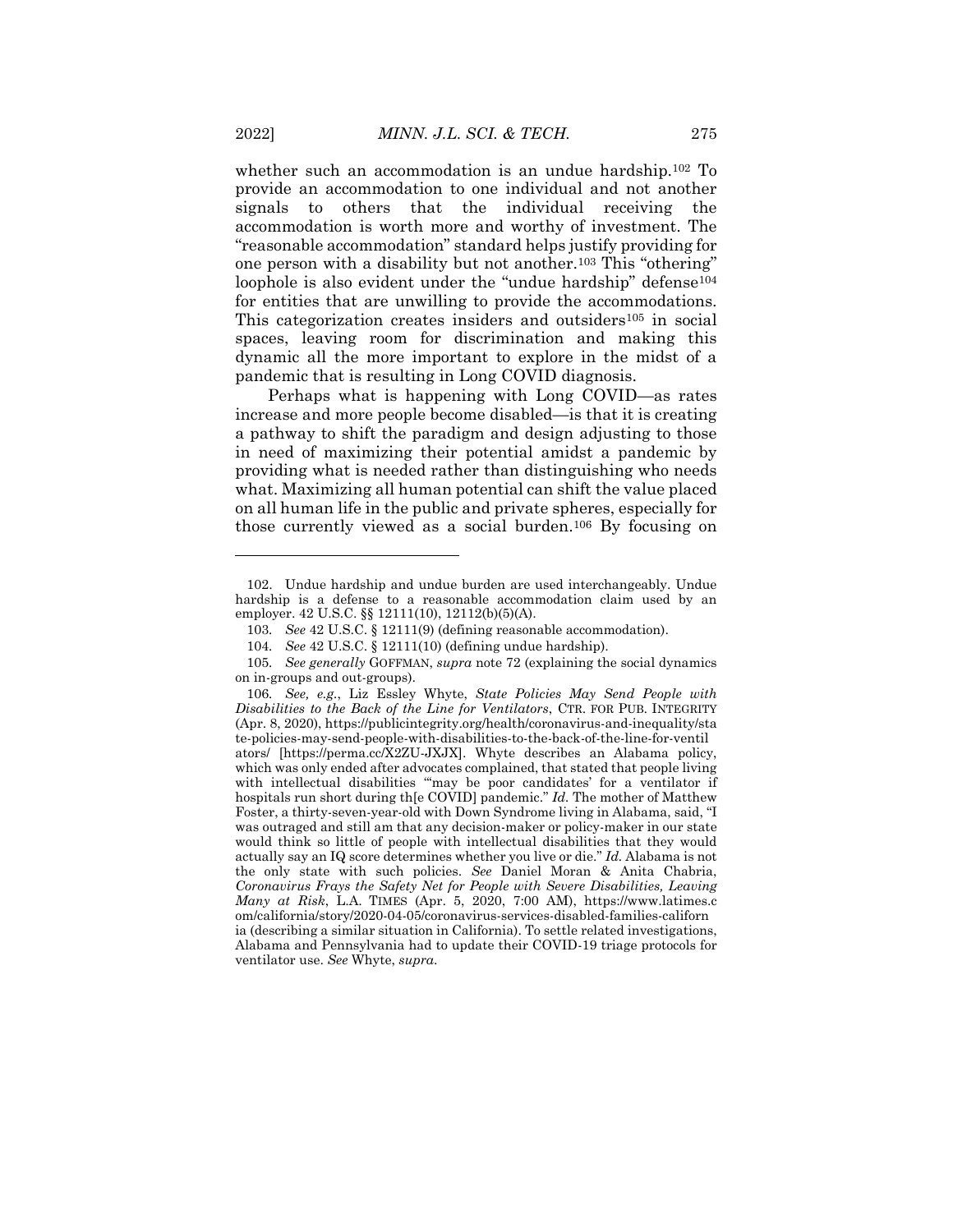maximizing human potential, instead of being limited by the disability binary perpetuated by the law, the value of life and work product of anyone considered different would change since everyone would partake in the benefits and resources; this would eliminate the prevalent rational discrimination against people with disabilities, the very discrimination disability antidiscrimination law tries to combat.<sup>107</sup>

If the framework of disability law were to intentionally invest in people's differences for the collective long-term good of all, rather than the short-term benefit of the individual, society would begin to view people with disabilities as part of human variation with no prescribed standard way of being. If the adage is true that necessity is the mother of invention,<sup>108</sup> then inventions to maximize all human potential that benefit us all will launch society into new technological waves and create new markets. For example, Ronald Mace thought inclusively by designing products that could be used to the greatest extent possible by all people, not just people with disabilities; this was also known as universal design.<sup>109</sup> Thus, if Americans were to find a way to maximize human potential to benefit all, then the universal design concept would no longer be a theory, but a reality.<sup>110</sup>

#### III. WHAT IS A REASONABLE ACCOMMODATION TODAY?

Given the aforementioned definition of reasonable accommodation, what may have seemed like a reasonable accommodation yesterday may not seem reasonable today.

<sup>107</sup>*. See* Samuel R. Bagenstos, *"Rational Discrimination," Accommodation, and the Politics of (Disability) Civil Rights*, 89 VA. L. REV. 825, 848 (2003) ("The prohibition of rational discrimination is the central component of antidiscrimination doctrine.").

<sup>108.</sup> PLATO, THE REPUBLIC OF PLATO 49 (Benjamin Jowett, trans., 2017) ("[T]he true creator is necessity, who is the mother of our invention.").

<sup>109</sup>*. See Ronald L. Mace Papers 1974–1998*, NC STATE UNIV. LIBRS., https://www.lib.ncsu.edu/findingaids/mc00260/ [https://perma.cc/YRN5-9XVE] (last visited Mar. 2, 2021) (describing how Mace contracted polio as a child and quickly realized the challenges people with disabilities face, leading him to pioneer the concept of universal design and creating aesthetically pleasing buildings with an inclusive design that most people could use regardless of ability). Universal design is associated with the barrier-free concept—a concept of making buildings, products, and environments accessible to all. *Id.*

<sup>110</sup>*. See id. See generally* SELWYN GOLDSMITH, DESIGNING FOR THE DISABLED: THE NEW PARADIGM (1997) (looking at disabilities from an architectural perspective).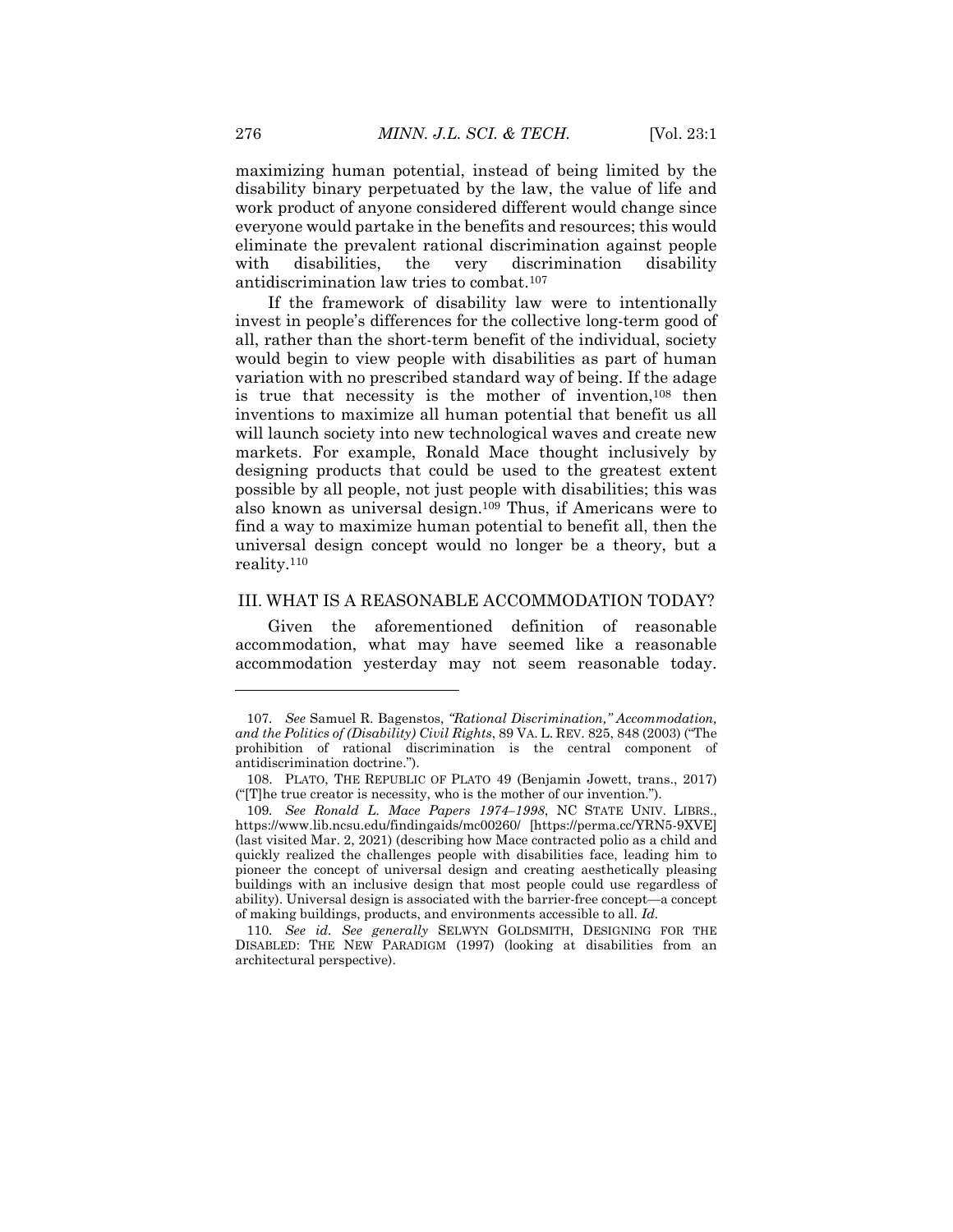Factoring in the effect of the COVID-19 pandemic on the economy and the social disparities it has highlighted in communities of color, the term "reasonable" is up to interpretation. In some instances, the concept of reasonable accommodations has improved because employers had to become flexible in allowing their employees to work from home whether they believed in the reality of the pandemic or not.<sup>111</sup>

Before COVID, working remotely would be considered an enormous ask for an accommodation for people with disabilities, almost considered a luxury afforded to few.<sup>112</sup> Today, however, working remotely is the new "curb cut" for a large portion of the employment sector.<sup>113</sup> The curb cut effect embraces a universal design concept where an adjustment that seemingly benefits the few actually impacts and benefits the masses.<sup>114</sup> Although curb cuts were in place in 1940 in Kalamazoo, Michigan, to assist veterans in wheelchairs, they were not made widely available until after disability rights activist Ed Roberts passed away in

<sup>111.</sup> Alison Green, *Ask a Manager's Alison Green on What to Do If Your Company or Boss Isn't Taking the Coronavirus Seriously*, INSIDER (May 15, 2020, 10:38 AM), https://www.businessinsider.com/what-to-do-if-your-company -isnt-handling-coronavirus-well-2020-3*; see also* Nicole Carroll, *Backstory: Why Do People Deny the Seriousness of COVID-19? I Asked Them. Here's What They Said.*, USA TODAY (Dec. 4, 2020, 5:30 AM), https://www.usatoday.com/story/op inion/2020/12/04/covid-conspiracy-why-people-dont-believe-deadly-pandemicmisinformation/3803737001/ (comparing claims made about the COVID-19 pandemic with the truth).

<sup>112</sup>*. See* Danielle Campoamor, *Disabled People React to Coronavirus Work From Home Accommodations*, TEENVOGUE (Mar. 24, 2020), https://www.teenvo gue.com/story/disabled-people-react-to-coronavirus-work-from-home-accommo dations ("Seeing the accommodations provided around COVID-19 has been heartbreaking. I [believe] that it wasn't the level of difficulty of the accommodations I was requesting: it was that these institutions didn't want to provide them.").

<sup>113</sup>*. See, e.g.*, Rachel Martin et al., *As Companies Look to Bring Remote Workers Back to the Office, a Writer Asks: Why?*, NPR (Nov. 1, 2021, 2:42 PM), https://www.npr.org/sections/coronavirus-live-updates/2021/11/09/1053793602 /future-of-work-author-says-its-time-to-ask-if-offices-are-worth-it ("Many millions of people, especially those in white-collar jobs, have been working from home for the past 20 months. It's a radical change in the nature of work. And despite predictions and surveys, no one knows for sure how long it will last or what the future of work will look like.").

<sup>114.</sup> See Campoamor*, supra* note 112 ("During a pandemic, non-disabled people are disabled by the requirement to work-from-home. When the organization provides them with what they need to do their jobs appropriately, they're able to accomplish as much as they could at the office, thus no longer experiencing their environmental disability.").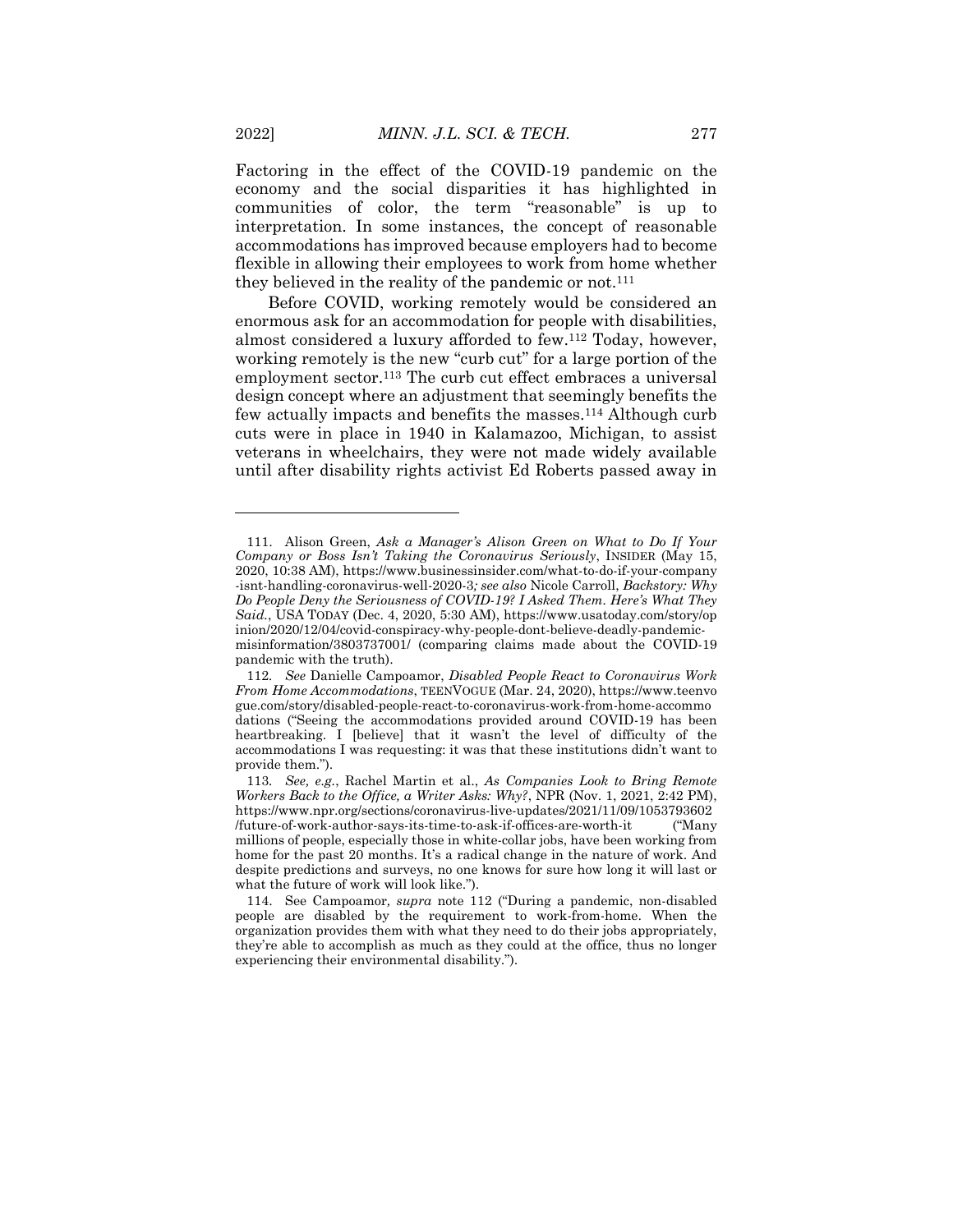1995.<sup>115</sup> The curb cuts were primarily meant to assist those in wheelchairs but also helped mothers with strollers and bicyclists, to name a few.<sup>116</sup>

Similarly, telework became the curb cut for the employment sector, where many businesses save money by not paying overhead expenses.<sup>117</sup> Businesses no longer renewed their building leases because they realized telework was more economical, saving real estate costs.<sup>118</sup> Working from home would not be considered a significant accommodation as it would be normalized and readily accepted. However, this curb cut effect is only possible for industries that may still operate with email, phone, and zoom meetings. It is not the case with the raw materials, manufacturing, and construction industries, and a sector of the service industry.<sup>119</sup>

According to the Fair Labor Standards Act of 1938 (FLSA), an employer must pay an individual for the actual hours worked.<sup>120</sup> Thus, the employer is not responsible for reduced hours due to the impact of the COVID-19 pandemic.<sup>121</sup> Similarly,

118*. Id.*

<sup>115</sup>*. See* Vicki Leeper, *History of Curb Cuts – 99% Invisible*, DISABILITY ACTION CTR. NW (June 5, 2018), https://dacnw.org/newsletter/history-of-curbcuts-99-invisible/ ("Roberts was central to a movement that demanded society see disabled people in a new way.").

<sup>116</sup>*. See The Curb Cut Effect: How Making Public Spaces Accessible to People with Disabilities Helps Everyone*, DISABILITY SCI. REV. (Dec. 11, 2016), https://mosaicofminds.medium.com/the-curb-cut-effect-how-making-public-

spaces-accessible-to-people-with-disabilities-helps-everyone-d69f24c58785 ("If you've ever pushed a stroller, carried heavy bags, had joint pain, [or] walked with crutches or a cane . . . curb cuts have helped you.").

<sup>117</sup>*. See* Kristen Senz, *How Companies Benefit When Employees Work Remotely*, HARV. BUS. SCH. (July 29, 2019), https://hbswk.hbs.edu/item/howcompanies-benefit-when-employees-work-remotely ("Companies that let their workers decide where and when to do their jobs—whether in another city or in the middle of the night—increase employee productivity, reduce turnover, and lower organizational costs, new research suggests.").

<sup>119</sup>*. See* Kim Parker et al., *How the Coronavirus Outbreak Has – and Hasn't – Changed the Way Americans Work*, PEW RSCH. CTR. (Dec. 9, 2020), https://ww w.pewresearch.org/social-trends/2020/12/09/how-the-coronavirus-outbreak-has -and-hasnt-changed-the-way-americans-work/ ("To be sure, not all employed adults have the option of working from home, even during a pandemic. In fact, a majority of workers say their job responsibilities cannot be done from home. There's a clear class divide between workers who can and cannot telework.").

<sup>120.</sup> Fair Labor Standards Act of 1938, Pub. L. No. 75-718, 52. Stat. 1060 (1938) (codified as amended at 29 U.S.C §§ 201–219 (2018)).

<sup>121.</sup> *COVID-19 and the Fair Labor Standards Act Questions and Answers*, U.S. DEP'T LAB., https://www.dol.gov/agencies/whd/flsa/pandemic (last visited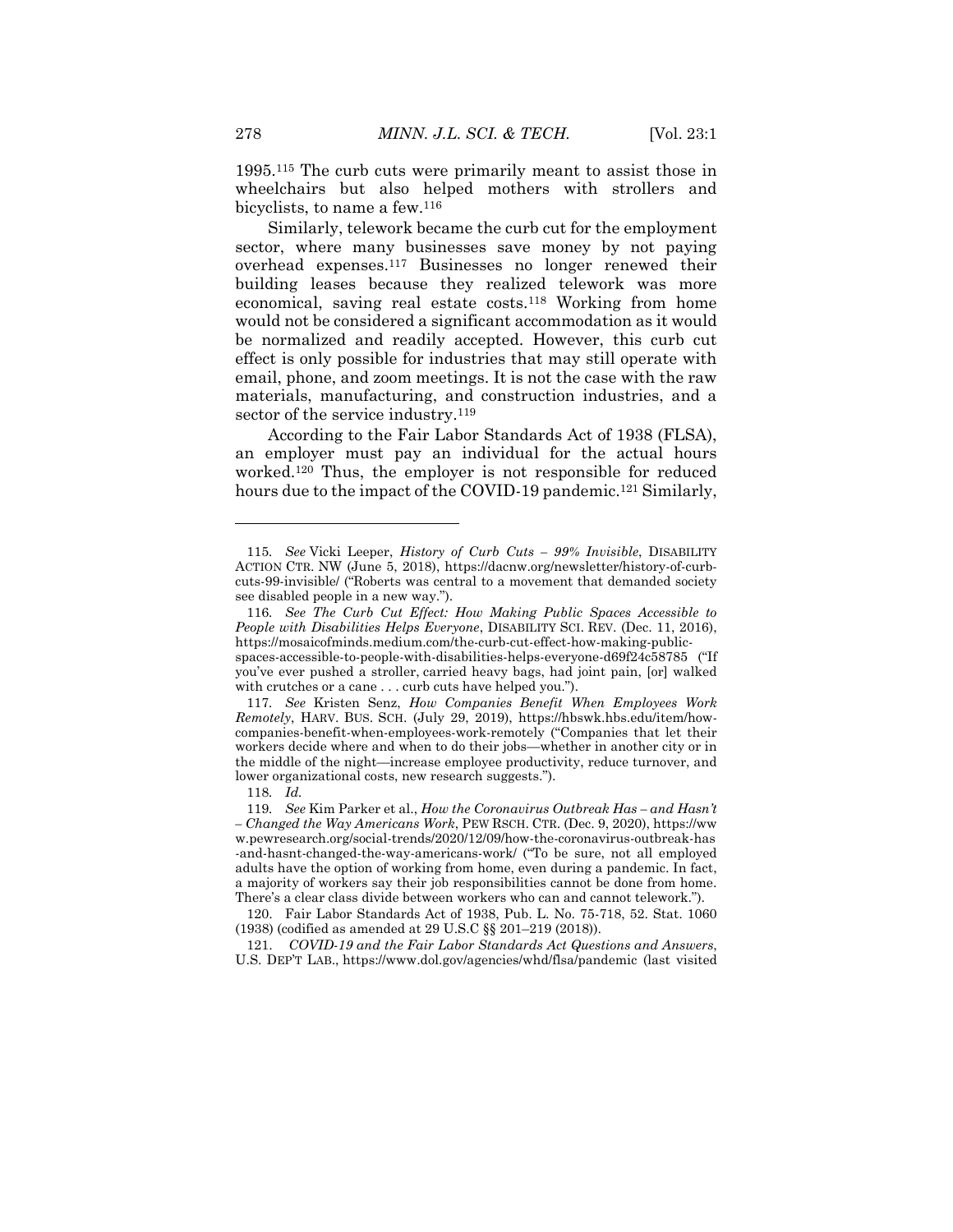if an employee cannot work resulting from the fatigue symptom, the employer is not required to pay for hours not worked.<sup>122</sup> However, the employer and employee can construct an arrangement to be paid when they feel better and can work. This arrangement is uncertain because fatigue impacts people differently and the needs of a particular job are also different. Some industries allow for this flexibility, such as those who usually work from an office desk can now work from home, while others, such as restaurant servers or healthcare workers, do not have such a privilege. It is important to note that People of Color, especially Black employees who are not entering the white collar sector, work at higher rates in blue collar employment where working from home accommodations are not possible.<sup>123</sup> White people are the majority in poverty because they compose the majority of the population size. It is easier for a white individual in the blue collar sector to enter the white collar sector given that their whiteness is property<sup>124</sup> which they can leverage, something not afforded to People of Color.<sup>125</sup> It becomes

Aug. 9, 2021) (explaining an employer does not need to pay for hours an employee would have worked if not for COVID-19).

<sup>122</sup>*. COVID-19 and the Family and Medical Leave Act Questions and Answers*, U.S. DEP'T LAB., https://www.dol.gov/agencies/whd/fmla/pandemic (last visited Nov. 12, 2021) ("Currently, federal law generally does not require employers to provide paid leave to employees who are absent from work because they are sick with COVID-19, have been exposed to someone with COVID-19, or are caring for someone with COVID-19.").

<sup>123.</sup> Michael Gee, *Why Aren't Black Employees Getting More White-Collar Jobs?*, HARV. BUS. REV. (Feb. 28, 2018), https://hbr.org/2018/02/why-arentblack-employees-getting-more-white-collar-jobs; Tracy Jan & Scott Clement, *Hispanics Are Almost Twice as Likely as Whites to Have Lost Their Jobs Amid Pandemic, Poll Finds*, WASH. POST (May 6, 2020), https://www.washingtonpost .com/business/2020/05/06/layoffs-race-poll-coronavirus/ ("Black and Hispanic workers are bearing the brunt of the economic crisis because they are overrepresented in industries that were hit first by social distancing mandates and stay-at-home orders, economists say.").

<sup>124</sup>*. See* Cheryl I. Harris, *Whiteness as Property*, 106 HARV. L. REV. 1709, 1734 (1993) (explaining how whiteness is a status property); *see also* Teresa J. Guess, *The Social Construction of Whiteness: Racism by Intent, Racism by Consequence*, 32 CRITICAL SOC. 649, 649–653, (2006) (explaining whiteness is separate from white people since whiteness is a social construct; thus, white people benefit from white privilege afforded through the social construct of whiteness).

<sup>125</sup>*. Poverty Rate by Race/Ethnicity*, KFF, https://www.kff.org/other/stateindicator/poverty-rate-by-raceethnicity/?dataView=1&currentTimeframe=0&s ortModel=%7B%22colId%22:%22Location%22,%22sort%22:%22asc%22%7D (last visited Aug. 10, 2021); *Are Most People in Poverty Non-White?*, U.S.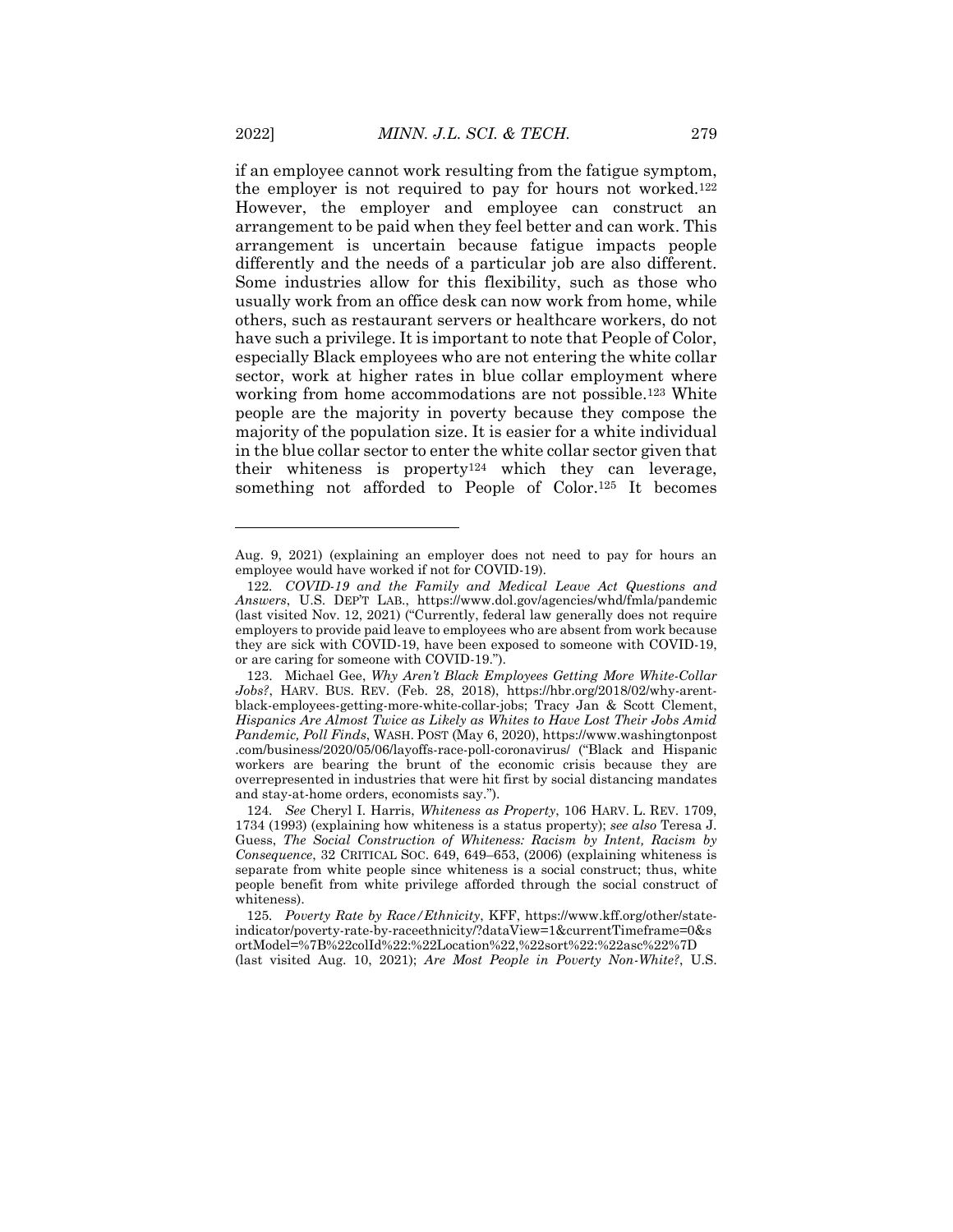challenging for both the employee and the employer to navigate the economic uncertainties brought on by a pandemic and the uncertainties of a disability. Employees turn to Jobs Accommodation Network (JAN) for assistance,<sup>126</sup> while employers, unsure of the law or the appropriate standard of the practice, turn to the Equal Employment Opportunity Commission (EEOC).<sup>127</sup>

#### A. EQUAL EMPLOYMENT OPPORTUNITY COMMISSION

In the wake of the pandemic, to assist employers, the EEOC created a guide entitled *Pandemic Preparedness in the Workplace and the Americans with Disabilities Act*. <sup>128</sup> This guide explains to employers how much information they can request from an employee.<sup>129</sup> While the ADA prohibits an employer from making disability-related inquiries and requiring medical examinations, there are limited exceptions related to job necessities.<sup>130</sup> Making disability-related inquires and conducting medical examinations are prohibited before a conditional offer.<sup>131</sup> However, after the offer is made, but before work commences, the ADA permits employers to make disability-related questions and conduct medical examinations, if all entering employees in the same job category are subject to the same inquiries and examinations.<sup>132</sup> Therefore, all entering employees can be asked questions related to their COVID-19 status and their Long COVID prognosis.

CENSUS BUREAU, https://www.census.gov/newsroom/cspan/households\_and\_bu sinesses/20120720\_cspan\_hh\_bus\_slides\_3.pdf (last visited Aug. 10, 2021).

<sup>126</sup>*. See* Batiste, *supra* note 66 (answering questions about workplace accommodations for workers with Long COVID); Rachel Feintzeig, *Coronavirus and the New Workplace: Your Rights, Your Responsibilities*, WALL ST. J. (Mar. 26, 2021), https://www.wsj.com/articles/coronavirus-and-the-new-workplace-yo ur-rights-your-responsibilities-11585215000.

<sup>127</sup>*. What You Should Know About COVID-19 and the ADA, the Rehabilitation Act, and Other EEO Laws*, U.S. EQUAL EMP. OPPORTUNITY COMM'N, https://www.eeoc.gov/wysk/what-you-should-know-about-covid-19-an d-ada-rehabilitation-act-and-other-eeo-laws (last updated on Oct. 28, 2021) [hereinafter *What You Should Know*].

<sup>128.</sup> U.S. EQUAL EMP. OPPORTUNITY COMM'N, PANDEMIC PREPAREDNESS IN THE WORKPLACE AND THE AMERICANS WITH DISABILITIES ACT (2020), https://www.eeoc.gov/sites/default/files/2020-04/pandemic\_flu.pdf.

<sup>129</sup>*. Id.* at 2.

<sup>130</sup>*. Id.* at 3.

<sup>131</sup>*. Id*. at 4.

<sup>132</sup>*. Id.*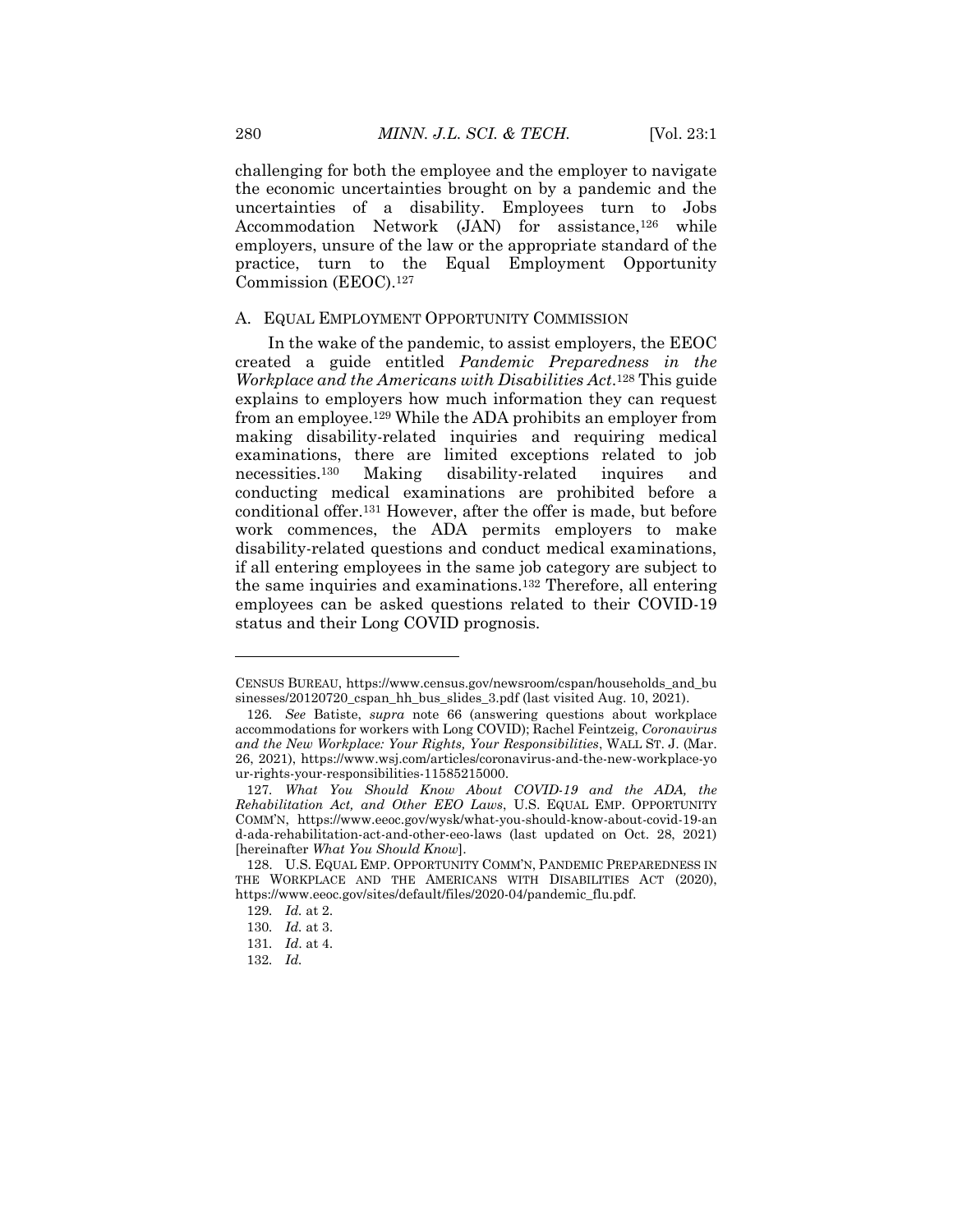According to EEOC, "employers are not required to provide telework as an accommodation to employees who have no disability-related limitations."<sup>133</sup> As a result, these employees are not guaranteed remote work if they want to stay home to reduce the risk of contracting COVID-19 to keep their loved ones, who are at higher risk of illness, safe.<sup>134</sup> This reality increases exposure to the virus thus increasing the risk of contracting and spreading COVID-19 and developing Long COVID. Those employees with a disability that would like to continue working from home do not automatically get telework as a "reasonable accommodation."<sup>135</sup> Once again, the loopholes in disability antidiscrimination law, "reasonable accommodation" and "undue hardship," come into play. The employee and employer are to engage in an "interactive process" to "find a 'reasonable accommodation' that does not cause an undue hardship on the employer;"<sup>136</sup> assuming that the employer is willing and able to engage in such a process. However, multiple factors may prevent an employer from engaging in this process, including lack of business or profit from the outfall of the pandemic, needing fewer people to do more work, and thus, being unwilling to accommodate anyone. The employer may buy into the stereotype and stigma often encountered by people with disabilities which sees them as burdens or something to "deal" with.

The employment rates of people with disabilities were already dire before the pandemic, when people with disabilities were making  $64¢$  on the dollar, and the reality is that not much has changed in the employment rates for people with disabilities after the passage of the ADA in 1990.<sup>137</sup> Therefore, it is not

<sup>133.</sup> Michelle Perez-Yanez, *Will Working From Home Be a Reasonable Accommodation Post-COVID?*, ABA (Nov. 23, 2020), https://www.americanbar.o rg/groups/gpsolo/publications/gpsolo\_ereport/2020/november-2020/willworking-home-be-reasonable-accommodation-post-covid/; *What You Should*

*Know*, *supra* note 127.

<sup>134.</sup> Perez-Yanez, *supra* note 133.

<sup>135</sup>*. Id.*; *What You Should Know*, *supra* note 127.

<sup>136.</sup> Perez-Yanez, *supra* note 133; *What You Should Know*, *supra* note 127. 137*. Closing the Pay Gap for Workers with Disabilities*, AIR (Jan. 25, 2015), https://www.air.org/event/closing-pay-gap-workers-disabilities (explaining people with disabilities earn 64¢ on the dollar their colleagues make); *see* COLKER, *supra* note 84 and accompanying text; *News Release, U.S. Dep't of Lab., Persons with a Disability: Labor Force Characteristics—2020* (Feb. 24, 2021), https://www.bls.gov/news.release/pdf/disabl.pdf ("In 2020, 17.9 percent of persons with a disability were employed, down from 19.3 percent in 2019.");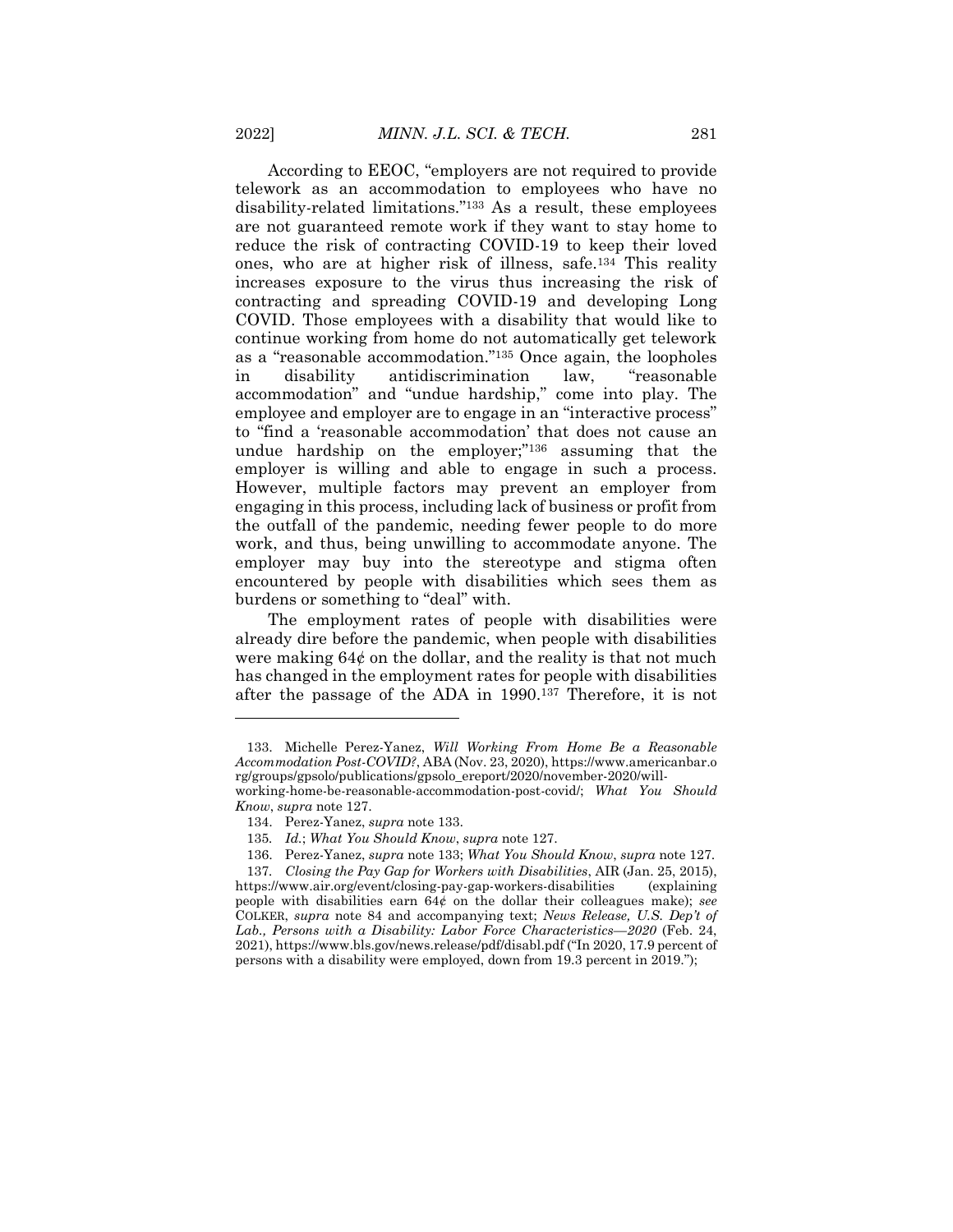surprising that with these loopholes embedded in the law, while it has not led to direct job losses for people with disabilities, it has made it significantly more challenging to obtain a job. COVID created economic insecurity. In general, people were losing their jobs over Zoom,<sup>138</sup> often impacting marginalized groups<sup>139</sup> at higher rates, with many losing their jobs simultaneously with their colleagues.<sup>140</sup>

Unfortunately, the anecdotes about people losing their jobs across the country became all too familiar. When people with disabilities come onto the scene looking for employment in these businesses, employers use "direct threat" as an excuse not to bring on new employees who will likely require reasonable accommodations.<sup>141</sup> Thus, as discussed below, some employers began to use any tangible association with "direct threat" not to provide accommodations.

138. Deborah Copaken, *I Got Fired Over Zoom*, ATLANTIC (May 12, 2020), https://www.theatlantic.com/business/archive/2020/05/fired-zoom-layoffscoronavirus/611509/.

 $\overline{a}$ 

Rebecca Vallas, Shawn Fremstad & Lisa Ekman, *A Fair Shot for Workers with Disabilities*, CAP (Jan. 28, 2015, 9:09 AM), https://www.americanprogress.org/i ssues/poverty/reports/2015/01/28/105520/a-fair-shot-for-workers-with-

disabilities/ ("[T]he most recent available data put the poverty rate for workingage people with disabilities at 34.5 percent in 2013, compared with 12.2 percent for those without disabilities."); *see also* BAGENSTOS*, supra* note 74 and accompanying text.

<sup>139</sup>*. See* Michelle Lee Maroto, David Pettinicchio & Martin Lukk, *Working Differently or Not at All: COVID-19's Effects on Employment Among People with Disabilities and Chronic Health Conditions*, SOCIO. PERSPS. 1, 1 (2021) (emphasizing the "potential for growing economic insecurity as the pandemic continues to wreak havoc on employment situations among marginalized groups").

<sup>140</sup>*. See* Ally Markovich, *'It Was Very Sudden': Berkeley Locals Talk About Losing Their Jobs Due to COVID-19,* BERKELEYSIDE (July 21, 2020, 3:49 PM), https://www.berkeleyside.org/2020/07/21/it-was-very-sudden-berkeley-localstalk-about-the-impact-of-losing-their-jobs-because-of-covid-19 ("Young and old, from all walks of life, nine people — including a rabbi, a sound engineer and a student — share how they are coping since being made unemployed.").

<sup>141.</sup> Stephen F. Befort, *Direct Threat and Business Necessity: Understanding and Untangling Two ADA Defenses*, 39 BERKELEY J. EMP. & LAB. L. 377, 380 (2018) (explaining that employers have a direct threat defense when they do not extend jobs to or retain disabled individuals that pose a danger to others' health that cannot be reduced with a reasonable accommodation; these employees are not protected by the ADA).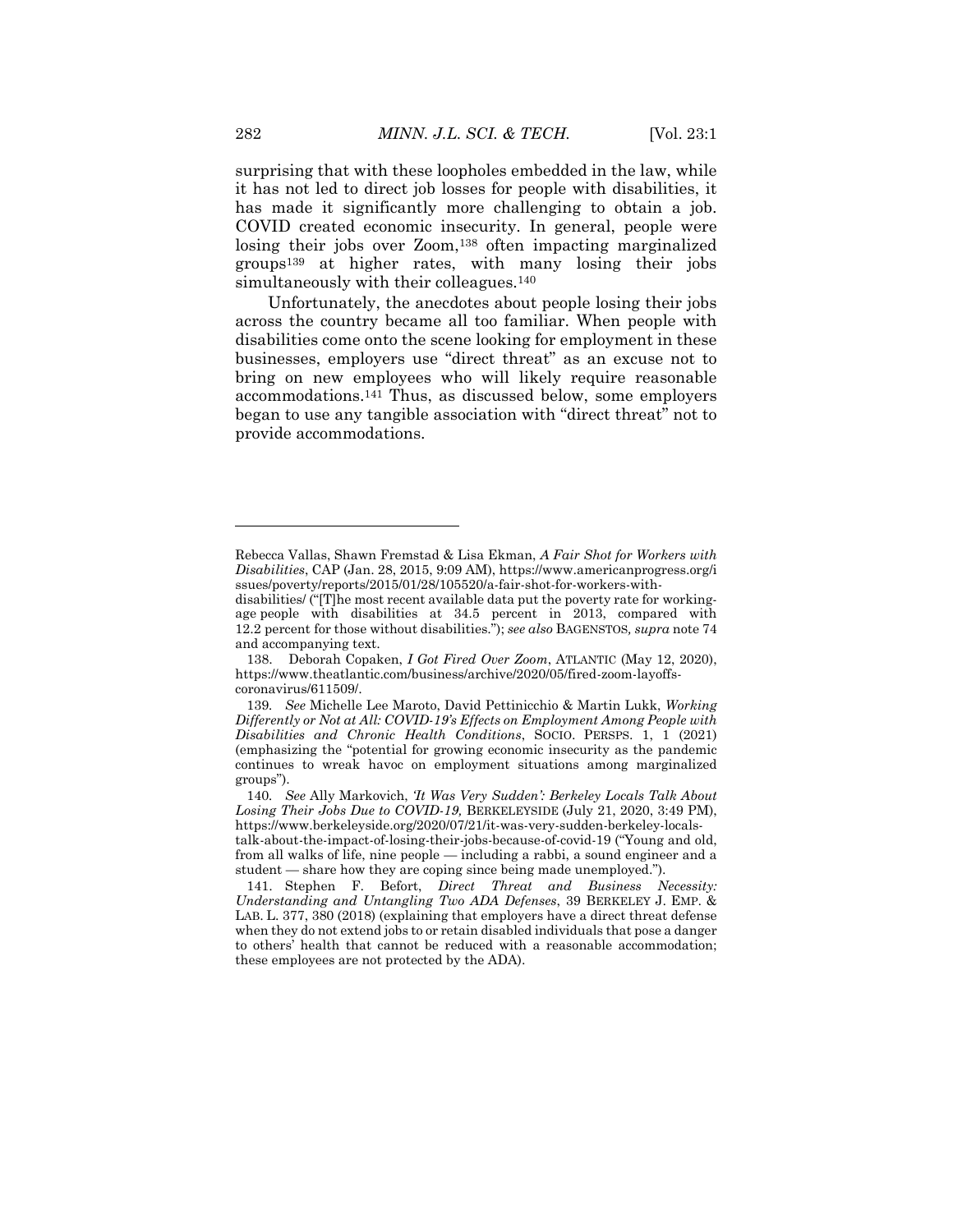### B. COVID-19 AS A DIRECT THREAT NOT COVERED UNDER DISABILITY ANTIDISCRIMINATION LAW

Disability antidiscrimination law does not cover "direct threat."<sup>142</sup> What does this mean in the time of COVID-19? It becomes another tool to "other" people, compounding the stigma already felt by those with positive COVID-19 tests and the long haulers. Under the law, a "direct threat" is "a significant risk of substantial harm to the health or safety of the individual or others that cannot be eliminated or reduced by reasonable accommodation."<sup>143</sup> Employers can make the case that those once diagnosed with COVID-19 pose a direct threat to fellow employees and the rest of the public.

An employer can provide or modify equipment or devices, provide part-time work or modify work schedules, reassign to a vacant position, adjust or modify examinations, training materials, or policies.<sup>144</sup> However, employers do not have to remove essential job functions, lower production standards, or provide personal need items (e.g*.*, hearing aids, wheelchairs).<sup>145</sup> They do not have to "provide any accommodation that creates an undue hardship," nor "provide the employee's preferred accommodation."<sup>146</sup> Providing an effective accommodation is enough, although not ideal.<sup>147</sup> Accommodations for front-line workers are non-existent because under the law an employer need not accommodate an employee if these accommodations interfere with the "essential job functions."<sup>148</sup> A person is only qualified for the job if the person has the ability to perform the essential job functions of the job, with or without reasonable

<sup>142.</sup> 29 C.F.R. § 1630.2(r) (2020); *see also* Befort, *supra* note 141, at 379–87 (discussing the background of the "direct threat" exception).

<sup>143.</sup> 29 C.F.R. § 1630.2(r) (2020).

<sup>144</sup>*. See* Batiste, *supra* note 66 (answering questions about workplace accommodations for workers with Long COVID).

<sup>145</sup>*. Id.*

<sup>146</sup>*. Id.*

<sup>147</sup>*. See id.* (listing accommodations that employers must make, and accommodations employers are not required to make).

<sup>148</sup>*. See* Albertson's, Inc. v. Kirkingburg, 527 U.S. 555, 568–69 (1999) (explaining that an employer that required its drivers to meet basic vision standards set and mandated by the United States Department of Transportation did not need to accommodate potential employee from an uncorrectable vision condition in one eye because the employer was entitled to enforce that standard as defining an "essential job function" of the employment position).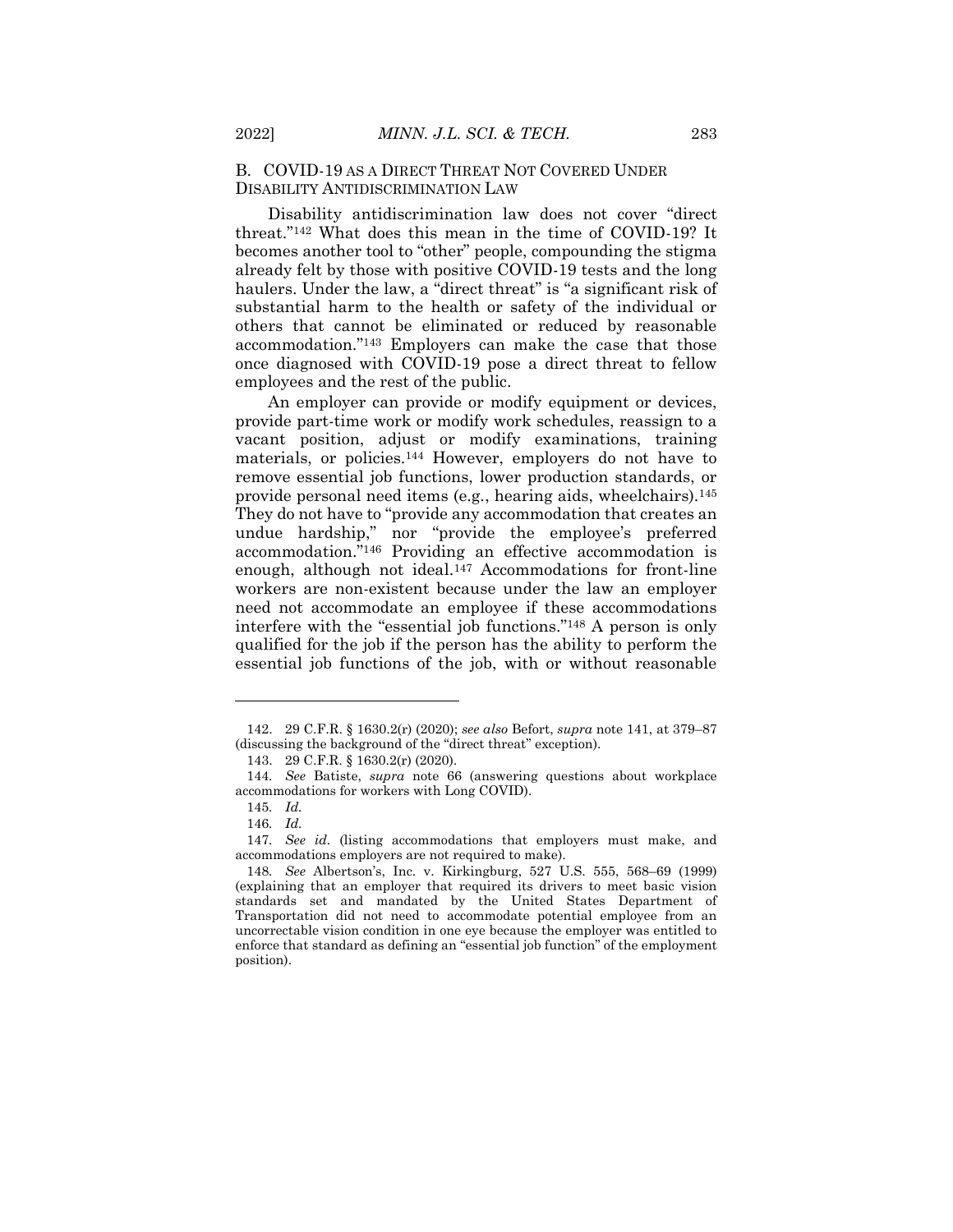accommodations.<sup>149</sup> This standard highlights why blue collar workers are not covered under the law once they contract COVID-19 and are unable to attend to their work.

However, the vagueness of what is considered a disability under the ADA leaves plenty of room for discretion. While accommodating an employee is the right thing to do, it is not always the most profitable, nor the easiest—both possibly helping or harming the employee depending on the intent and motivation of the employer. Thus, whether true or not, an employer can argue that a disability poses a direct threat or that hiring and keeping a person with Long COVID is unreasonable because no reasonable accommodation could be provided. Thus, some small business employers advise their employees with Long COVID that they can go on disability.<sup>150</sup> Stories of people with Long COVID being denied accommodations have become all too common.<sup>151</sup> As of April 21, 2021, lawsuits are still being filed against employers for failure to provide accommodations during the COVID-19 pandemic.<sup>152</sup>

Courts have seen an increase in lawsuits against the employer by the employee.<sup>153</sup> Take the case of Tony Robbins's employee as an example.<sup>154</sup> After contracting COVID-19, all the

<sup>149</sup>*. See* 42 U.S.C § 12111(8) (2021) ("The term 'qualified individual' means an individual who, with or without reasonable accommodation, can perform the essential functions of the employment position that such individual holds or desires.").

<sup>150</sup>*. See* Wilhelm Schnotz, *Can My Boss Force Me onto Disability?*, CHRON., https://smallbusiness.chron.com/can-boss-force-onto-disability-12435.html (last visited Aug. 11, 2021) (discussing protections from discrimination through the ADA and insurance).

<sup>151</sup>*. See, e.g.*, Azi Paybarah & Michael Levenson, *Lawsuit Accuses Tony Robbins of Discriminating Against Employee Who Got Covid*, N.Y. TIMES (Dec. 24, 2020), https://www.nytimes.com/2020/12/24/business/tony-robbins-covid-la wsuit.html (describing an employee's attempt to get accommodations while recovering from COVID-19).

<sup>152</sup>*. See* Lisa Koblin, *EEOC Files First Lawsuit Against Employer for Failing to Accommodate Work Request due to COVID-19*, JD SUPRA (Sept. 15, 2021), https://www.jdsupra.com/legalnews/eeoc-files-first-lawsuit-against-808 6395/ (discussing the factual background of a lawsuit and what it means for employers).

<sup>153</sup>*. See, e.g.*, Sara Weissman, *Universities Face Digital Accessibility Lawsuits as Pandemic Continues*, DIVERSE (Sep. 8, 2020), https://www.diversee ducation.com/demographics/disabilties/article/15107724/universities-face-digit al-accessibility-lawsuits-as-pandemic-continues ("There's been an uptick in lawsuits by students with disabilities against colleges and universities since the coronavirus pandemic shifted higher education online.").

<sup>154.</sup> Paybarah & Levenson, *supra* note 151.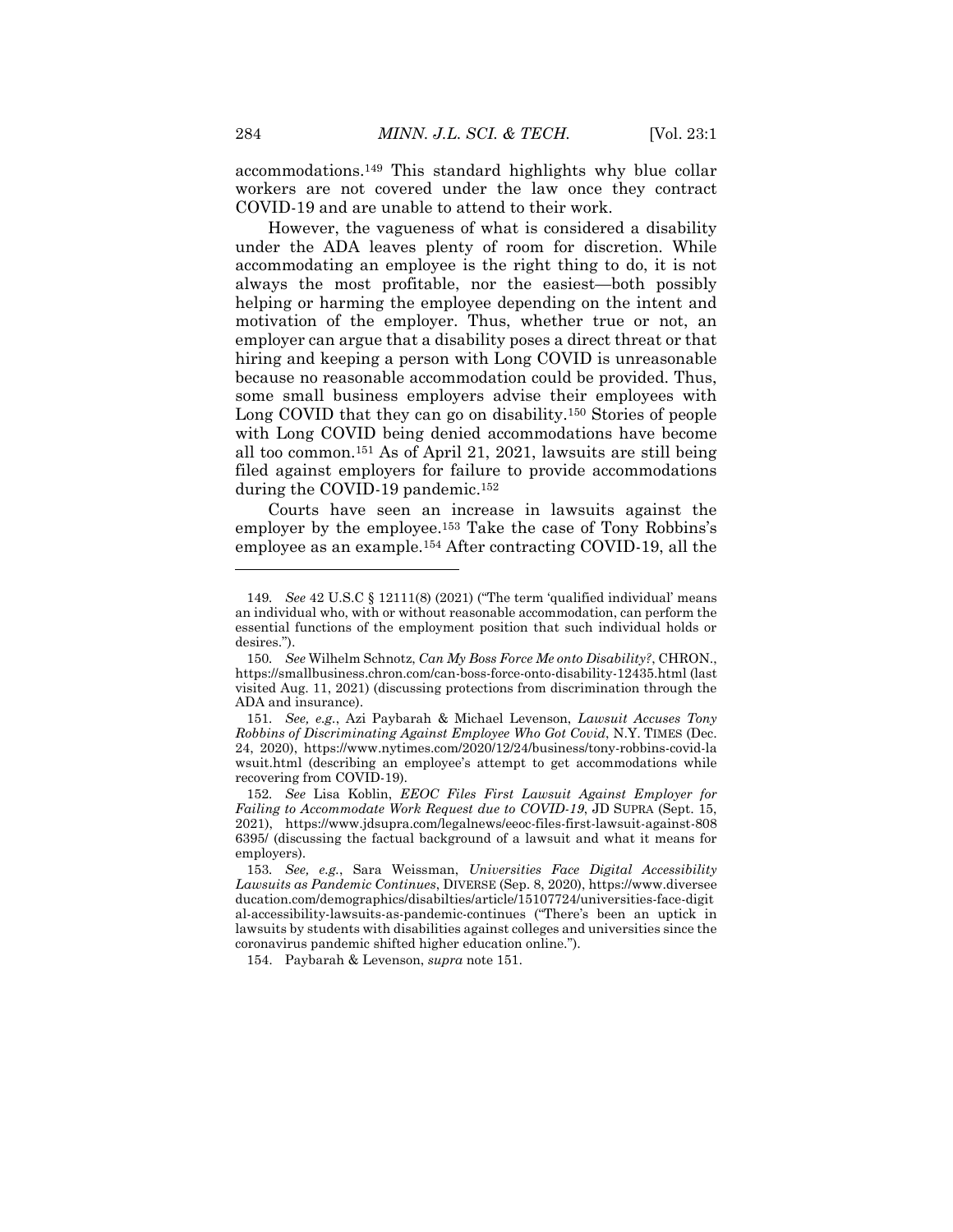employee wanted was more time to recover and to work from home.<sup>155</sup> The employer denied this.<sup>156</sup> Employers in California are not accommodating for physical or mental illness related to an illness.<sup>157</sup> In November 2020, Jonathan Pantani from California asked his employer for three accommodations recommended by his healthcare provider.<sup>158</sup> Upon requesting (1) extended time off around Thanksgiving, (2) time off work to meet with a therapist, and (3) to set working hours with limited responsibilities during non-working hours and on weekends, Pantani was terminated.<sup>159</sup> The employer argued that they terminated Pantani for "lack of alignment" and "general unhappiness at work."<sup>160</sup> Instead, the employer could have had a dialogue with the employee about what is considered a reasonable accommodation under the circumstances and what accommodations could not be provided because they present an undue burden.

Under employment litigation, from January 2020 until July 2021, about 2,875 cases across the United States have been filed related to COVID-19.<sup>161</sup> Most of these cases entail issues related to remote work and leave conflicts, especially in the healthcare industry.<sup>162</sup> Claims have been filed for failure to accommodate disabled employees during the pandemic's height in the healthcare industry.<sup>163</sup> For example, in the Yale-New Haven Hospital, an "administrative associate" diagnosed with cancer, who previously worked from home during the height of the pandemic, was denied the reasonable accommodation of

 $\overline{\phantom{a}}$ 

162*. Id.*

163*. Litigation Trend in the Healthcare Industry Reveals Claims of Failureto-Accommodate Disabled Employees During Pandemic's Height*, FISHER PHILLIPS (May 10, 2021), https://www.fisherphillips.com/news-insights/litigat ion-trend-healthcare-industry-reveals-claims-of-failure.html.

<sup>155</sup>*. See id.* (providing factual details about the lawsuit).

<sup>156</sup>*. See id.*

<sup>157.</sup> J. Russell Blakey & Jeffrey Thurrell, *COVID-19 Employment Litigation Continues Based on Failure to Accommodate Virus-Related Illnesses*, JD SUPRA (Apr. 28, 2021), https://www.jdsupra.com/legalnews/covid-19-employment-litig ation-7476414/.

<sup>158</sup>*. Id.*

<sup>159</sup>*. Id.*

<sup>160</sup>*. Id.*; *see* Complaint for Damages, Pantani v. Instapage, Inc., Cal. Super. (Feb. 2, 2021) (No. CGC-21-589593), 2021 WL 2190937.

<sup>161.</sup> *COVID-19 Employment Litigation Tracker and Insights*, FISHER PHILLIPS, https://www.fisherphillips.com/innovations-center/covid-19-employm ent-litigation-tracker-and-insights.html (last visited Aug. 13, 2021).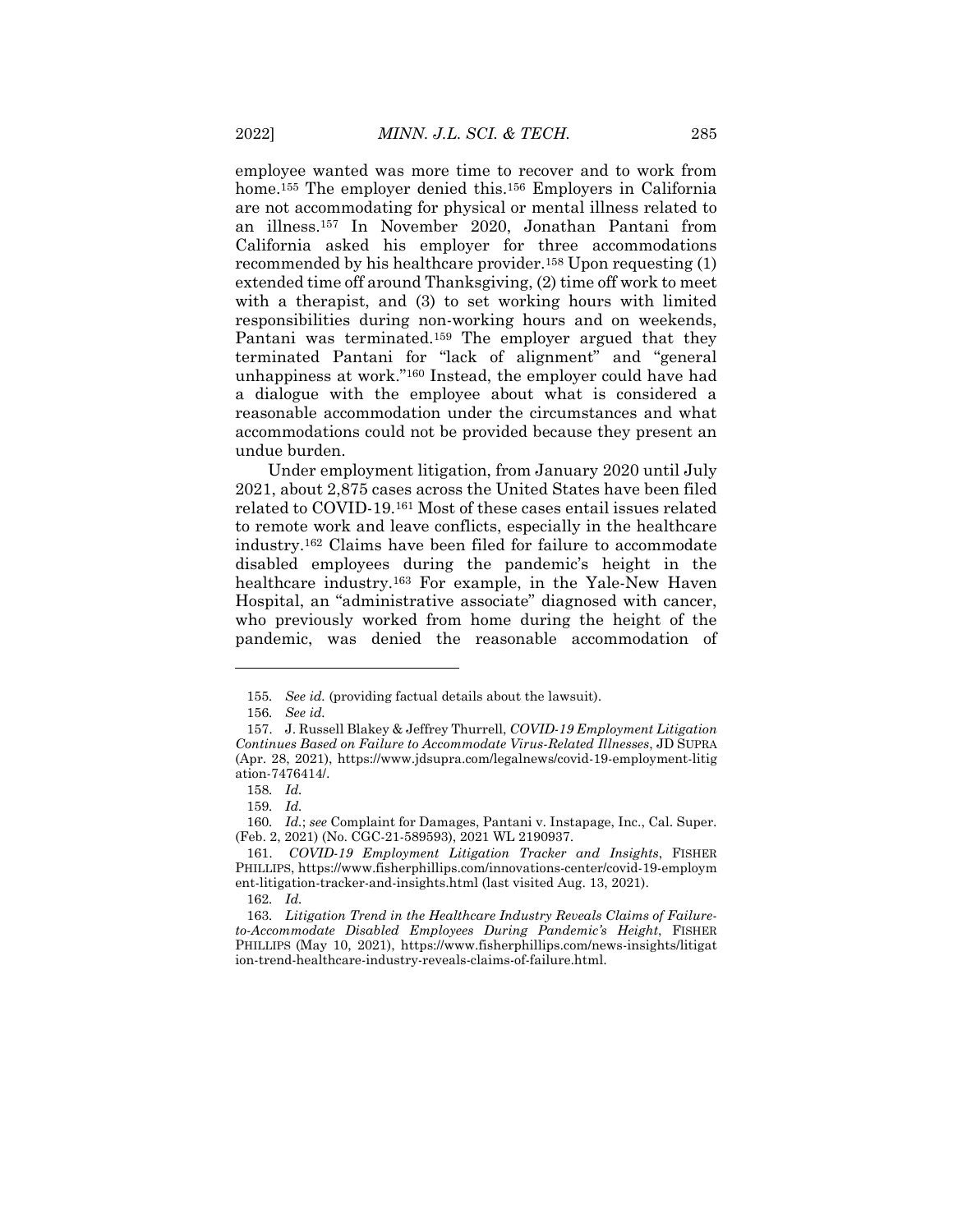continuing to work from home.<sup>164</sup> In California, someone with asthma was denied being exempt from treating COVID-19 infected patients,<sup>165</sup> and the list goes on. If this is what is happening to employees with COVID-19 who are expected to eventually recover, what is to be expected for those who have Long COVID where there is no end in sight to the disability?

Recently, several states have enacted workers compensation legislation in light of COVID-19. Minnesota created a law that established a rebuttable presumption that "an employee who contracts COVID-19 is presumed to have an occupational disease arising out of and in the course of employment."<sup>166</sup> This is a rebuttable presumption if the employee meets two criteria: 1) the employee is a frontline worker, and 2) the employee has produced a positive test or diagnosis for COVID-19. Both Minnesota and Wisconsin have limited their laws to "frontline healthcare workers and first responders." <sup>167</sup> California and Wyoming have enacted laws that cover all workers.<sup>168</sup> Illinois, New Jersey, and Vermont, cover workers that meet the designation "essential worker."<sup>169</sup> Clearly there are disparities in state laws pertaining to the pandemic which may similarly impact long haulers.

Therefore, there are unique challenges that present themselves when getting COVID long haulers back to work.<sup>170</sup> White collar work has been more flexible and thus the following may only apply to industries where these adjustments are possible.<sup>171</sup> For example, the chronic symptoms such as brain fog prevent many from performing the basic functions of their job.<sup>172</sup> Thus, it would be a good idea to allow for people to work from

 $\overline{a}$ 

172*. Id.*

<sup>164</sup>*. Id.*

<sup>165</sup>*. Id.*

 <sup>166.</sup> Robb P. Enslin, *Covid, 'Long-Covid,' and Workers Compensation*, 78 BENCH & B. MINN. 33, 33 (2021).

 <sup>167.</sup> *Id.* 

 <sup>168.</sup> *Id.* 

 <sup>169.</sup> *Id.* 

<sup>170.</sup> Krithika Varagur, *The Challenges of Getting Long-Covid Patients Back to Work*, WALL ST. J. (Feb. 14, 2021, 8:00 PM), https://www.wsj.com/articles/thechallenges-of-getting-long-covid-patients-back-to-work-11613350801.

<sup>171</sup>*. See id.* ("Larger organizations and those that employ more white-collar workers generally have more leverage to make accommodations for their workers  $\dots$ ").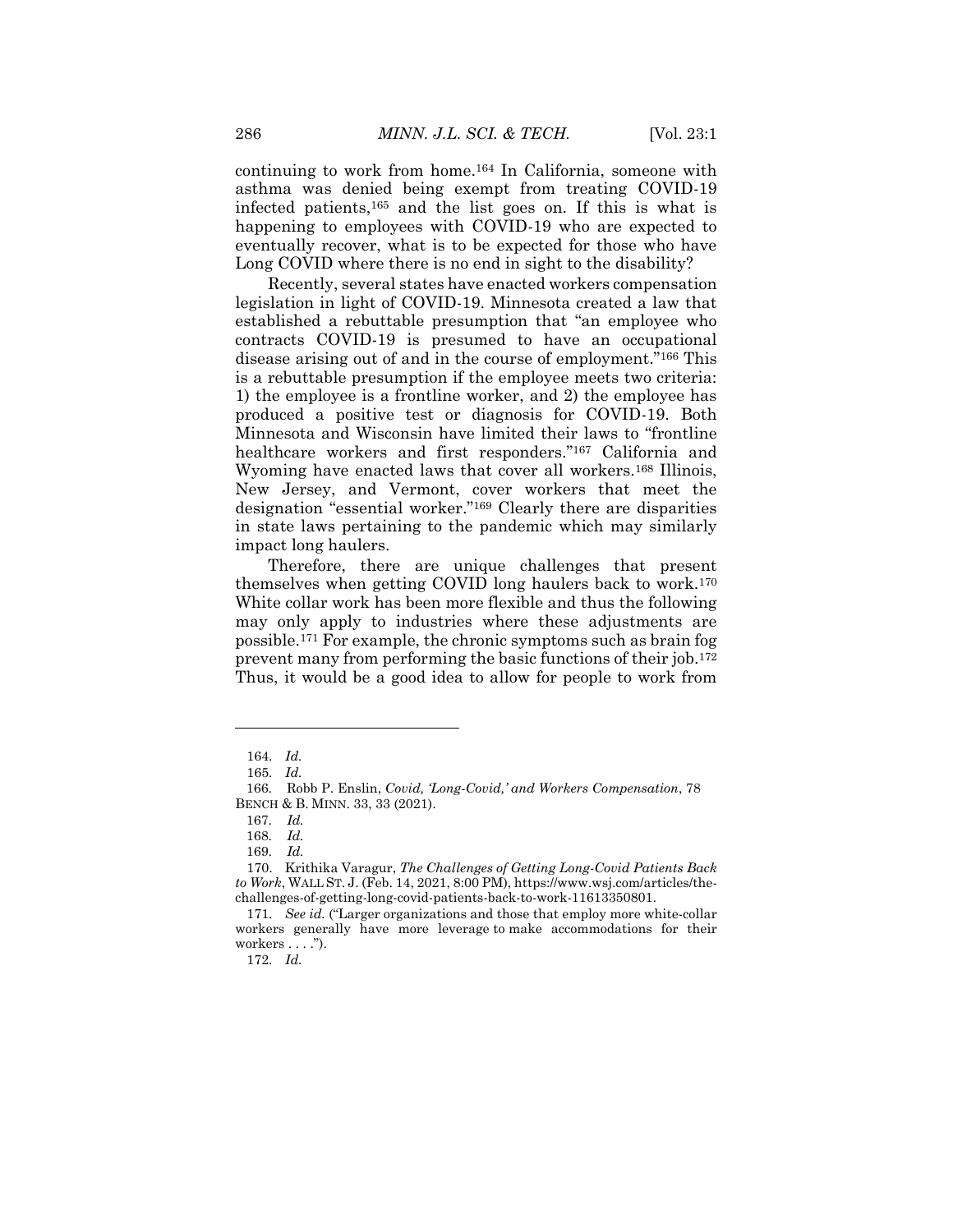home so that they may take longer breaks or naps.<sup>173</sup> Eliminating the commute of long haulers also may make a difference.<sup>174</sup> The long hauler could communicate difficulties with certain tasks like answering emails and find a different solution like sending a voice message as a reply. Perhaps, parttime arrangements could help both the employer and employee so that the employee can have some time to focus on recovery.<sup>175</sup> Taking maximum disability benefits in the job is also wise as well as going to the local vocational rehabilitation center which can help an individual find another job or train for a different job where the disability does not interfere significantly.<sup>176</sup> It is much easier to qualify for vocational rehabilitation services than social security disability benefits.<sup>177</sup>

Ethical dilemmas arise for employers in the blue-collar sector as employees with disabilities figure out what to do next.<sup>178</sup> If employees turn to one of the last resorts for people with disabilities, known as Social Security Disability Insurance (SSDI), they have to be severely disabled because SSDI has a set of standards as to what qualifies as a disability to receive assistance.<sup>179</sup> While there are court cases being filed to cover both Long COVID as a disability and the long haulers who

 $\overline{\phantom{a}}$ 

178*. See* Maya Sabatello et al., *Disability, Ethics, and Health Care in the COVID-19 Pandemic*, 110 AM. J. PUB. HEALTH 1523, 1523–27 (2020) ("[T]he absence of strong national policies to accommodate the needs of this population significantly disadvantages the ability of many people with disabilities to protect themselves from COVID-19. This neglect may result in many people with disabilities being left behind.").

179. *See Disability Evaluation Under Social Security*, SOC. SEC., https://ww w.ssa.gov/disability/professionals/bluebook/general-info.htm (last visited Aug. 13, 2021) ("The law defines disability as the inability to engage in any substantial gainful activity (SGA) by reason of any medically determinable physical or mental impairment(s) which can be expected to result in death or which has lasted or can be expected to last for a continuous period of not less than 12 months.").

<sup>173</sup>*. Id.*

<sup>174</sup>*. Id.*

<sup>175</sup>*. Id.*

<sup>176</sup>*. See Vocational Rehabilitation / Employment*, IN.GOV, https://www.in.g ov/fssa/ddrs/rehabilitation-employment/vocational-rehabilitation-employment/ (last visited Nov. 12, 2021) (listing services that vocation rehabilitation can provide).

<sup>177</sup>*. See* Stanley Denman, *Vocational Rehabilitation for Social Security Disability Claimants: A Good Idea?*, DISABILITY APPROVED, https://www.disabil ityapproved.com/blog/vocational-rehabilitation-a-good-idea/ (last updated June 20, 2021) ("Qualification for social security disability requires an inability to do any work of any kind.").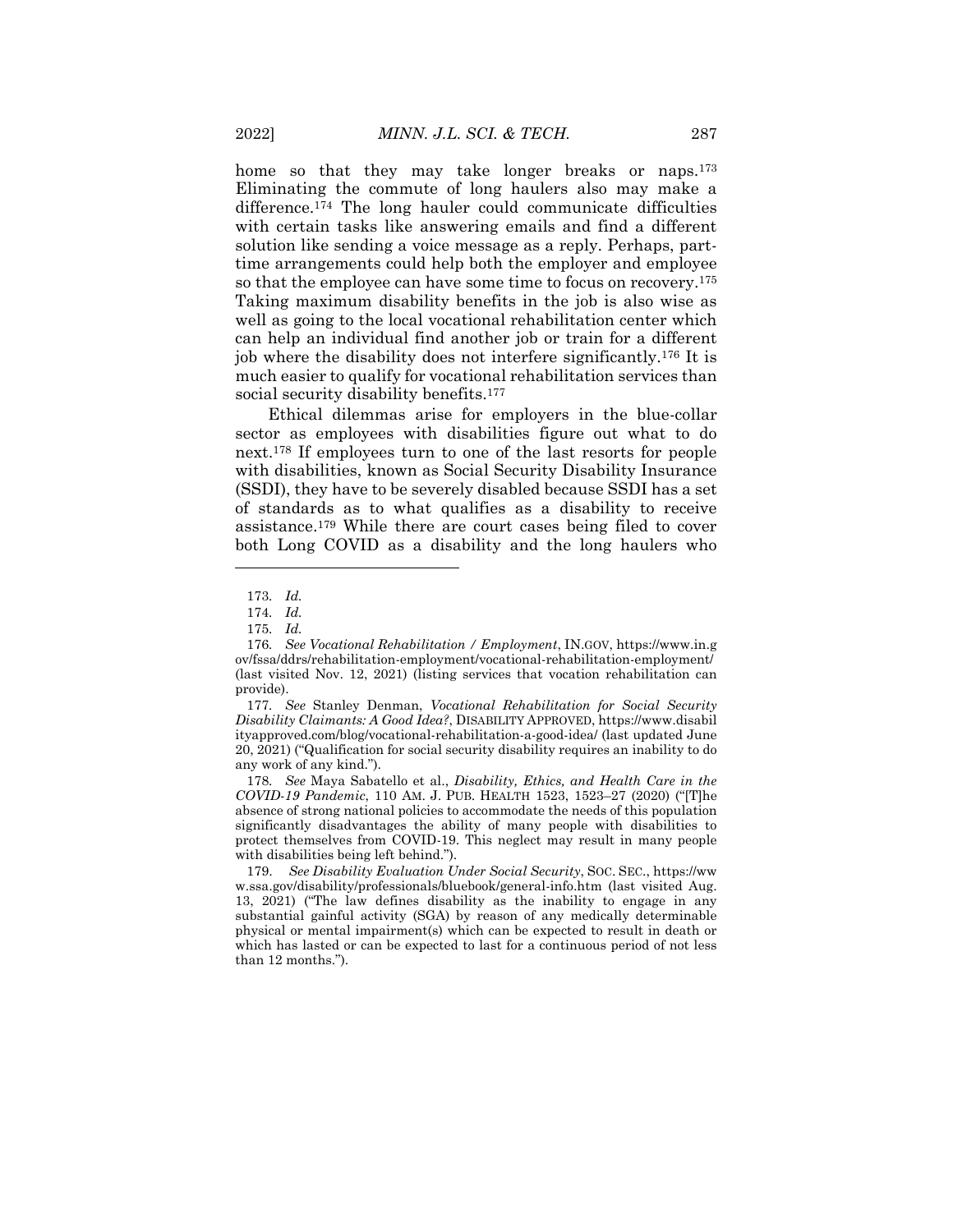experience Long COVID under federal disability laws because they are too sick to make it back to work,<sup>180</sup> that does not mean an employer can or will provide reasonable accommodations. Many People of Color are still trying to be recognized as long haulers adding yet another layer of toxic stress to their lives.

# C. TOXIC STRESS VIEWED THROUGH A DISABILITY STUDIES AND CRITICAL RACE THEORY (DISCRIT) LENS

Chimére Smith, a 39-year-old woman from Baltimore was still struggling with Long COVID 400 days after contracting COVID-19. <sup>181</sup> Smith told congress, "I am now a poor, Black disabled woman living with [L]ong COVID," and she also reported feeling disrespected by her doctors.<sup>182</sup> Two other black women, Ashanti Daniel and Ashley Jackson came forward to expose medical providers who either ignored or diminished their experience.<sup>183</sup> Their stories highlight medical racism,<sup>184</sup> a relevant issue because, while experts cannot prove that People of Color were disproportionately affected by Long COVID, experts do suspect that is largely the case because People of Color are among the groups hardest hit by the pandemic.<sup>185</sup>

The COVID-19 pandemic largely exposed the health inequalities between white Americans and People of Color. The life expectancy changed significantly—"[f]rom 2019 to 2020,

<sup>180</sup>*. Federal Court Allows COVID-Based Disability Discrimination Lawsuit to Proceed*, FISHER PHILLIPS (Oct. 6, 2021), https://www.fisherphillips.com/n ews-insights/federal-court-allows-covid-based-disability-discrimination-lawsui t.html ("[C]ases of '[L]ong COVID' can qualify as a disability for purposes of the ADA. But . . . an individualized assessment is necessary to determine whether a person's [L]ong COVID condition or any of its symptoms substantially limits a major life activity in particular cases."); *see also* Gabrielle Emanuel, *When Does COVID-19 Become a Disability? 'Long-Haulers' Push for Answers and Benefits*, NPR (Feb. 22, 2021, 7:00 AM), https://www.npr.org/sections/healthshots/2021/02/22/966291447/when-does-covid-19-become-a-disability-long-haul ers-push-for-answers-and-benefit ("Disability advocates and lawmakers are calling on the Social Security Administration (SSA) to study the issue, update their policies and offer guidance for applicants [on whether long-haulers will qualify for disability benefits].").

 <sup>181.</sup> Chelsea Cirruzzo, *Meet 3 Black Women Fighting for Long COVID Recognition***,** U.S. NEWS (July 7, 2021, 6:45 AM), https://www.usnews.com/n ews/healthiest-communities/articles/2021-07-07/black-long-haulers-demandrecognition.

 <sup>182.</sup> *Id.*

<sup>183.</sup> *Id.*

<sup>184</sup>*. Id.*

<sup>185</sup>*. Id.*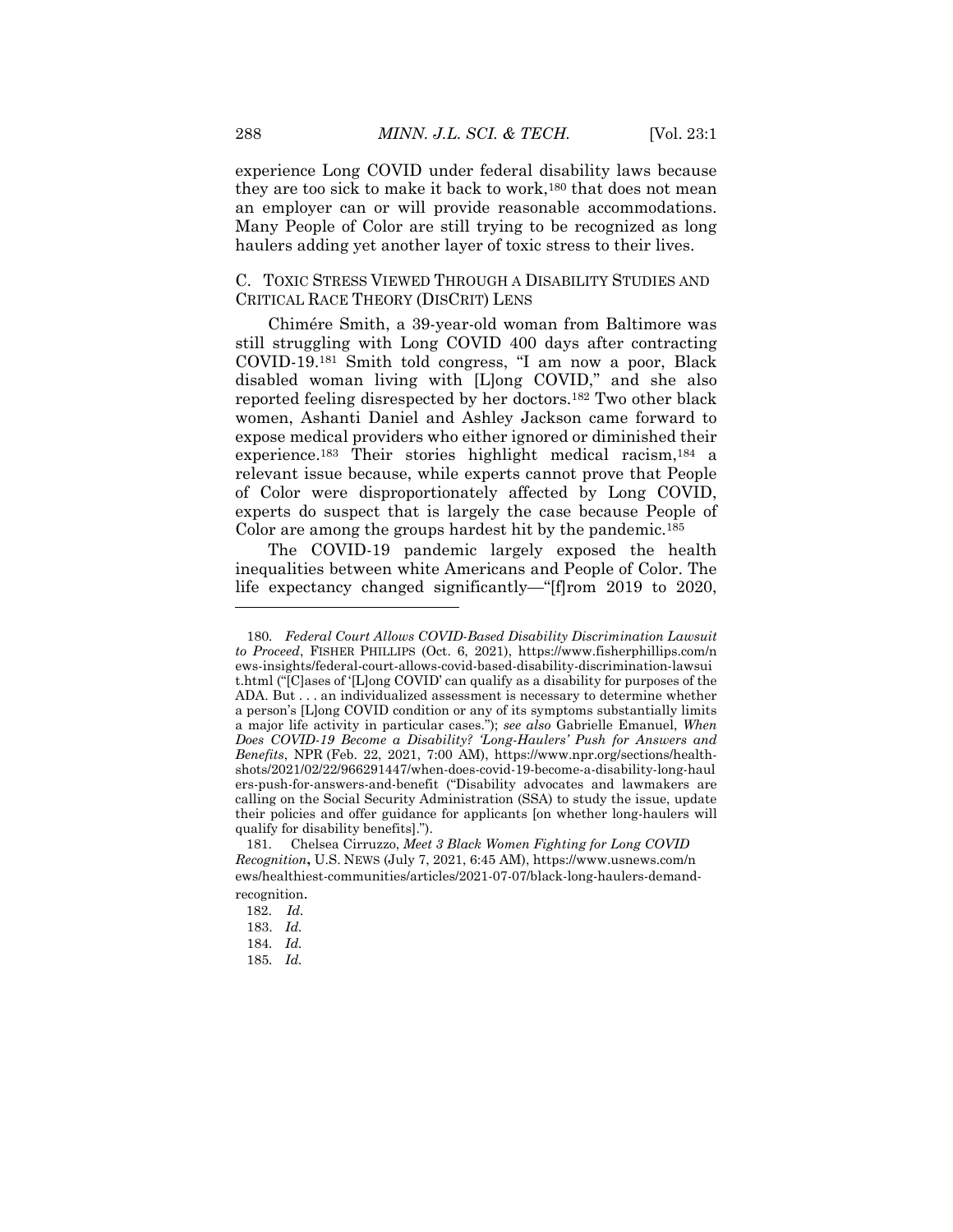Hispanic people experienced the greatest drop in life expectancy—three years—and Black Americans saw a decrease of 2.9 years. White Americans experienced the smallest decline of 1.2 years."<sup>186</sup>

To understand the concept of toxic stress one first needs to understand what is causing this toxic stress in the first place. People of different backgrounds may experience stress differently since it manifests itself in different forms and various people have different support systems or coping strategies that can mitigate the stress.<sup>187</sup> Given these disparities, the use of a Disability Studies and Critical Race Theory (DisCrit) lens should be encouraged to help deconstruct the deeper-goings on. The pandemic has brought to light that no one lives in isolation, and what happens to one individual can impact the rest of the world. A trauma-informed approach to the workforce and working from home has now been at the forefront when before these two subjects were not considered nor readily available.<sup>188</sup> Racial trauma<sup>189</sup> is an accumulating experience that some People of Color experience. Racial trauma and mental health issues<sup>190</sup> are

 $\overline{a}$ 

<sup>186.</sup> Julie Bosman et al., *U.S. Life Expectancy Plunged in 2020, Especially for Black and Hispanic Americans*, N.Y. TIMES (July 21, 2021), https://www.ny times.com/2021/07/21/us/american-life-expectancy-report.html.

<sup>187</sup>*. See* Danielle Render Turmaud, *Why Stress Affects People Differently*, PSYCH. TODAY (Mar. 31, 2020), https://www.psychologytoday.com/us/blog/liftin g-the-veil-trauma/202003/why-stress-affects-people-differently ("Some of the[] factors [that affect how stress affects people] may include neurobiological differences, different levels of internal and external resources (e.g. support systems, cognitive self-talk, access to mental health care, etc.), differing coping strategies, and trauma history.").

<sup>188</sup>*. See SAMHSA's Concept of Trauma and Guidance for a Trauma-Informed Approach*, SAMHSA'S TRAUMA & JUST. STRATEGIC INITIATIVE 1, 3 (July 2014), https://ncsacw.samhsa.gov/userfiles/files/SAMHSA \_Trauma.pdf ("There is an increasing focus on the impact of trauma and how service systems may help to resolve or exacerbate trauma-related issues. These systems are beginning to revisit how they conduct their business under the framework of a trauma-informed approach.").

<sup>189.</sup> *See* MARYAM M. JERNIGAN ET AL., #RACIALTRAUMAISREAL 1 (2015), https://www.bc.edu/content/dam/bc1/schools/lsoe/sites/isprc/racialtraumaisreal .pdf ("Racial trauma is one term used to describe the physical and psychological symptoms that People of Color often experience after being exposed to stressful experiences of racism.").

<sup>190.</sup> Rochaun Meadows-Fernandez, *The Little Understood Mental-Health Effects of Racial Trauma*, THE CUT (June 23, 2017), https://www.thecut.com/20 17/06/the-little-understood-mental-health-effects-of-racial-trauma.html.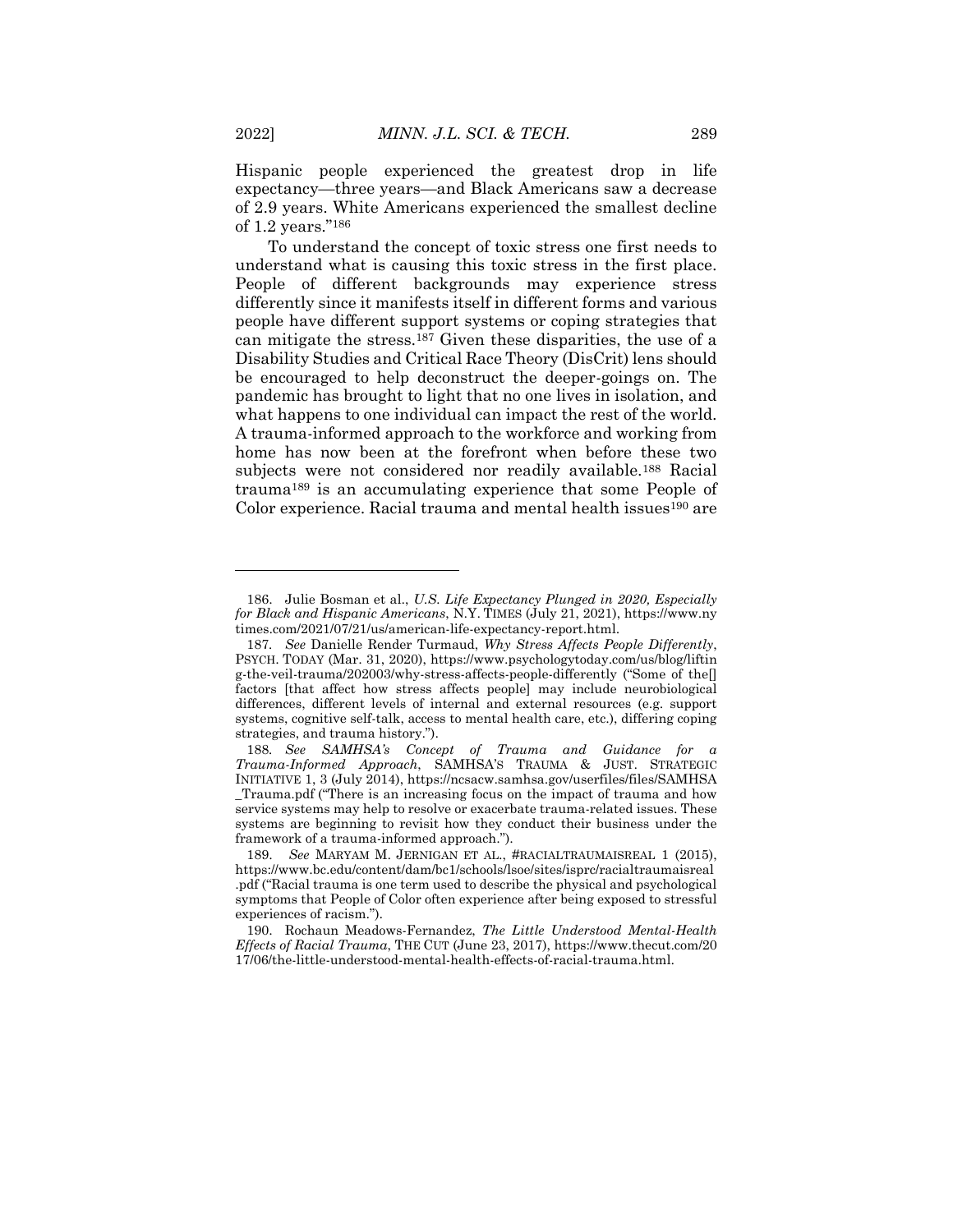causing the toxic stress.<sup>191</sup> Keeping these factors in mind, DisCrit becomes more useful.

#### D. DISCRIT

DisCrit, it is not conclusory—it is a lens that addresses:

[F]orces of racism and ableism circulate interdependently, often in neutralized and invisible ways, to uphold notions of normalcy . . . values multidimensional identities and troubles singular notions of identity such as race *or* dis/ability *or* class *or* gender *or* sexuality, and so on . . . emphasizes the social constructions of race and ability and yet recognizes the material and psychological impacts of being labeled as raced or dis/abled, which sets one outside of the western cultural norms ... privileges voices of marginalized populations, traditionally not acknowledged within research . . . considers legal and historical aspects of dis/ability and race and how both have been used separately and together to deny the rights of some citizens . . . . recognizes Whiteness and Ability as Property and that gains for people labeled with dis/abilities have largely been made as the result of interest convergence of White, middle-class citizens . . . [and] requires activism and supports all forms of resistance.<sup>192</sup>

The physical presence of individuals is essential to accomplishing some industries' demands where telework is not an option. Thus, the employer in these industries may struggle to stay afloat given the COVID restrictions and, as a result, alter the previous conception of what is considered a reasonable accommodation. DisCrit helps in viewing what has happened within the blue-collar and white-collar industries, regarding disparities in contraction of COVID, diagnosis of Long COVID, loss of jobs for frontline workers, and lack of accommodations for employees who have lost a job or who work in an industry where accommodations are not as flexible.

<sup>191.</sup> *See* Robert T. Carter, *Racism and Psychological and Emotional Injury: Recognizing and Assessing Race-Based Traumatic Stress*, 35 COUNSELING PSYCH. 13 (2007) ("The purpose of this article is to discuss the psychological and emotional effects of racism on People of Color. Psychological models and research on racism, discrimination, stress, and trauma will be integrated to promote a model to be used to understand, recognize, and assess race-based traumatic stress to aid counseling and psychological assessment, research, and training."). *See generally* AMERICAN PSYCHOLOGICAL ASSOCIATION, TRAUMA AND HEALTH: PHYSICAL HEALTH CONSEQUENCES OF EXPOSURE TO EXTREME STRESS (Paula P. Schnurr & Bonnie L. Green eds., 2004) (examining how "trauma and PTSD could lead to poor physical health through correlates such as depression, hostility, and maladaptive coping and health behaviors").

<sup>192</sup>*. DisCrit*, *supra* note 11, at 19; *see* CRITICAL RACE THEORY, *supra* note 11 and accompanying text.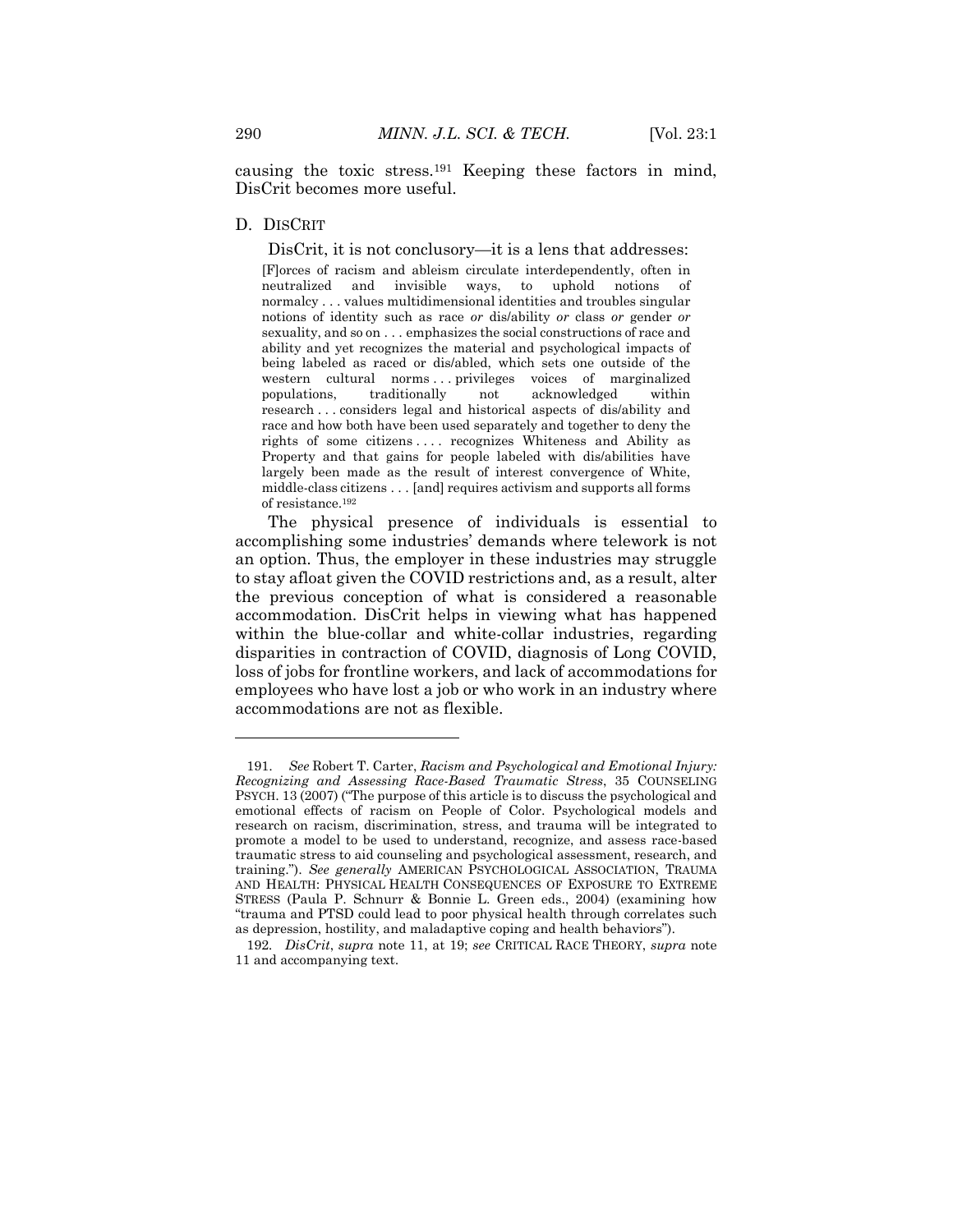#### **CONCLUSION**

The Long COVID health crisis is flagging the inadequacy of current disability antidiscrimination law and the importance of addressing structural inequalities impacting the livelihood and lives of some but impacting the future of all. President Joe Biden, like many Americans, believes the disability antidiscrimination law is working. This is evident by his July 26, 2021, speech, <sup>193</sup> where he addressed those suffering from Long COVID. Apropos, this day marked the thirty-first Anniversary of the Americans with Disabilities Act (ADA). He suggested Long COVID could be covered under disability law.<sup>194</sup> However, drawing on the aforementioned loopholes and the recent increase in Long COVID employees filing lawsuits,<sup>195</sup> it is clear that even if an individual qualifies as disabled under the disability antidiscrimination law, that does not mean they will get reasonable accommodations.

The loopholes have rendered disability antidiscrimination law almost ineffective. Americans have a false sense of confidence in the Americans with Disabilities Act and its 2008 Amendment. Given the recent pandemic, it is the perfect time to expose its ineffectiveness as more and more Americans develop disabilities. People with disabilities, whether they are People of Color or not, are always the last ones in and the first ones out of the workforce. To be, or not to be, is no longer a question, but a

<sup>193</sup>*. See* Shira Stain, *Covid Long-Haulers Get Disability Civil Rights Protections*, BLOOMBERG L. (July 26, 2021), https://news.bloomberglaw.com/he alth-law-and-business/covid-long-haulers-get-disability-civil-rights-protections ("'We're bringing agencies together to make sure Americans with [L]ong Covid who have a disability have access to the rights and resources that are due under the disability law, which includes accommodations and services in the workplace and school, and our health care system so they can live their lives in dignity and get the support they need as they continue to navigate these challenges,' Biden said at the White House.").

<sup>194</sup>*. Id.*

<sup>195.</sup> Paige Smith, *Long-Haul Covid Discrimination Emerges as Workplace Legal Risk*, BLOOMBERG L. (Aug. 2, 2021) https://news.bloomberglaw.com/dailylabor-report/long-haul-covid-discrimination-emerges-as-workplace-legal-risk ("Attorneys and disability rights proponents said most ADA workplace litigation risk involving Covid long-haulers will arise when workers and employers engage in an interactive process to determine whether a job modification is reasonable and should be granted. Already during the pandemic, ADA accommodation requests generally have spiked and workers have gone to court when they've been denied.").